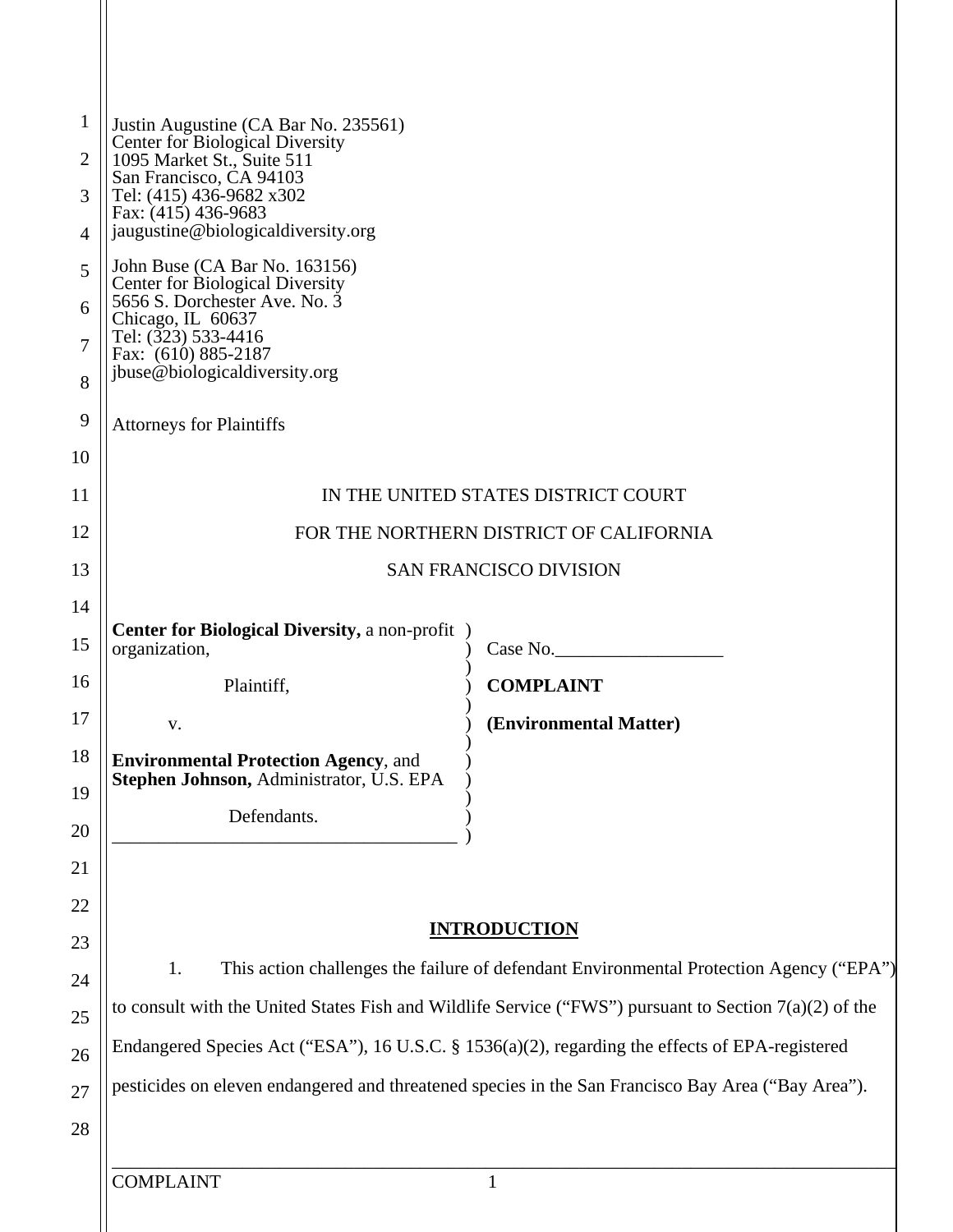2. The Center for Biological Diversity ("the Center") seeks an order declaring that EPA has violated Sections 7(a)(2) of the ESA by failing to undergo consultation with FWS concerning pesticide use and its effects on eleven endangered and threatened species in the Bay Area.

3. The Center seeks an order compelling EPA to begin and complete the consultation process as required by Section 7(a)(2) of the ESA. The Center also seeks an order enjoining EPA from allowing pesticide uses that result in pesticides entering occupied habitat or designated critical habitat for the eleven species within the San Francisco Bay watershed area until the consultation process has been completed and EPA has brought its pesticide registrations into compliance with Section 7(a)(2).

#### **JURISDICTION AND VENUE**

4. The court has jurisdiction over this action by virtue of 28 U.S.C. § 1331 (federal question), § 2201 (declaratory judgment), and § 2202 (injunctive relief). This court also has jurisdiction pursuant to the ESA citizen suit provision, 16 U.S.C.  $\S$  1540(g) to enjoin violations of the ESA and its implementing regulations. This action is brought to address Defendants' violations of federal law.

5. As required by the ESA, 16 U.S.C. § 1540(g)(2)(A), EPA was provided with 60 days notice of intent to sue by letter sent to EPA on January 9, 2007. This 60-day notice letter was received by EPA and Secretary Dirk Kempthorne on January 16, 2007. A copy of the notice is attached as Exhibit 1.

6. EPA has not remedied the violations set out in the 60-day notice.

7. Venue is properly vested in this court pursuant to 16 U.S.C. § 1540(g)(3)(A) and 28 U.S.C. § 1391(e)(2) because a substantial part of Defendants' violations of the ESA occurred and continue to occur in this district and injury to Plaintiff and its members occurred and continues to occur in this district.

### **INTRADISTRICT ASSIGNMENT**

8. Pursuant to Civil Local Rules 3-2(c) and 3-2(d), the appropriate intradistrict assignment of this case is to either the San Francisco Division or the Oakland Division because a substantial part of Defendants' violations of the ESA occurred and continue to occur in the counties of Alameda, Contra Costa, Marin, Napa, San Francisco, San Mateo, and Sonoma.

1

2

3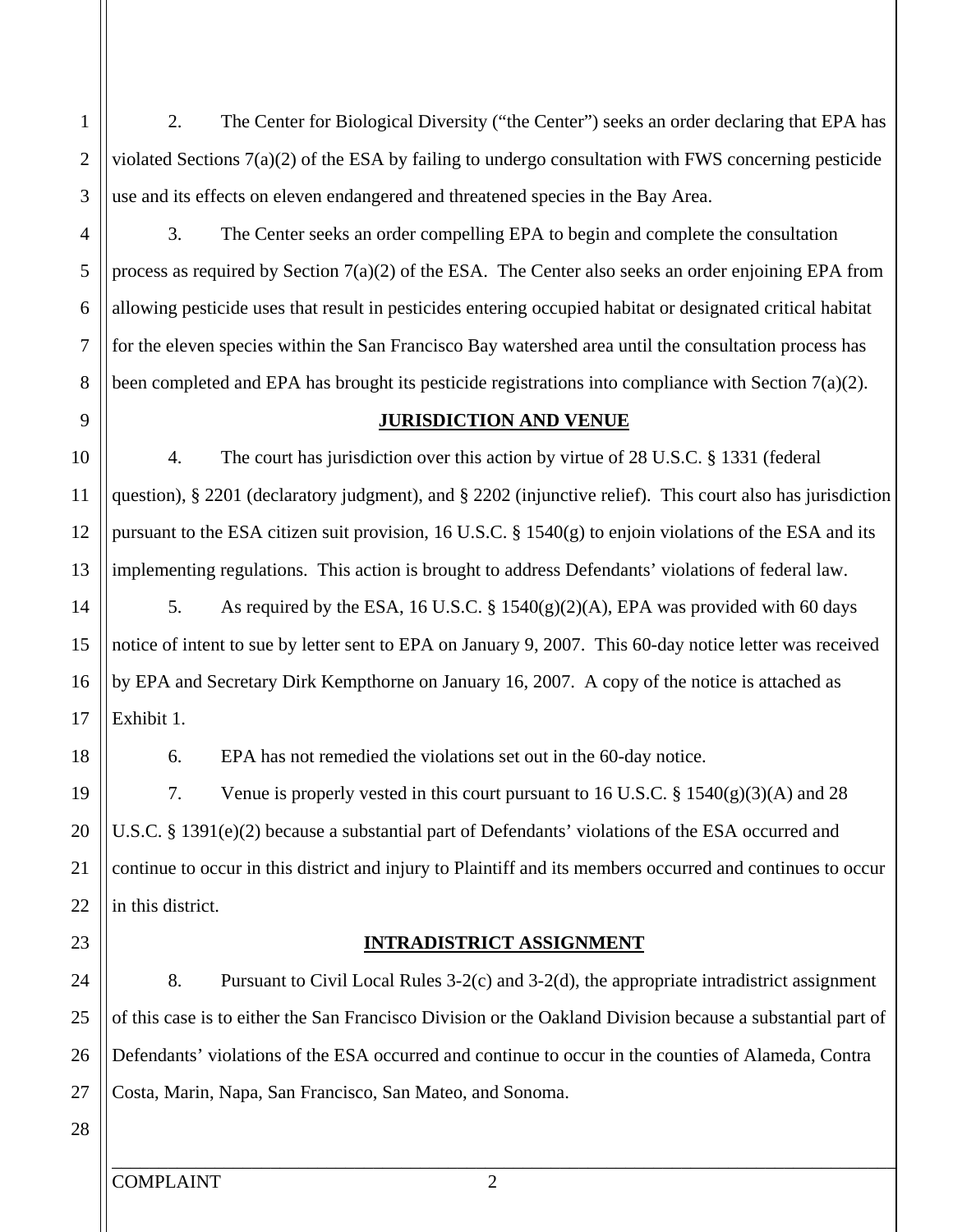#### **PARTIES**

5 10 2 3 4 6 7 8 9 11 12 13 14 9. Plaintiff CENTER FOR BIOLOGICAL DIVERSITY is a non-profit corporation with offices in San Francisco, Joshua Tree, Los Angeles, Shelter Cove, and San Diego, California; Portland, Oregon; Buxton, North Carolina; Pinos Altos, New Mexico; Tucson and Phoenix, Arizona; and Washington, D.C.. The Center is actively involved in species and habitat protection issues throughout the continental United States, Alaska, and Hawaii, as well as outside of the United States. The Center has 32,000 members that live throughout these regions, including the Bay Area. The Center and its members and staff include local residents with educational, moral, spiritual, scientific, and recreational interests in the Bay Area, its ecosystems and the species dependent upon a healthy and thriving environment. The Center and its members and staff also enjoy the biological, recreational, and aesthetic values of the areas inhabited by these Bay Area species. The Center and its members and staff have participated and continue to participate in efforts to protect and preserve the Bay Area habitats these species are dependent upon. The Center brings this action on its own behalf and on behalf of its adversely affected members and staff.

10. Plaintiff's members use and enjoy the Bay Area for recreational, scientific, educational, moral, spiritual, and aesthetic purposes. Plaintiff's members derive recreational, scientific, educational, moral, spiritual, and aesthetic benefits from the existence in the wild of the listed species identified in this complaint through wildlife observation, study, photography, restoration activities, and educational programs. The past, present, and future enjoyment of these benefits by Plaintiff's members has been, is being, and will continue to be irreparably harmed by EPA's disregard of its statutory duties. The abovedescribed educational, moral, spiritual, scientific, recreational, and aesthetic interests of Plaintiff, its staff, and members have been adversely affected by the EPA's failure to comply with the ESA and continual registration and authorization of pesticides known to be harmful to these species. Unless the relief requested is granted, Plaintiffs' interests will continue to be adversely affected and injured by EPA's failure to consult with the FWS, as well as by the ongoing and continual harm to habitat and take of these species as a result of ongoing pesticide use.

27 28 11. Defendant ENVIRONMENTAL PROTECTION AGENCY ("EPA") is the federal agency charged with registering pesticides under the Federal Insecticide, Fungicide, and Rodenticide Act

15

16

17

18

19

1

20

21

22

23

25

26

24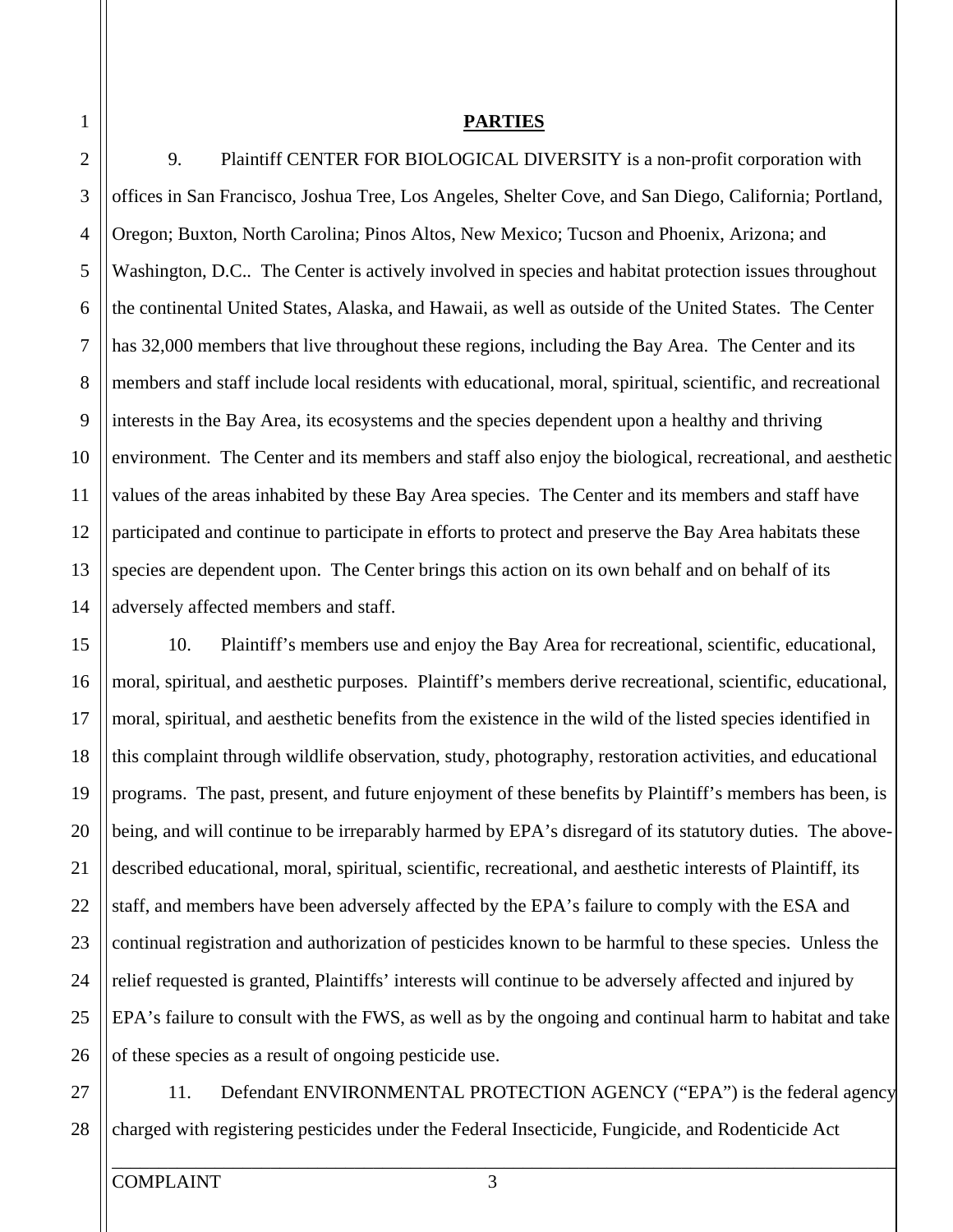5 1 2 3 4 6 ("FIFRA") and with ensuring that the pesticide uses it authorizes will not have unreasonable adverse effects on the environment, including on threatened and endangered species and their habitat. 7 U.S.C. §§ 136-136y. EPA also has duties to regulate and restrict pesticide uses under the Federal Food, Drug, and Cosmetic Act, as amended by the Food Quality Protection Act, 21 U.S.C. §§ 307-397. EPA is further charged with complying with the ESA with respect to its programs, authorities, and actions. 16 U.S.C. § 1536.

12. Defendant STEPHEN JOHNSON is the Administrator of EPA. He is sued in his official capacity as EPA Administrator.

#### **LEGAL BACKGROUND**

10 11

12

13

7

8

9

15

16

17

18

19

14

20

21

22

23

24

### **I. The Endangered Species Act.**

13. When a species has been listed as threatened or endangered under the Endangered Species Act ("ESA" or the "Act"), federal agencies must ensure that their programs and activities are in compliance with the Act.

14. Section  $7(a)(2)$  of the ESA requires that "each federal agency shall, in consultation with and with the assistance of the Secretary, insure that any action authorized, funded, or carried out by such agency (hereinafter in this section referred to as an 'agency action') is not likely to jeopardize the continued existence of any endangered species or threatened species or result in the destruction or adverse modification of habitat of such species which is determined by the [FWS] . . . to be critical." 16 U.S.C. § 1536(a)(2).

15. The Act establishes an interagency consultation process to assist federal agencies in complying with their Section 7(a)(2) duty to guard against jeopardy to listed species or destruction or adverse modification of critical habitat. Under  $\S 7(a)(2)$ , federal agencies must consult with FWS to determine whether their actions will jeopardize listed species' survival or adversely modify designated critical habitat and if so, to identify ways to modify the action to avoid that result. 50 C.F.R. § 402.14.

25 26 27 28 16. An agency must initiate consultation under Section 7 whenever it undertakes an action that "may affect" a listed species or critical habitat. 50 C.F.R. § 402.14(a). Conversely, an agency is relieved of the obligation to consult on its actions only where the action will have "no effect" on listed species or designated critical habitat. Effects determinations are based on the direct, indirect, and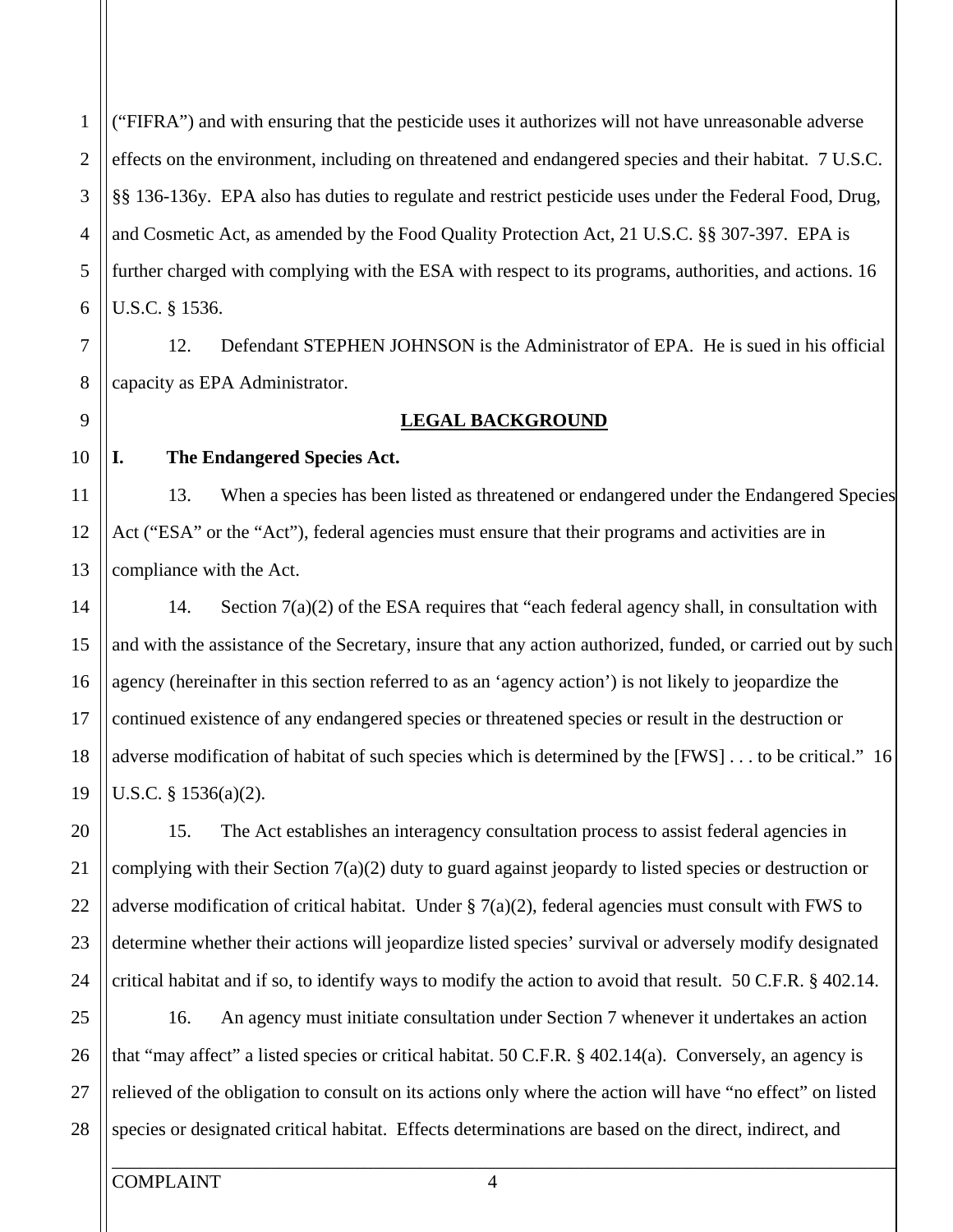2 cumulative effects of the action when added to the environmental baseline and other interrelated and interdependent actions. 50 C.F.R. § 402.02 (definition of "effects of the action").

17. Regulations implementing Section 7 broadly define the scope of agency actions subject to consultation to encompass "all activities or programs of any kind authorized, funded, or carried out, in whole or in part, by Federal agencies," including the promulgation of regulations and the granting of licenses. 50 C.F.R. § 402.02 (definition of "action").

18. Agencies must also consult on ongoing agency actions over which the federal agency retains, or is authorized to exercise, discretionary involvement or control. 50 C.F.R. § 402.16 (reinitiation of consultation). Agencies must consult on such ongoing agency actions "if new information reveals effects of the action that may affect listed species or critical habitat in a manner or to an extent not previously considered; if the identified action is subsequently modified in a manner that causes an effect to the listed species or critical habitat that was not considered in the biological opinion; or if a new species is listed . . . that may be affected by the identified action." Id.

19. To initiate consultation, an agency must assess the impacts of the action on listed species and their habitat and provide all relevant information about such impacts to FWS. 50 C.F.R. § 402.14(c). If the action agency determines that an action "may affect," but is "not likely to adversely affect" the listed species or its critical habitat and FWS concurs in writing in that determination, the agency does not have to undergo formal consultation. 50 C.F.R. § 402.13. However, if FWS does not concur, or if the action agency has determined that the action is "likely to adversely affect" the listed species, the agencies must conduct a formal consultation. Id. at §§ 402.02, 402.14(a). In 2004, EPA, along with FWS and the National Marine Fisheries Service issued joint counterpart regulations concerning the consultation process for the registration of pesticides. Those regulations were found by a federal court to violate the ESA in August of 2006.

25 24 26 27 28 20. The end product of formal consultation is a biological opinion in which FWS determines whether the action will jeopardize the survival and recovery of listed species or will destroy or adversely modify the species' critical habitat. 16 U.S.C. § 1536(b). In order to make this determination, FWS must review all relevant information and provide a detailed evaluation of the action's effects, including the cumulative effects of federal and nonfederal activities in the area, on the listed species. 16 U.S.C. §

\_\_\_\_\_\_\_\_\_\_\_\_\_\_\_\_\_\_\_\_\_\_\_\_\_\_\_\_\_\_\_\_\_\_\_\_\_\_\_\_\_\_\_\_\_\_\_\_\_\_\_\_\_\_\_\_\_\_\_\_\_\_\_\_\_\_\_\_\_\_\_\_\_\_\_\_\_\_\_\_\_\_\_\_

5

6

7

8

9

1

3

4

10

11

12

13

14

15

16

17

18

20

21

22

23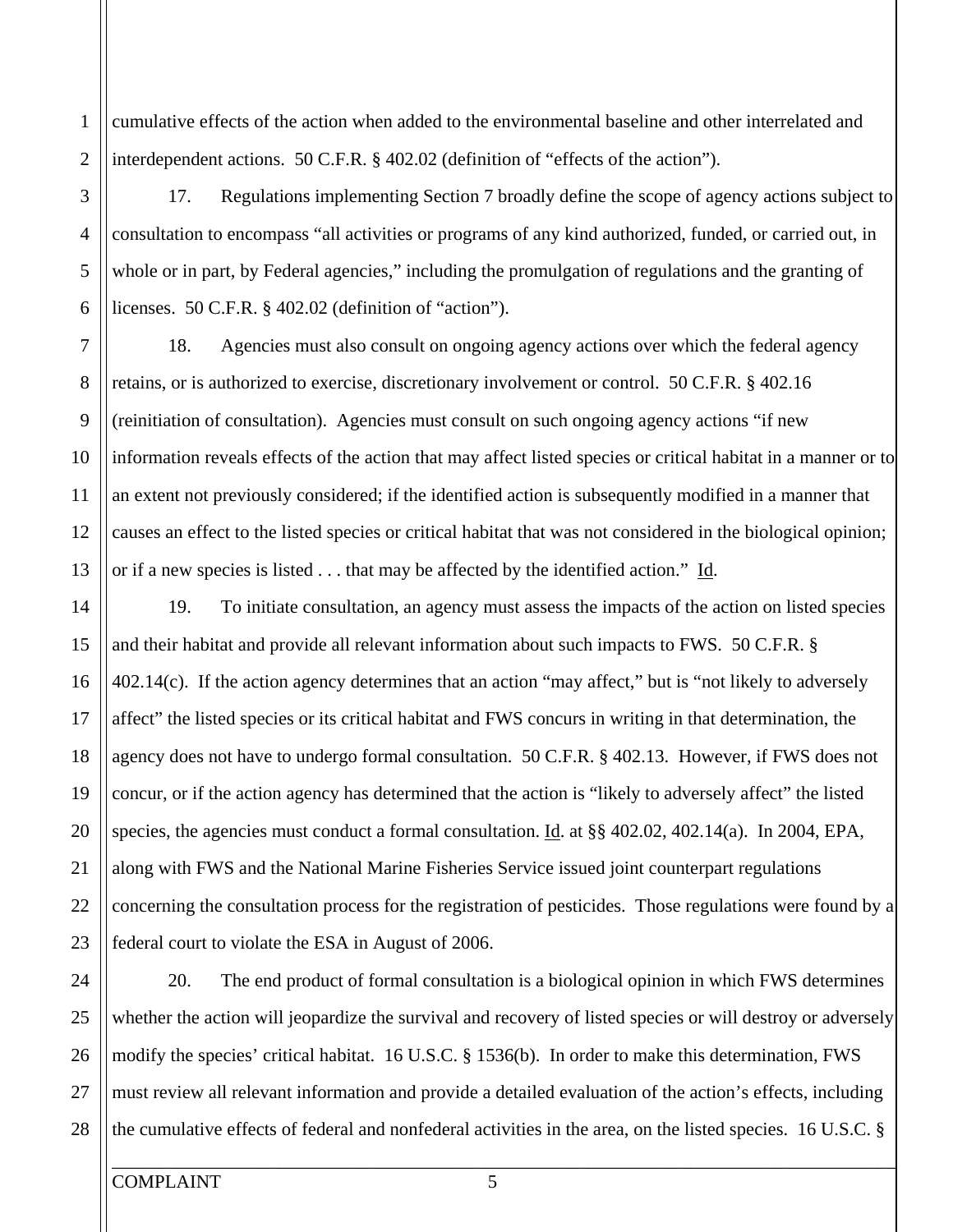1 2 3  $1536(b)(3)(A)$ ; 50 C.F.R. § 402.14(g)-(h). FWS has a statutory duty to use the best available scientific information in an ESA consultation. 16 U.S.C. § 1536(a)(2); 50 C.F.R. § 402.14(g)(8). If FWS determines that the action is likely to jeopardize the species, the biological opinion must specify reasonable and prudent alternatives that will avoid jeopardy. 16 U.S.C. § 1536(b); 50 C.F.R. § 402.14(h)(3). FWS must also formulate discretionary conservation recommendations to reduce or minimize the action's impacts on listed species or critical habitat. 50 C.F.R.  $\S$  402.14(g)(6).

21. Not only does a Section  $7(a)(2)$  consultation assist the action agency in discharging its duty to avoid jeopardy, but the biological opinion also affects the agency's obligation to avoid the "take" of listed species. Under ESA Section 9, 16 U.S.C. § 1538(a)(1)(B), it is illegal for any person—whether a private or governmental entity—to "take" any endangered species of fish or wildlife listed under the ESA. "Take" is defined to mean harass, harm, pursue, hunt, shoot, wound, kill, trap, capture, or collect, or attempt to engage in such conduct. Id. at  $\S$  1532(19). FWS has defined "harm" to include "significant habitat modification or degradation which actually kills or injures fish or wildlife by significantly impairing essential behavioral patterns, including breeding, spawning, rearing, migrating, feeding or sheltering." 50 C.F.R. § 222.102.

22. As part of a consultation, FWS determines whether to authorize the incidental take of listed species through the issuance of an incidental take statement. An incidental take statement may be issued only if the action can proceed without causing jeopardy. 16 U.S.C. § 1536(b)(4). An incidental take statement must: (1) specify the impact of the incidental take on the listed species; (2) specify reasonable and prudent measures the agency considers necessary to minimize that impact; and (3) set forth mandatory terms and conditions. Id.

23. An incidental take statement insulates the federal agency from liability for a take of a threatened or endangered species, provided the agency complies with the statement's terms and conditions. This insulation extends further to any entity receiving a federal permit, license, authorization, or funding subject to, and in compliance with, the statement. Thus, the Act provides that:

[A]ny taking that is in compliance with the terms and conditions specified in a written statement provided under subsection (b)(4)(iv) of this section shall not be considered to be a prohibited taking of the species concerned.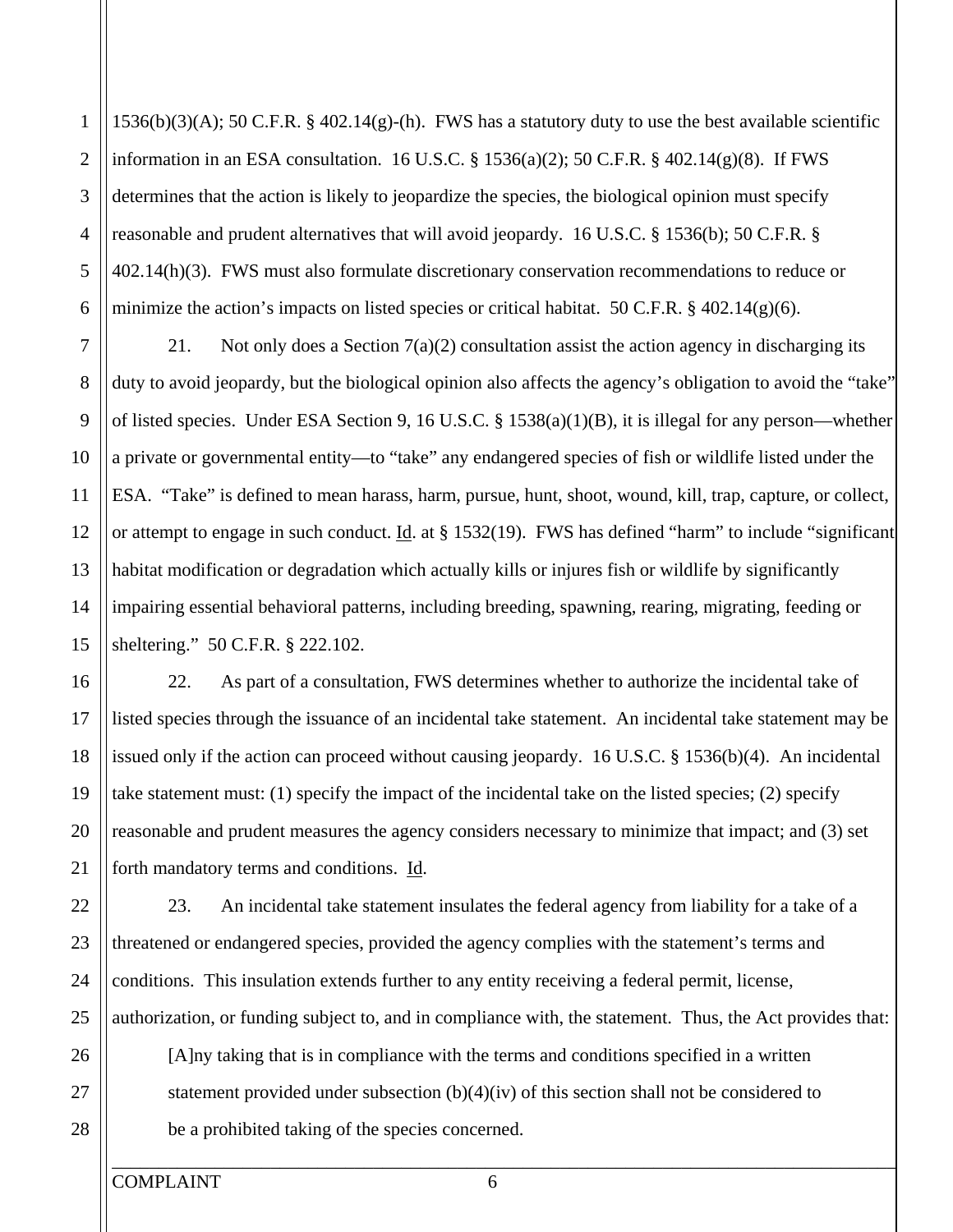1

2

3

5

6

7

8

9

4

10

11

12

13

14

#### 16 U.S.C. § 1536(o)(2).

**II. The Federal Insecticide, Fungicide, And Rodenticide Act.** 

24. The Environmental Protection Agency is responsible for the oversight of pesticide sales and use in the United States. Specifically, the Federal Insecticide, Fungicide, and Rodenticide Act ("FIFRA") charges the EPA with registering, reviewing, and reregistering chemicals and chemical formulations for use as insecticides, fungicides, rodenticides, and pesticides (collectively "pesticides") in the United States. 7 U.S.C. §§ 136-136y. Under FIFRA, a pesticide generally may not be sold or used in the United States unless it has an EPA registration for that particular use. 7 U.S.C. § 136a(a). EPA may register a pesticide if it makes the following determinations: (1) the labeling complies with FIFRA's requirements; (2) the composition claims are warranted; (3) the pesticide will perform its intended function; and (4) the pesticide will not cause unreasonable adverse effects on the environment. 7 U.S.C. § 136a(c)(5). The culmination of the registration process is EPA's approval of a label for the particular pesticide. FIFRA makes it unlawful to use a pesticide in a manner inconsistent with the label, id. at § 136j(2)(G), or to make any claims that differ substantially from the label. Id. at § 136j(1)(B).

15 20 16 17 18 19 25. EPA must classify pesticides as general or restricted use pesticides, depending on the risk posed to the environment. Where necessary to guard against unreasonable adverse environmental effects, EPA must classify a pesticide as restricted use. 7 U.S.C.  $\S$  136a(d)(1)(C). Restricted use pesticides are subject to additional regulatory restrictions, particularly concerning application of the pesticide. Id. EPA must reclassify pesticides as restricted use pesticides where necessary to prevent unreasonable adverse effects on the environment. Id. at  $\S 136a(d)(1)(C)(2)$ .

25 21 22 23 24 26. After approving a pesticide registration, EPA retains discretionary involvement and control over that registration. EPA must periodically review pesticide registrations with a goal of reviewing each pesticide registration every 15 years. 7 U.S.C. § 136a(g)(1). EPA has the authority to compel registrants to submit data necessary for a reregistration review. Id. at  $136a(g)(2)$ . Registrants are required to submit to EPA any information about registered pesticides' unreasonable adverse effects on the environment. Id. at  $\S 136a(d)(2)$ . EPA considers such information in reviewing and, where necessary, modifying the pesticide registrations.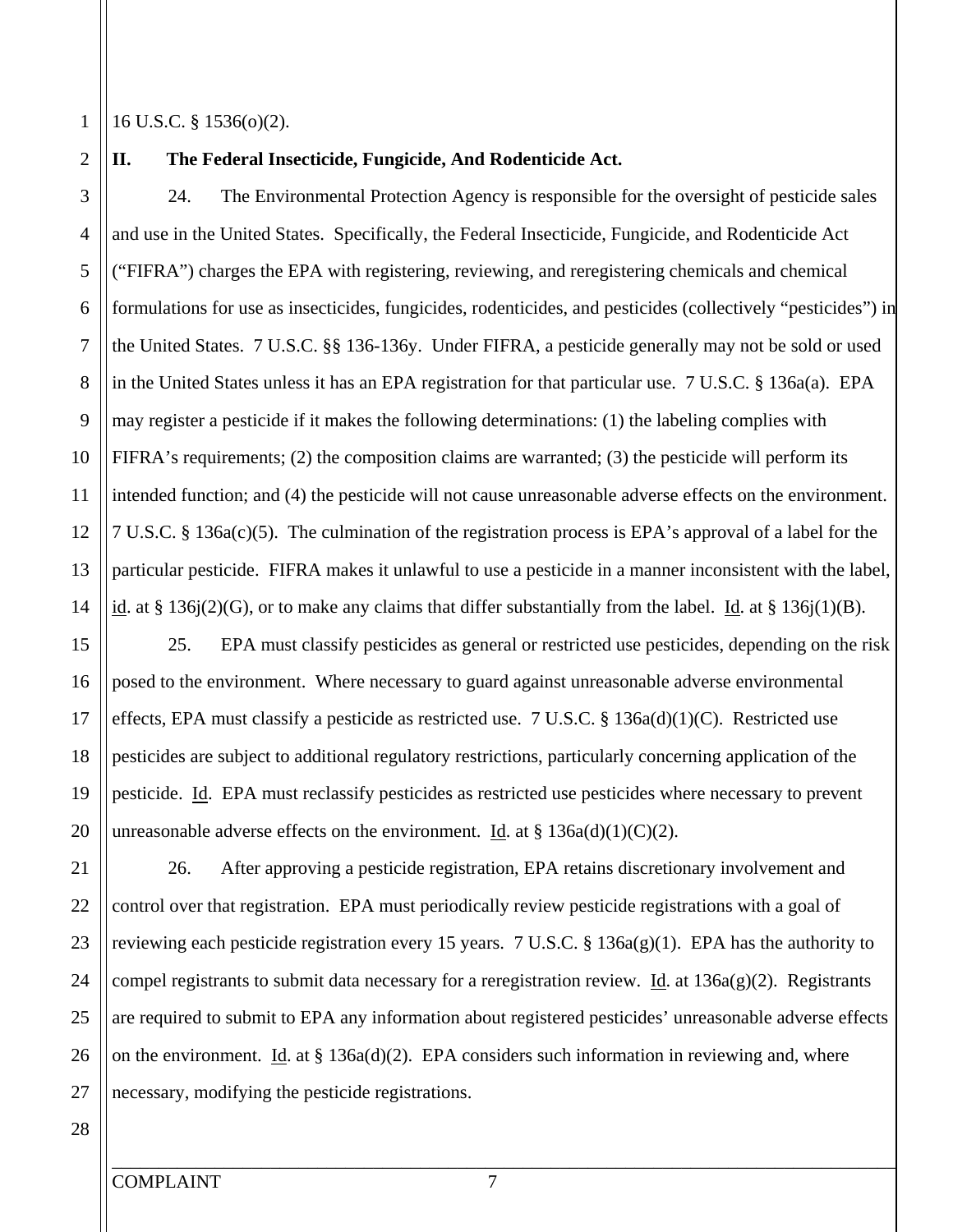5 1 2 3 4 6 7 8 9 27. The EPA Administrator has the authority to cancel pesticide registrations whenever "a pesticide or its labeling or other material required to be submitted does not comply with the provisions of this Act or, when used in accordance with widespread and commonly recognized practice, generally causes unreasonable adverse effects on the environment." 7 U.S.C. § 136d(b). The Administrator may immediately suspend a pesticide registration to prevent an imminent hazard. Id.  $\S 136d(c)$ . An announcement by the Administrator of an intent to cancel a pesticide use often results in the registrant's voluntary cancellation of, or agreement to further constraints upon that use. 28. In 1988, amendments to FIFRA established a comprehensive reregistration scheme,

10 15 20 12 13 14 16 17 18 19 which EPA has been using since its enactment. 7 U.S.C. § 136a–1. The 1988 amendments required reregistration of all pesticide active ingredients initially registered before November 1, 1984. The 1988 amendments established a reregistration process consisting of five phases: Phase 1 required EPA to list all active ingredients; Phase 2 required registrants (pesticide producers) to notify EPA whether or not they intended to reregister their products, to identify and commit to providing necessary studies, and to pay a reregistration fee; Phase 3 required registrants to submit summaries and reformat acceptable studies, flag studies indicating adverse effects, re-commit to satisfying all applicable data requirements, and pay the final installment of the registration fee; Phase 4 required EPA to review all Phase 2 and Phase 3 submissions and required registrants to meet any unfulfilled data requirements; Phase 5 required EPA to review all the studies that have been submitted for a case, and decide whether or not pesticide products containing the active ingredient(s) are eligible for reregistration. EPA is still in the Phase 5 process of making reregistration decisions.

29. EPA's "reregistration decisions" require EPA to determine whether the pesticide causes unreasonable adverse effects to people or the environment when used according to product labeling. Id. at § 136a–1(g)(2)(C). The results of EPA's review are presented in a Reregistration Eligibility Decision ("RED") document.

25 26 27 28 30. The RED contains a human health assessment and an environmental assessment. The environmental assessment evaluates the likelihood that exposure to that pesticide may cause harmful ecological effects. The effects can be direct (e.g. fish die from a pesticide entering waterways, or birds do not reproduce normally after ingesting contaminated fish), or indirect (a birds become sick from

11

21

22

23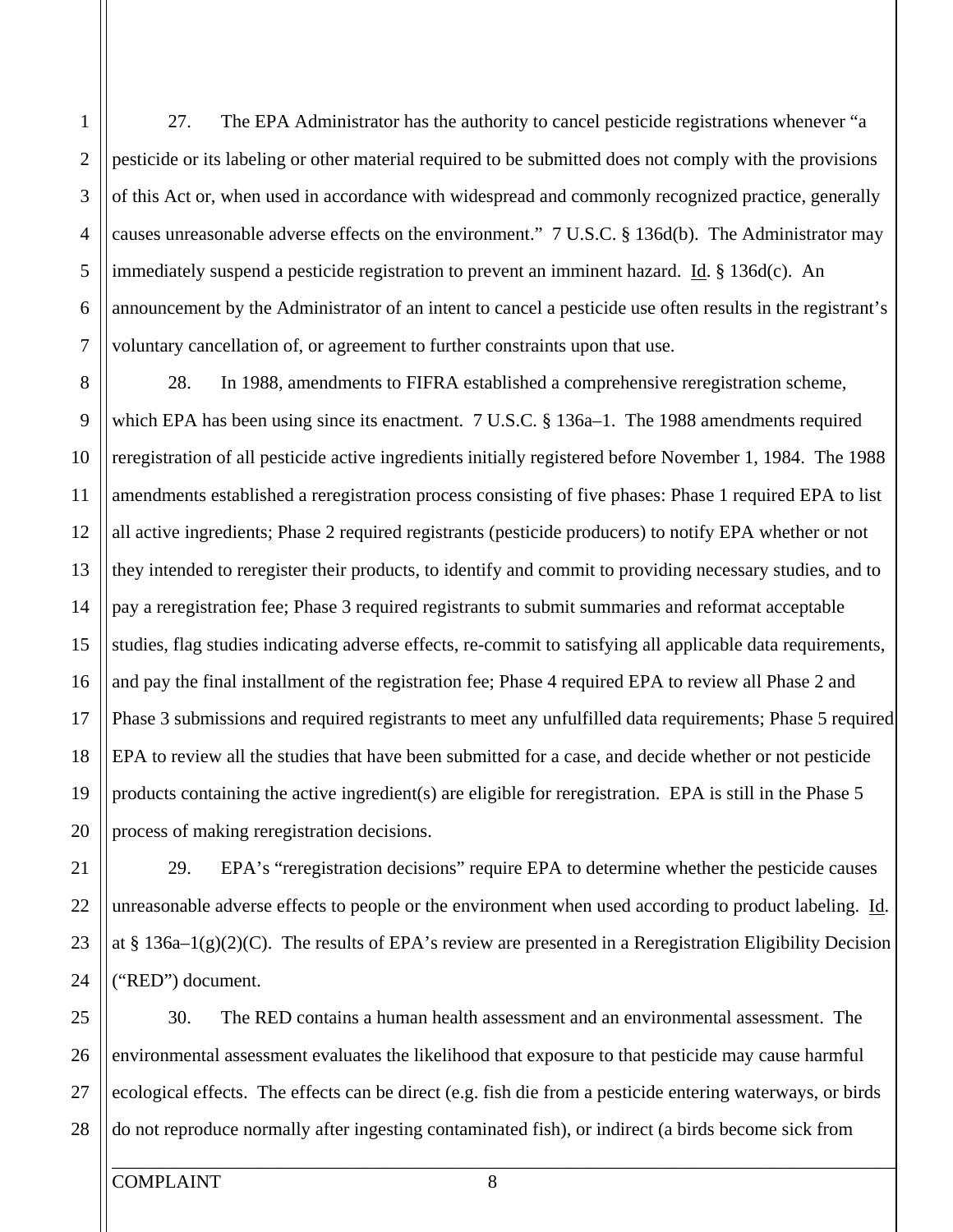10 4 6 8 12 13 ingesting contaminated fish). The studies conducted in the environmental assessment include: defining the chemical properties of the pesticide; determining how the pesticide behaves in the environment; and assessing its impact on plants and animals not targeted by the pesticide (nontarget organisms). To determine how the pesticide behaves in the environment, EPA measures the interaction of the pesticide with soils, air, sunlight, surface water, and ground water. Some of the basic questions that must be answered to determine the "environmental fate" of the pesticide include: how fast and by what means does the pesticide degrade; what are the breakdown chemicals; how much of the pesticide or its breakdown chemicals will travel from the application site; and where will the pesticide or its breakdown chemicals accumulate in the environment. Environmental fate analyses help to develop estimates of pesticide concentrations in the environment. EPA establishes the risk assessment by comparing possible exposures to a pesticide, based on the environmental fate analyses, with resulting harmful effects on plants and animals. The result will indicate the likelihood of hazard to plants and animals from use of the pesticide.

31. The environmental assessment does not assess or consider the cumulative effects posed by multiple pesticides, with or without similar toxicity mechanisms, on the environment. The environmental assessment also does not consider the synergistic effects associated with the use of the registered pesticide interacting with other pesticides, both direct and indirect, on the environment.

20 25 18 19 21 22 23 24 32. The environmental assessment also does not assess the impact of "inert" ingredients. An inert ingredient means any substance (or group of structurally similar substances if designated by the Agency), other than an active ingredient, which is intentionally included in a pesticide product. Inert ingredients play a key role in the effectiveness of a pesticidal product. For example, inert ingredients may serve as a solvent, allowing the pesticide's active ingredient to penetrate a plant's outer surface. In some instances, inert ingredients are added to extend the pesticide product's shelf-life or to protect the pesticide from degradation due to exposure to sunlight. Pesticide products can contain more than one inert ingredient, but federal law does not require that these ingredients be identified by name or percentage on the label. Only the total percentage of inert ingredients is required to be on the pesticide product label.

5

7

9

11

1

2

3

15

16

17

14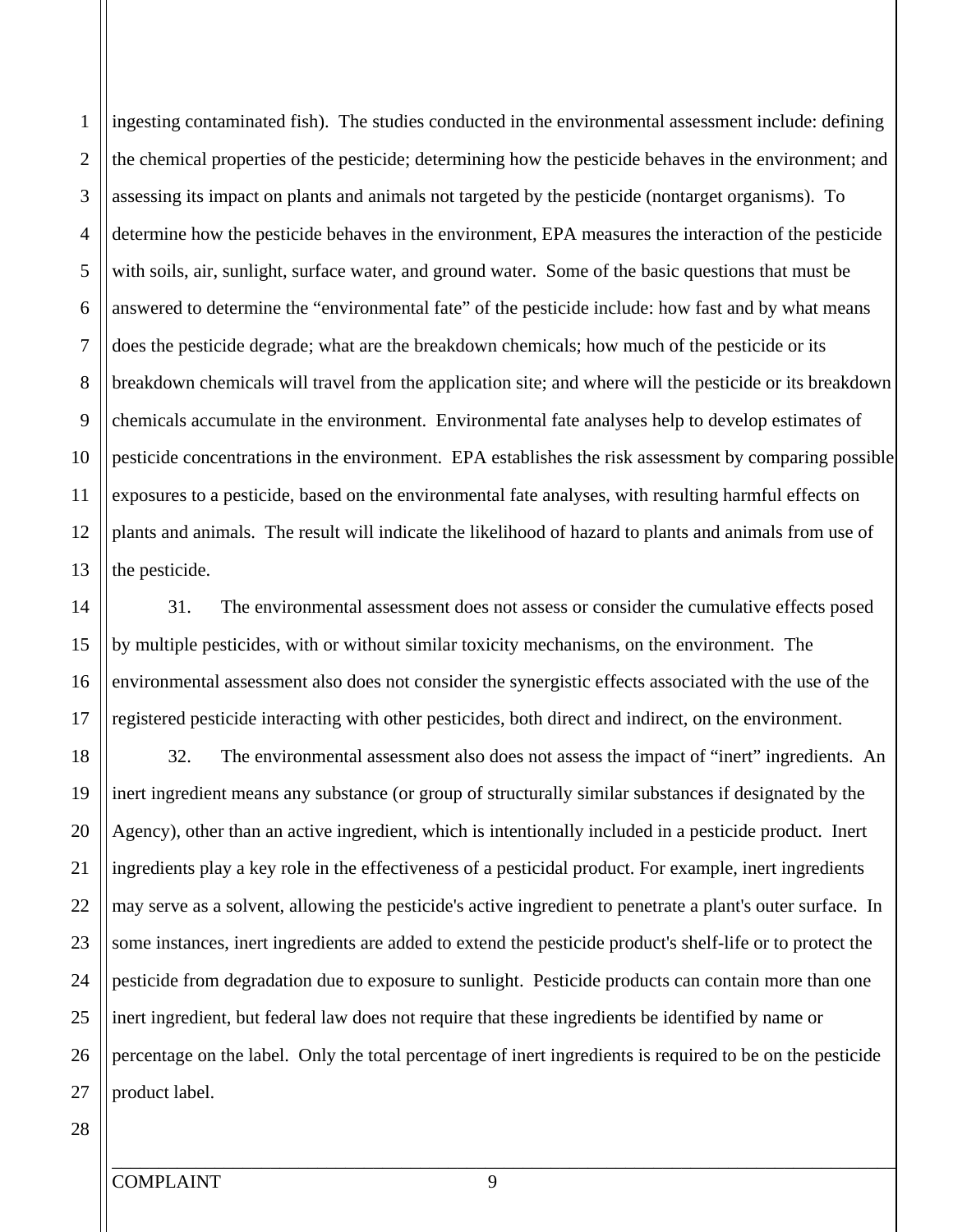1

33. In September 1997, the Environmental Protection Agency issued Pesticide Regulation Notice 97-6, which encourages manufacturers, formulators, producers, and registrants of pesticide products to voluntarily substitute the term "other ingredients" as a heading for the "inert" ingredients in the ingredient statement on the label of the pesticide product. EPA made this change after learning the results of a consumer survey on the use of household pesticides. Many comments from the public and the consumer interviews prompted EPA to discontinue the use of the term "inert." Many consumers are mislead by the term "inert ingredient," believing it to mean "harmless." Since neither federal law nor the regulations define the term "inert" on the basis of toxicity, hazard or risk to humans, non-target species, or the environment, it should not be assumed that all inert ingredients are non-toxic.

34. The types of measures included in REDs to reduce risks that are of concern include: voluntary cancellation of pesticide products or deletion of uses; declaring certain uses ineligible or not yet eligible (and then proceeding with follow-up action to cancel the uses or require additional supporting data); restricting use of products to certified applicators; limiting the amount or frequency use; improving use directions and precautions; adding more protective clothing and equipment requirements; requiring special packaging or engineering controls; requiring no-treatment buffer zones; employing ground water, surface water, or other environmental and ecological safeguards; and other measures.

35. In 1996, Congress further amended FIFRA with the Federal Food, Drug, and Cosmetic Act ("FFDCA"), 21 U.S.C. § 346a, as amended by the Food Quality Protection Act ("FQPA"), Pub.L. 104-170, which established new safety standards for pesticide residue in food. Under FQPA, EPA must further determine with "reasonable certainty that no harm" will come to infants, children or other sensitive individuals exposed to pesticides from food, water, and home and garden use. FQPA also requires EPA to consider the cumulative effects of pesticides with common mechanisms of toxicity when evaluating the safety of individual pesticides. EPA is satisfying FQPA's requirements by reassessing all existing "tolerances" (maximum limits for pesticide residues in foods). EPA is using the reregistration program to accomplish the tolerance reassessments.

36. Interim REDs ("IREDs") are issued for pesticides that are undergoing reregistration, require a reregistration eligibility decision, and also must be included in a cumulative assessment under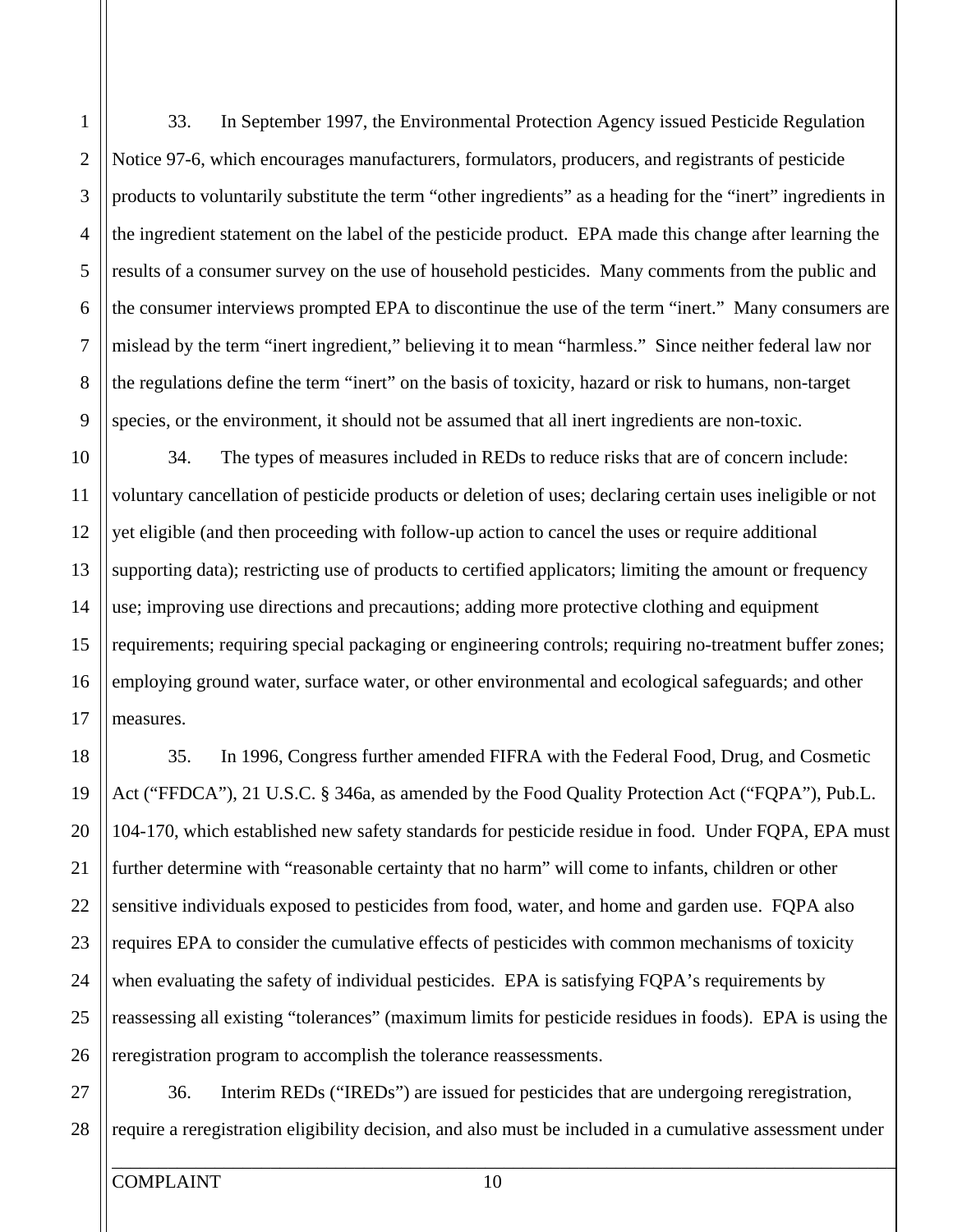5 2 3 4 6 FQPA because they are part of a group of pesticides that share a common mechanism of toxicity. An IRED is issued for each individual pesticide in the cumulative group when EPA has completed the pesticide's risk assessment and risk management decision. An IRED may include measures to reduce food, drinking water, residential, occupational, and/or ecological risks, to gain the benefit of these changes before the RED can be issued, following the Agency's consideration of cumulative risks for the group.

10 7 8 9 11 12 13 14 37. EPA also issues Reports on FQPA Tolerance Reassessment Progress and Interim Risk Management Decisions, known as TREDs, for pesticides that require tolerance reassessment decisions under the FQPA but do not require a reregistration eligibility decisions at present because: the pesticide was first registered after November 1984; EPA completed a RED for the pesticide before the FQPA was enacted; or the pesticide is not registered for use in the United States but tolerances are established that allow crops treated with the pesticide to be imported from other countries. Like IREDs, some TREDs will not become final until EPA considers the cumulative risks of all the pesticides in the cumulative group.

15 20 16 17 18 19 38. After EPA has issued a RED and declared a pesticide reregistration case eligible for reregistration, individual end-use products that contain pesticide active ingredients included in the case still must be reregistered. This concluding part of the reregistration process is referred to as "product reregistration." In issuing a completed RED document, EPA calls in any product-specific data and revised labeling needed to make final reregistration decisions for each of the individual pesticide products covered by the RED.

39. In November of 2005, EPA published a final notice for its Field Implementation of its Endangered Species Protection Program ("ESPP"). The ESPP was established to address compliance with the ESA in the pesticide registration process. The foundation of the ESPP relies upon the use of Endangered Species Protection Bulletins ("Bulletins"). Prior to issuance of the final ESPP, these Bulletins were voluntary. While the ESPP maintains that it will contain enforceable use limitations as identified in the Bulletins, as of yet there are no new Bulletins. Existing county bulletins are not enforceable pesticide use limitations.

# 27 28

25

26

24

21

22

23

1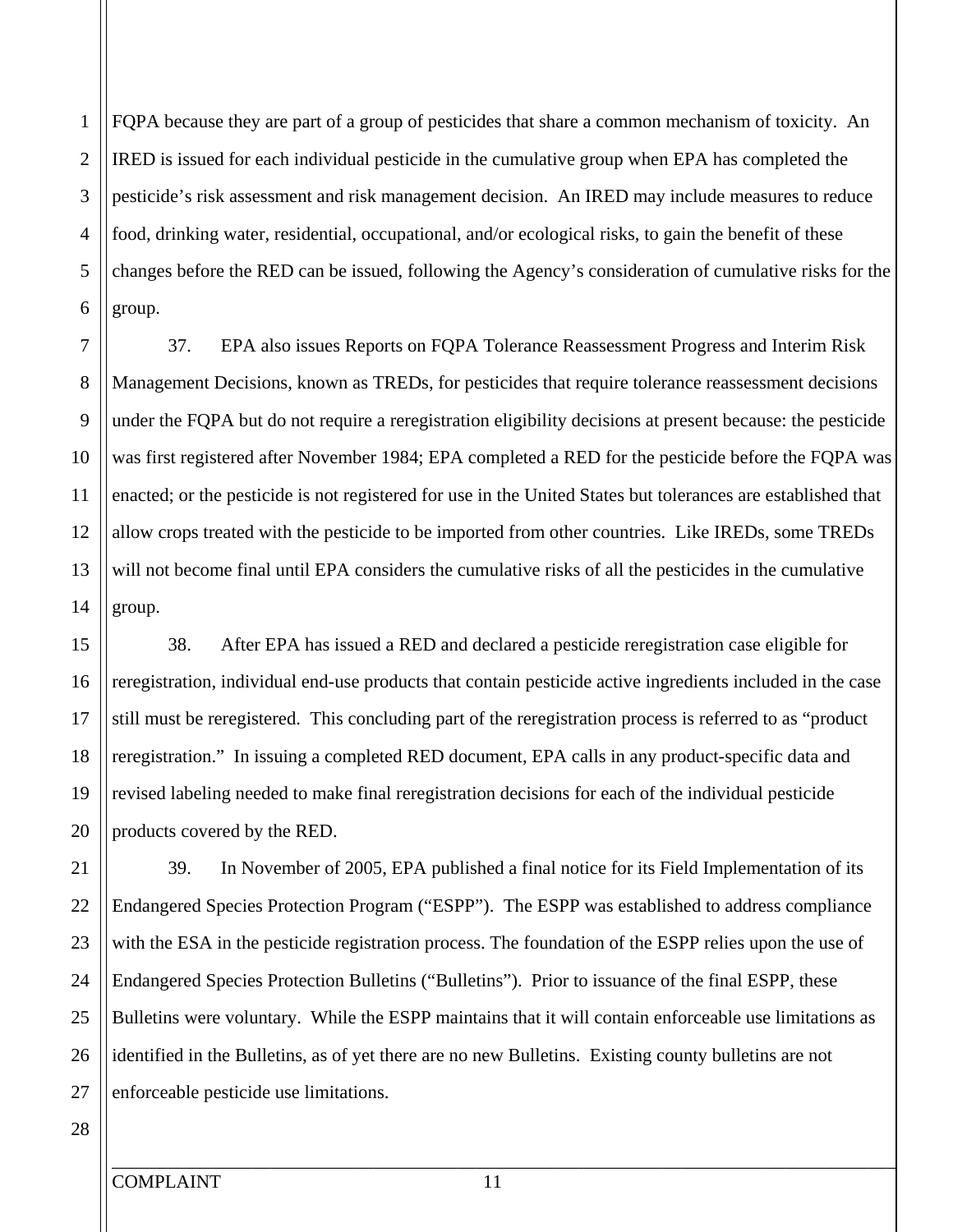#### **FACTUAL BACKGROUND**

#### **I. The San Francisco Bay Area.**

40. The San Francisco Bay Area is valued for its extensive open space and the spectacular San Francisco Bay, which provide scenic views and recreational opportunities for nearly 10 million people. The unique Bay Area wildlands, which provide many with inspiration and a connection to nature, harbor a rich biological diversity, and the varied ecosystems around the Bay provide habitat for numerous endangered species of animals and plants.

41. The overall health of the Bay Area and the diverse habitats it provides are at risk due to extensive agricultural and urban pesticide use. The pesticides that are sprayed on our food, our soil and our lawns find their way into local creeks and ultimately the San Francisco Bay, posing a significant threat to water quality and jeopardizing endangered species.

42. At least 30 of the 51 federally endangered or threatened animal species that occur in the Bay Area may be adversely affected by the annual use of more than 8 million pounds of pesticides in the Bay Area. Listed fish, birds, insects, mammals and plants all may be adversely affected from the registered use of pesticides in the following nine Bay Area counties: Marin, Sonoma, Napa, Solano, Contra Costa, Alameda, Santa Clara, San Mateo and San Francisco.

20 17 18 19 21 22 23 43. More than two billion pounds of pesticides are sold each year in the U.S. for agricultural, commercial, and home uses. The EPA has registered more than 18,000 pesticides and over 900 are registered for use in California. Based on reported uses alone, over 61 million pounds of pesticide active ingredients were applied in the Bay Area from 1999 through 2005. Over 9.2 million pounds of pesticide active ingredients were reported applied over 2 million acres in the Bay Area in 2005 alone. In addition, some portion of the estimated 150 million pounds of pesticides applied to crops in the Central Valley each year is transported to the San Francisco Bay and Delta.

25 24 26 27 44. Actual pesticide use may have been up to several times the identified amount since home and garden pesticide use and most industrial, commercial and institutional pesticide applications not made by professional applicators do not have to be reported to the state of California. For example, the San Francisco Estuary Project's *Pesticides in Urban Surface Waters*: *Urban Pesticides Use Trends* 

3

4

5

6

7

8

9

10

11

12

13

14

15

16

28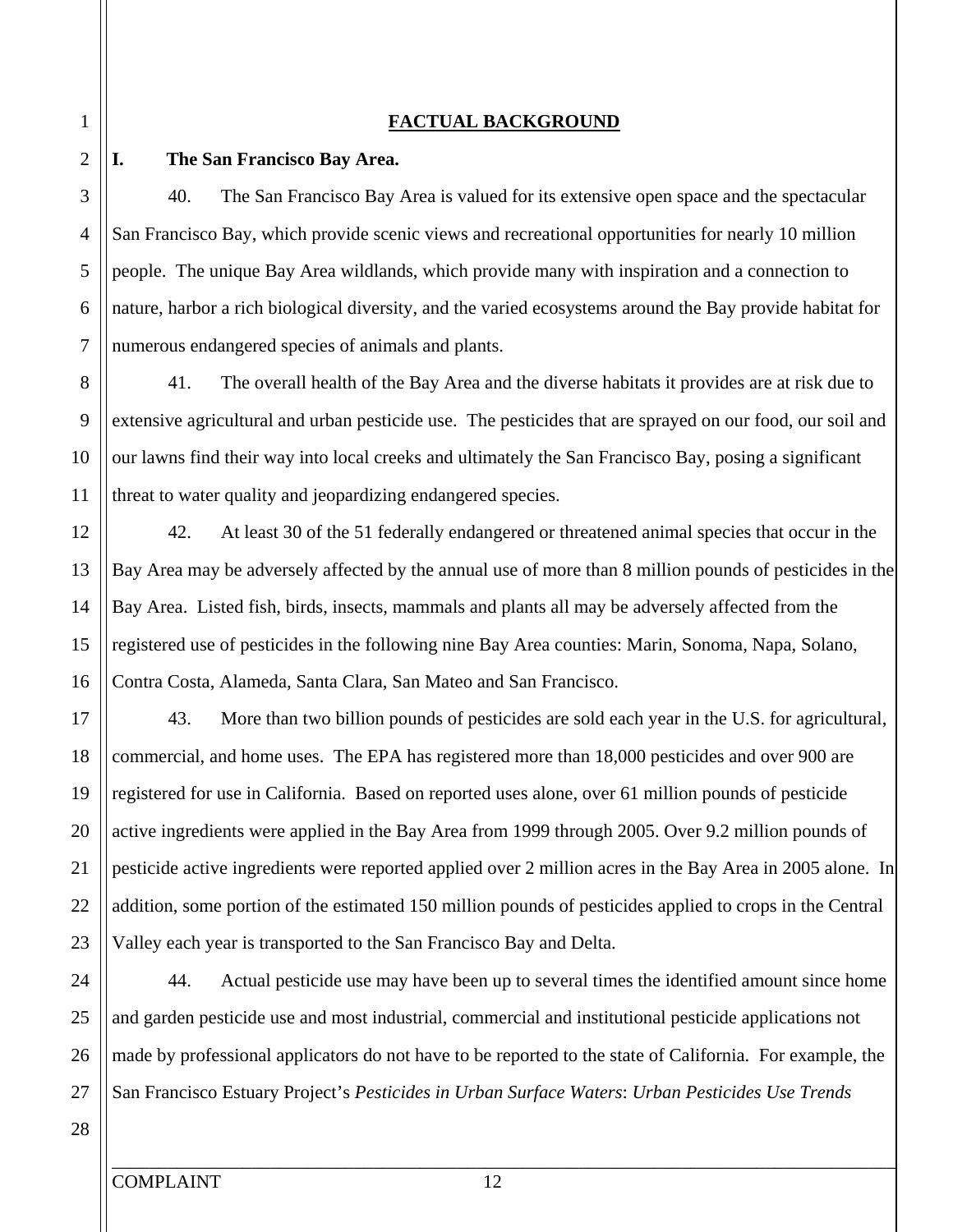1 2 *Annual Report 2005* estimated that about 73% of California pesticide use in 2003 did not require reporting.

3

#### **II. Waterways Throughout the Bay Area Are Contaminated With Pesticides.**

45. Agricultural and urban runoff transport pesticides away from their application areas, with pesticides either dissolved in water or bound to suspended sediments in the water.

46. Over the last decade, the U. S. Geological Survey ("USGS") has released several reports on nationwide water quality surveys, documenting the astounding prevalence of pesticides in our nation's waterways, particularly in streams and ground water in basins with significant agricultural or urban development.

47. This polluted runoff can pose acute and chronic problems to wildlife and plants. Not surprisingly, the USGS noted a direct correlation between the amounts and types of pesticides used and their frequency in nearby surface waters. Pesticides were found at concentrations exceeding established levels of concern and mixtures of multiple pesticides were commonly found in stream samples.

48. However, the USGS studies only represent a brief snapshot of pesticides in our environment, since they do not assess aquatic pesticide concentrations through daily monitoring over the entire seasons that pesticides are used. With limited sampling size, the studies most likely do not reflect the highest concentrations and fail to measure the duration pesticides persist in our waters.

49. Despite the fact that pesticides are found in waterways in various combinations, the EPA only assess the risk of pesticides on an individual basis. This type of assessment fails to consider cumulative and synergistic effects pesticides pose to the environment and threatened and endangered species.

50. The Sacramento-San Joaquin Delta is a complex system of tidally influenced, interconnected sloughs and channels. The hydrologic complexity is further increased by freshwater inputs to the Delta from several rivers and sloughs. 500,000 pounds of over 30 different herbicides are applied annually on agricultural lands in the Delta, and an additional 5 million pounds are applied upstream in three other watersheds: the Sacramento River, San Joaquin River, and French Camp Slough. The Delta watershed encompasses agricultural areas that receive intense applications of various herbicides. A study conducted in 1997 detected 13 herbicides in one or more water samples. The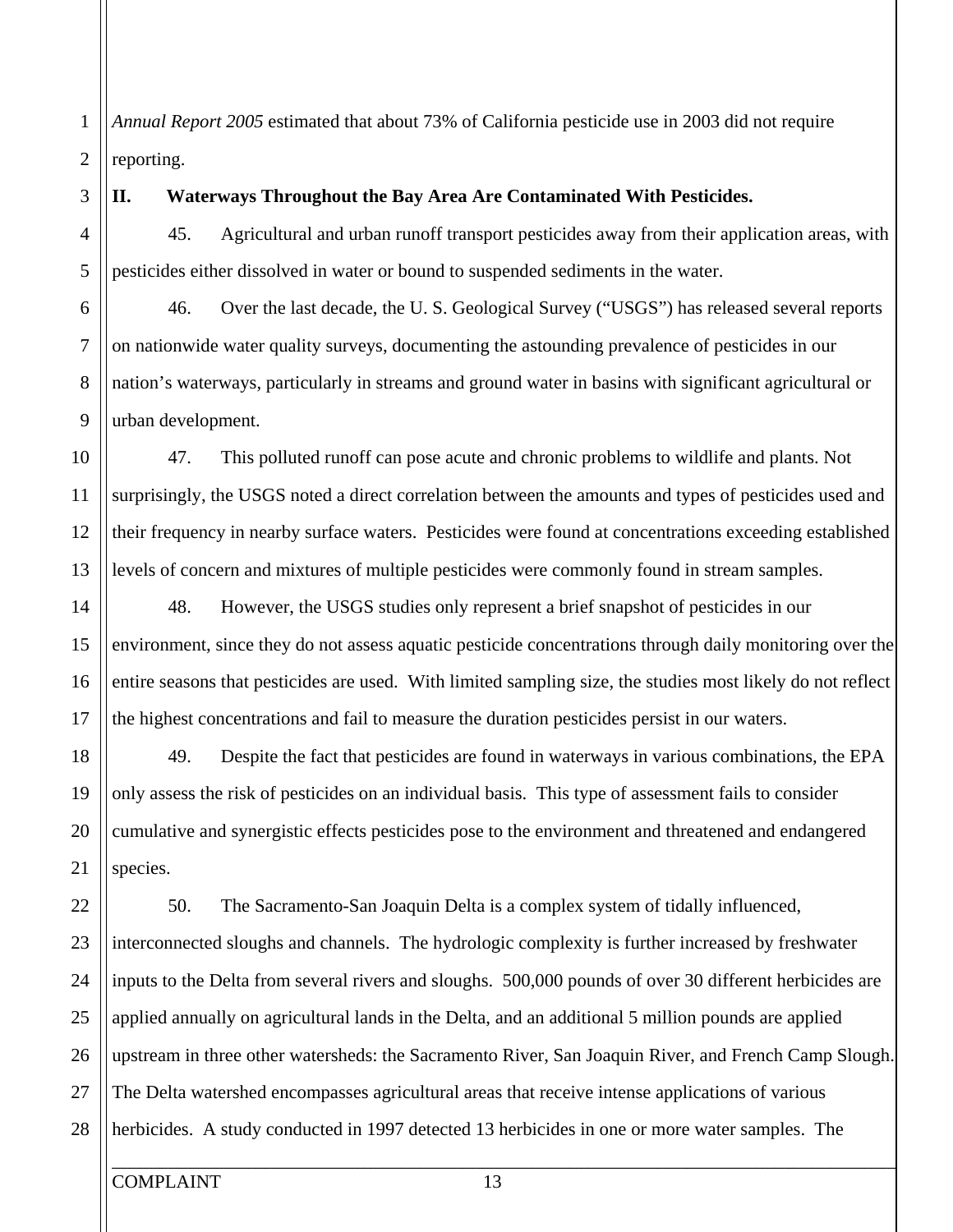2 herbicide concentrations varied considerably spatially and temporally and several pesticides were detected frequently and at elevated concentrations.

51. USGS has also studied and tracked the concentrations and movement of dormant spray pesticides used on orchards in the Central Valley as they moved through the Sacramento-San Joaquin Delta. All the concentrations of diazinon measured in the rivers and bay throughout the study were above the guideline recommended by the National Academy of Sciences for the protection of aquatic life. Other pesticides including chlorpyrifos, methidathion and carbaryl were also routinely detected.

10 15 8 9 12 13 14 16 52. Pesticide contamination of waterways is an ongoing problem in the San Francisco Bay Area. Most of the San Francisco Bay and Delta is listed as "impaired" or not meeting EPA water quality standards due to high concentrations of the pesticides chlordane, DDT, diazinon and dieldrin. The Sacramento-San Joaquin Delta, Carquinez Strait, Suisun Bay, Richardson Bay, San Pablo Bay, the central basin, central, lower and southern San Francisco Bay, the Oakland Inner Harbor and San Leandro Bay are of particular concern. In 2005 the California Regional Water Quality Control Board proposed adding several water bodies to the impaired list due to pesticides: Lake Chabot for chlordane, DDT and dieldrin; San Pablo Reservoir for chlordane, dieldrin, heptachlor and toxaphene; and San Leandro Bay, Stege Marsh in Richmond and Stevens Creek for chlordane and dieldrin.

20 25 17 18 19 21 22 23 24 26 53. Thirty-seven creeks draining into San Francisco Bay are also listed as impaired due to high concentrations of the pesticide diazinon, including: Arroyo Corte Madera Del Presidio, Corte Madera Creek, Coyote Creek, Gallinas Creek, Miller Creek, Novato Creek, San Antonio Creek and San Rafael Creek in Marin County; the Petaluma River in Sonoma County; Laurel Creek, Ledgewood Creek and Suisun Slough in Solano County; Mount Diablo Creek, Pine Creek, Pinole Creek, Rodeo Creek, San Pablo Creek, Walnut Creek and Wildcat Creek in Contra Costa County; Alameda Creek, Arroyo De La Laguna, Arroyo Del Valle, Arroyo Las Positas, Arroyo Mocho, lower San Leandro Creek and San Lorenzo Creek in Alameda County; Calabazas Creek, Coyote Creek, the Guadalupe River, Los Gatos Creek, Matadero Creek, Permanente Creek, San Felipe Creek, Saratoga Creek and Stevens Creek in Santa Clara County; and San Francisquito Creek and San Mateo Creek in San Mateo County.

27 28

5

6

7

11

1

3

4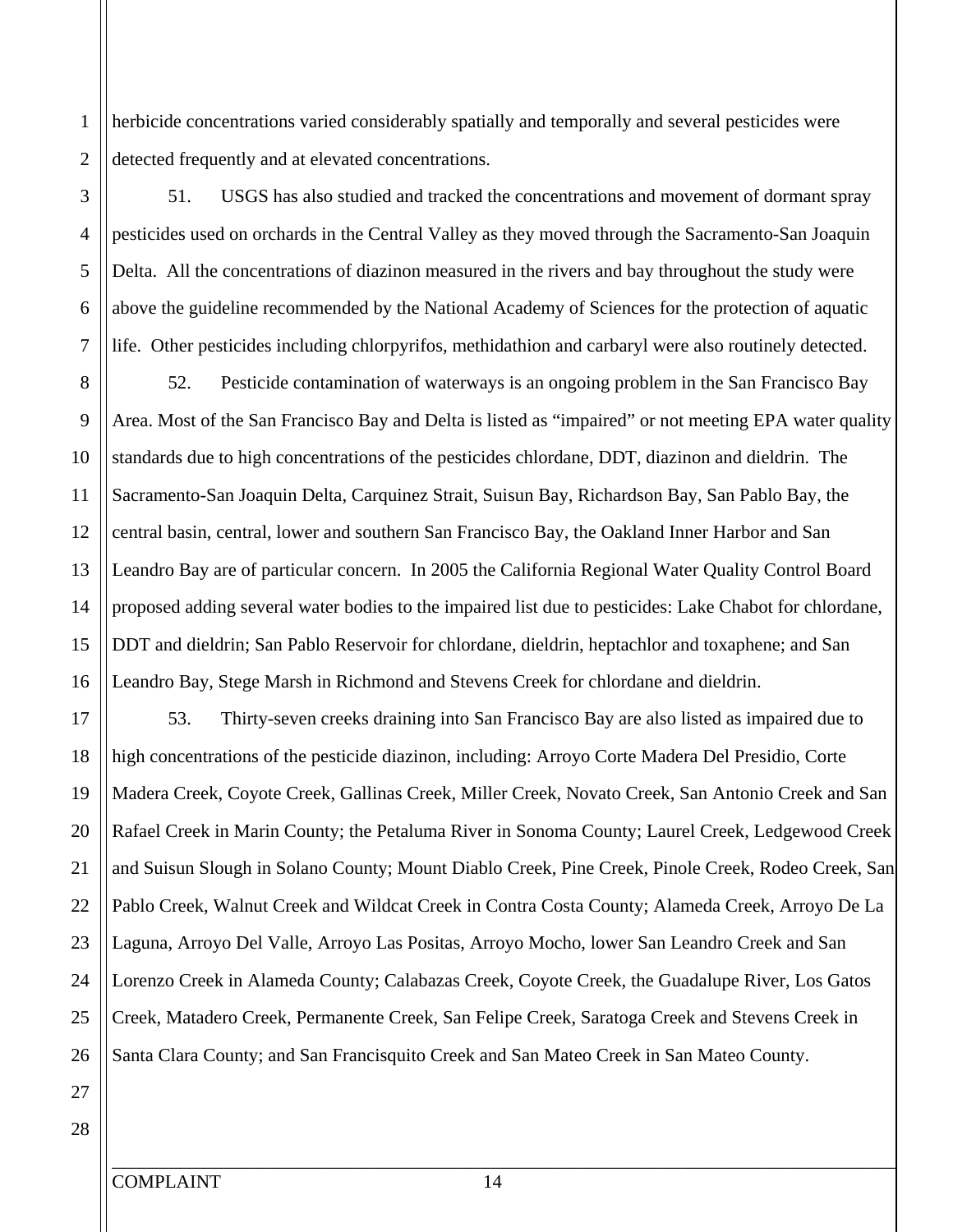1 2

5

3

4

#### **III. Sediment in the Bay Area Is Contaminated With Pesticides.**

54. The health of the Bay's sediment is important since it provides habitat for benthic organisms at the bottom of the food chain such as clams and insects, which are a food source for fish. The presence of pesticides in Bay sediments or on stream bottoms also indicates the pesticides are or were present in the Bay or in the water of a stream.

10 6 7 8 9 11 12 13 55. Stream sediments can act as a reservoir for contaminants, with pesticides entering and leaving stream bottom sediments through numerous pathways. Settling of contaminated suspended sediments, re-suspension and export of sediments in the water column, adsorption onto and release from mineral or organic sediments, interactions with stream-bottom organisms, ingestion or absorption by organisms, and elimination of wastes and release from decaying contaminated organisms can contaminate stream sediments. Pesticides can persist and accumulate in sediment and in aquatic organisms through these processes even at concentrations too low to be detected using conventional methods.

15 14 16 17 56. Pesticides of concern enter the water and active sediment of San Francisco Bay in runoff from the Central Valley and local watersheds. The USGS is studying sediments transported into the San Francisco Bay Estuary from the Sacramento and San Joaquin Rivers, which carry waters from the Central Valley where more than 500 different pesticides are used.

20 18 19 21 22 23 24 57. In a study of the suspended sediments transported into estuaries by the "first flush" runoff event from the first major storm of the year, USGS found an average of 10 of 19 analyzed pesticides in each of the 15 samples taken. Samples contained chlordane, chlorpyrifos, dacthaql, molinate, oxyfluorfen, pebulate, thiobencarb, alachlor, endosulfan, eptam, sulfotep and trifluralin. Pesticides in sediments may account for much of the pesticides transported to estuaries, where they have different environmental effects than dissolved pesticides, affecting aquatic life differently than dissolved pesticides and posing particular risk to filter-feeding pelagic and benthic organisms. The majority of suspended sediments move into estuaries in annual pulse flows with the first flush of runoff from the first major winter storm, and remain longer in estuaries than water.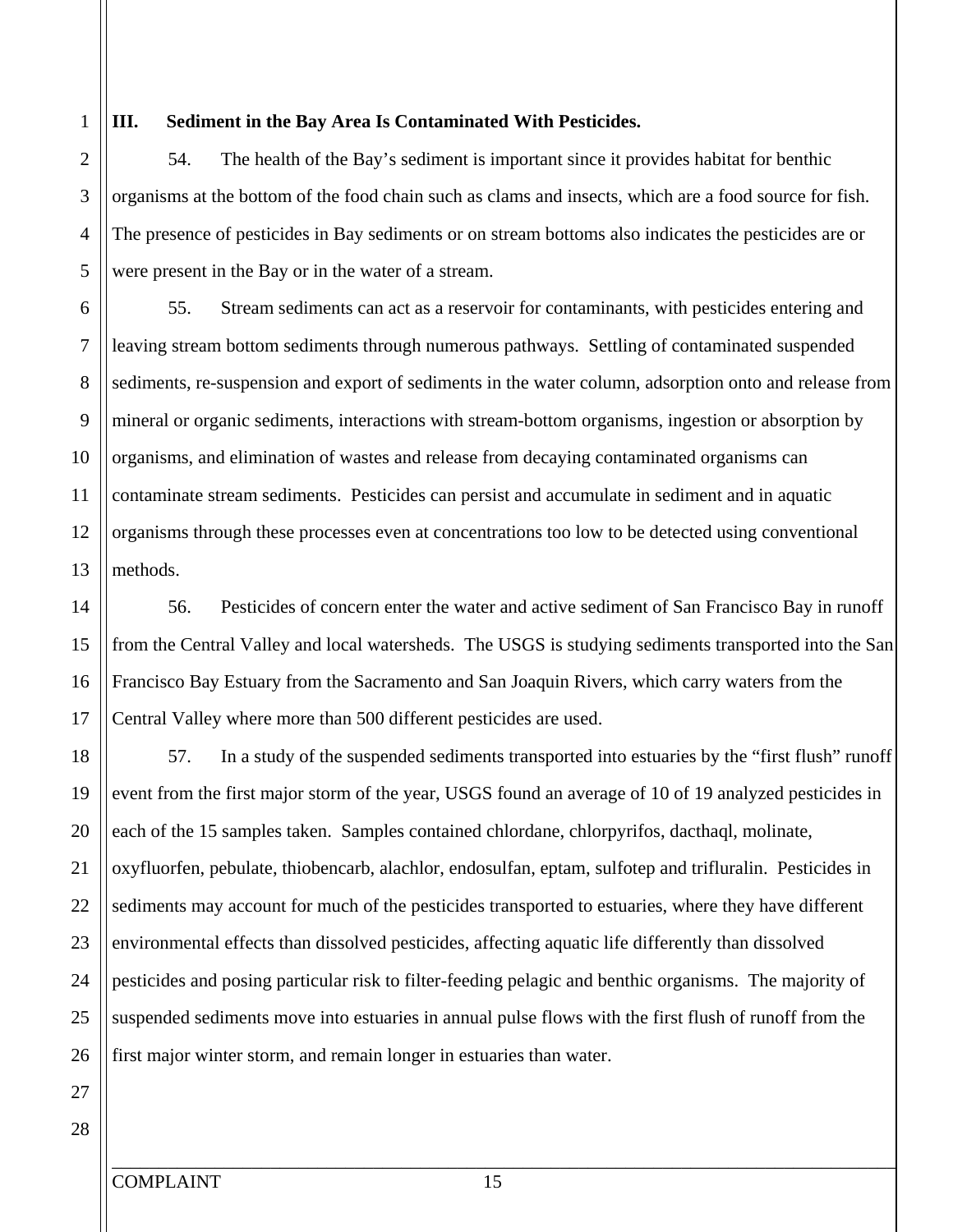### **IV. Aquatic Species May be Adversely Affected From Continued and Ongoing Exposure to Pesticides.**

58. Fish in the Sacramento-San Joaquin Delta, San Francisco Bay and its tributaries inhabit an ecosystem already stressed by dams and water diversions, urban development and invasion of exotic species. The large concentrations of toxic pesticides that enter the Bay affect many aquatic species.

59. A 1999 Pesticide Action Network North America ("PANNA") report, *Disrupting the Balance: Ecological Impacts of Pesticides in California*, documented the impact of pesticides on wildlife statewide. The report found that multiple pesticides are often found in California waters and sediments at concentrations exceeding levels lethal to zooplankton, a primary food source for fish. The PANNA report also discussed the effects of routine toxic pulses of diazinon and chlorpyrifos in California streams during critical stages in fish development. Pesticide contamination of the Bay Area's waterways is an ongoing problem and as detailed in this report, aquatic species are particularly vulnerable to pesticides. Much of the San Francisco Bay and Delta and many Bay Area streams are listed as "impaired" or not meeting water quality standards due to high concentrations of pesticides such as chlordane, chlorpyrifos, DDT, diazinon and dieldrin. Although some organophosphate chemicals such as chlorpyrifos and diazinon are being gradually phased out for household use, the agrochemical industry is turning to pyrethroid pesticides that are known to accumulate in aquatic sediment and be highly toxic.

60. While maintaining healthy, viable invertebrate communities in our natural waters is an objective in and of itself, these invertebrates are also ecologically important as food for priority fish populations. Numerous studies have documented that virtually all of the priority fish populations in the Sacramento-San Joaquin River basins and the San Francisco Estuary rely upon these invertebrates, particularly during their vulnerable early life stages. Pulses of pesticides through these aquatic ecosystems diminish the available invertebrate resources that occur at critical periods, such as when fish fry are dependent on invertebrates for food, adversely affecting fish populations. The period when toxicity in these waters occurs (January-June) coincides with the presence of early life stages of most of the fish populations currently in decline, including delta smelt, chinook salmon, longfin smelt,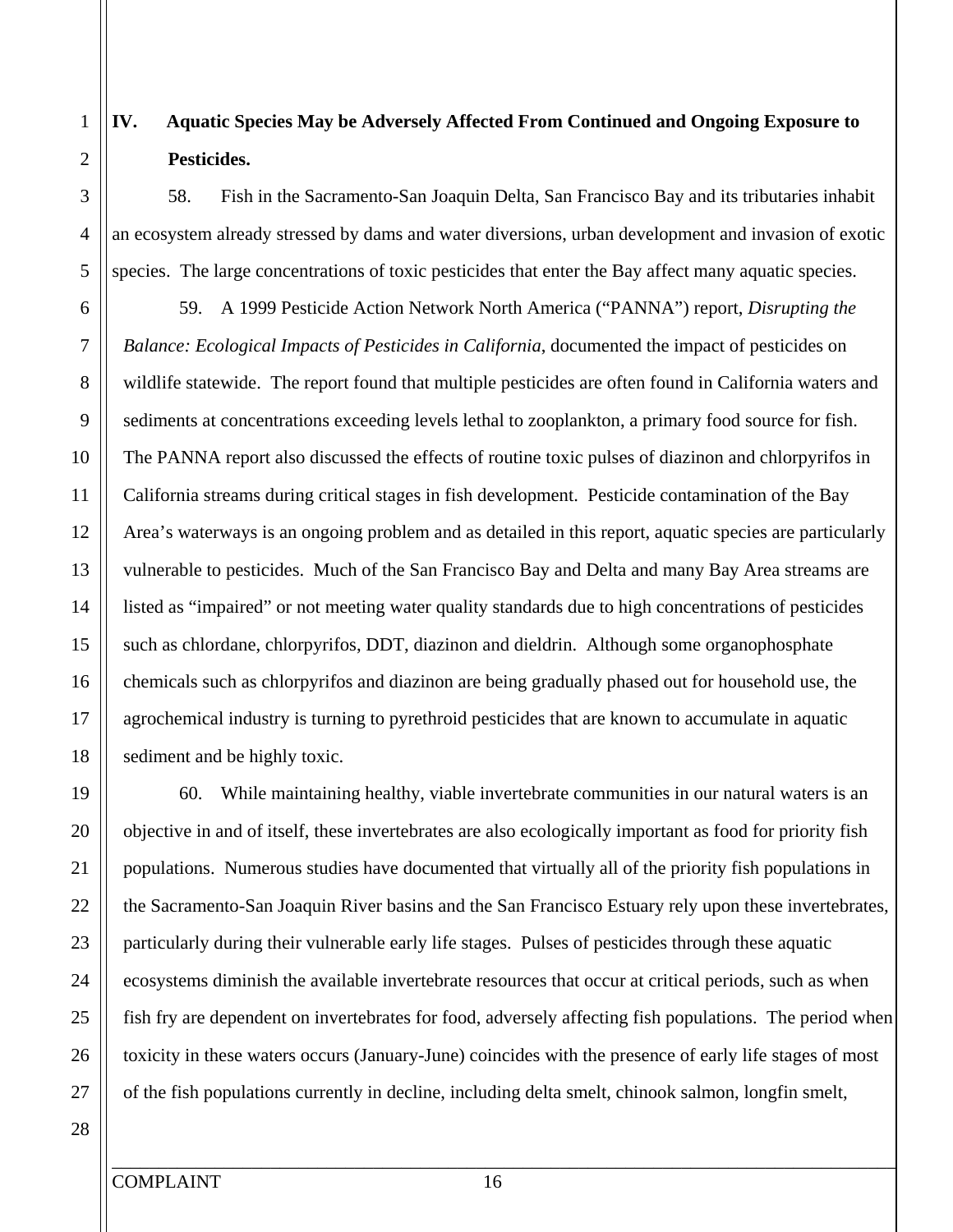5 10 15 20 25 3 4 6 7 8 9 11 12 13 14 16 17 18 19 21 22 23 24 26 and local San Francisco Bay streams and through the estuaries and Bay Delta with "remarkable persistence and relatively little dilution," according to the U.S. Fish and Wildlife Service. Researchers have reported episodic toxicity in the Delta involving peaks of organophosphate pesticides, as well as carbofuran, chlorpyrifos, trifluralin and atrazine. Such pulsed introduction of pollutants may increase the time of exposure to pesticides or expose fish and other aquatic organisms during biologically sensitive times. mortality or additional stress from the presence of toxic substances such as pesticides. There is also

1

2

Sacramento splittail, steelhead trout, and green sturgeon, all of which have been identified as "Priority Species" by the CALFED Bay-Delta program.

61. Acutely toxic pulses of pesticides move down the Sacramento and San Joaquin Rivers

62. There is growing evidence that numerous fish species in the Delta are suffering direct

27 28 disruption.

COMPLAINT 17

\_\_\_\_\_\_\_\_\_\_\_\_\_\_\_\_\_\_\_\_\_\_\_\_\_\_\_\_\_\_\_\_\_\_\_\_\_\_\_\_\_\_\_\_\_\_\_\_\_\_\_\_\_\_\_\_\_\_\_\_\_\_\_\_\_\_\_\_\_\_\_\_\_\_\_\_\_\_\_\_\_\_\_\_

evidence that the plankton upon which Delta fish feed may be depleted by these highly concentrated pulses of pesticides. The Delta's open water forage fish populations are collapsing in a crisis that potentially threatens the entire estuarine food web. From 2004 to the present, delta smelt, longfin smelt and juvenile striped bass in the Delta have fallen to their lowest ever recorded levels and copepods, the main food source for small fish in the Delta, have also fallen to extremely low levels. Toxic chemicals including pesticides and herbicides are suspected to play a role in these alarming declines. **V. Amphibian Species May be Adversely Affected From Continued and Ongoing Exposure to Pesticides.**  63. Pesticides have serious adverse impacts on the growth and development of amphibians. 64. Carbamates, organophosphates, and triazines have all been shown to disrupt hormone systems. Endocrine disruptors are synthetic chemicals that mimic natural hormones, disrupting natural

processes by sending false messages, blocking real messages, preventing synthesis of the body's own hormones, and accelerating the breakdown and excretion of hormones. Endocrine disruption affects how an organism develops and functions. Reproductive disorders, immune system dysfunction, thyroid disorders, types of cancer, birth defects and neurological effects have all been linked to endocrine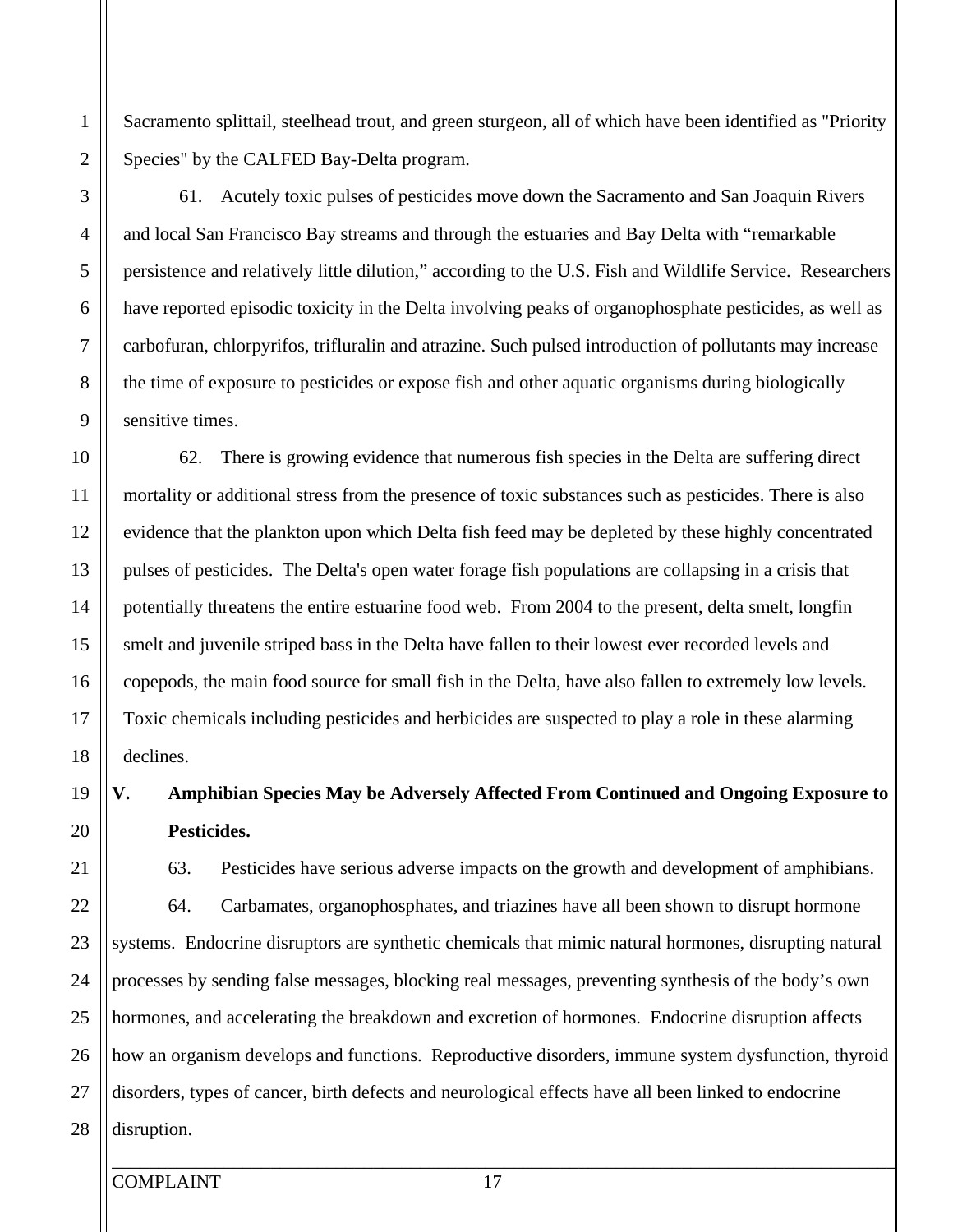1 2 65. Several studies have documented the impact of endocrine disruptors, including numerous registered pesticides, on amphibians.

66. For example, interference with reproduction in red-spotted newts (*Notopthalmus viridescens*) from exposure of endosulfan, a commonly-used pesticide and recognized endocrine disruptor, was recently documented at extremely low levels.

67. A USGS study found that atrazine exposure to larval tiger salamanders affected both growth and hormonal responses.

68. Another study recently found that amphibians are likely to be far more sensitive to pesticides in the real world than traditional laboratory tests used to establish regulatory standards would indicate. The study found that low contamination levels of carbaryl cause significant mortality due to the length of exposure. Long-term exposure to low levels of carbaryl in combination with added biological stressors, such as the presence of predators, dramatically increased mortality. The study suggests that it is highly likely that the current regulatory science has dramatically underestimated the impacts of many pesticides.

69. Recent studies on the impact of atrazine have found that it can disrupt sexual development of frogs at concentrations 30 times lower than levels allowed by EPA. Studies have exposed frogs to low levels of atrazine (levels which can often be found in the environment) and found that these low levels of atrazine demasculinized male frogs, preventing male characteristics from fully forming. As a result, studies have concluded that due to the pervasive nature of atrazine at levels that can disrupt sexual development, aquatic environments are at risk.

70. EPA's newly drafted criteria for atrazine for the protection of aquatic life is 12 parts per billion (ppb). Studies have found hermaphroditism in frogs at exposure levels as low as 0.1 ppb, far below the level established by EPA as safe for aquatic organisms. The effective doses demonstrate the sensitivity of amphibians to the presence of pesticides in the environment. U.C. Berkeley researcher Tyrone Hayes has noted that amphibians are at great risk because the highest atrazine levels coincide with the breeding season for amphibians. Additionally, the low-dose endocrine-disrupting effects are of great concern because the described effects are all internal and may go unnoticed by researchers. Thus,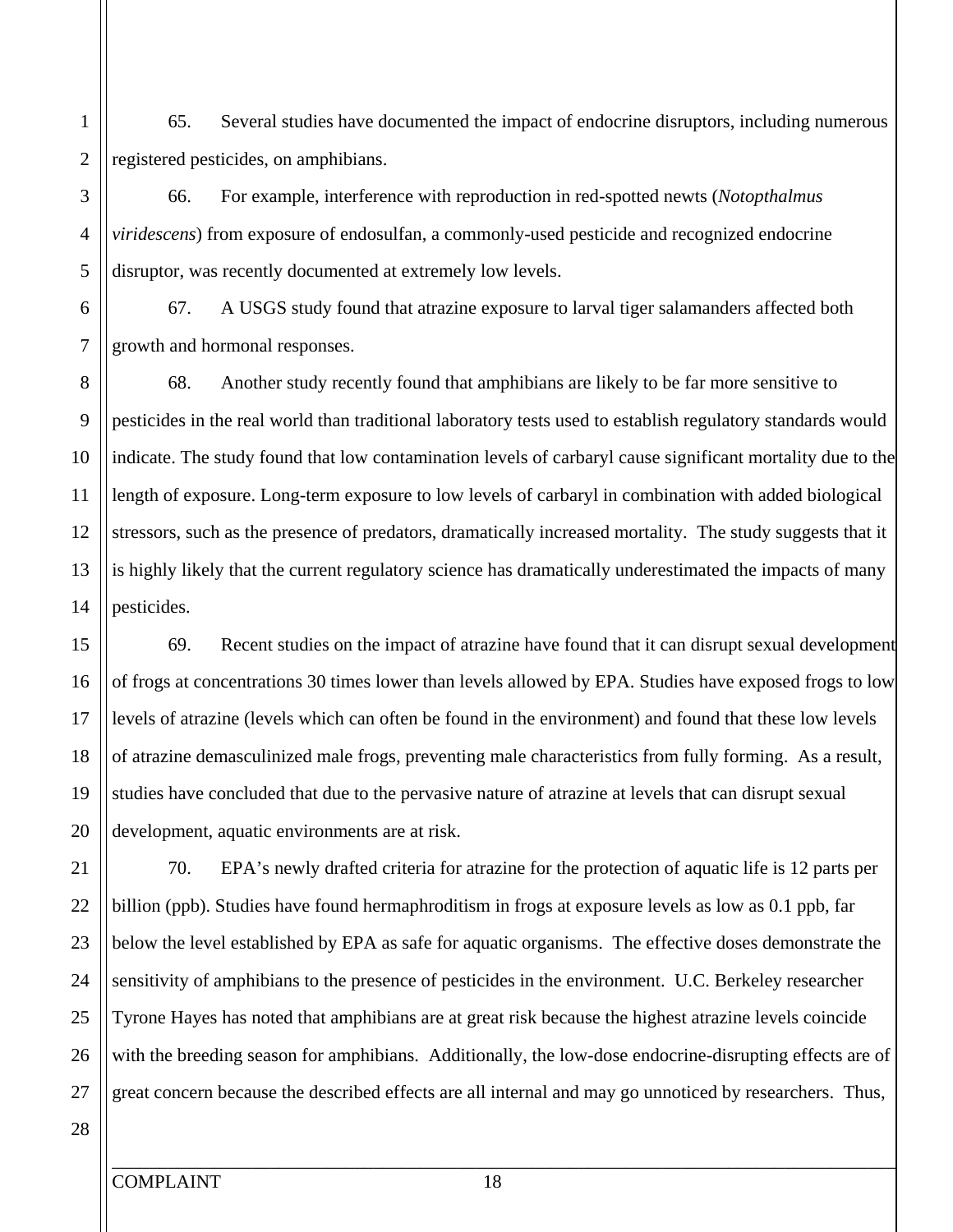"exposed populations could decline or go extinct without any recognition of the developmental effects on individuals."

71. Another study focusing on the reproductive system of the northern leopard frog, (*Rana pipiens*) and the green frog (*Rana clamitans*) tested frogs from eight breeding sites, four of which were situated in apple orchards. Embryos and larvae were subjected to *in-situ* and ambient pond water (laboratory) assays and to toxicity tests of pesticides used in orchards. The *in-situ* embryos and larvae suffered high mortality at some of the orchard sites, while high hatching success was found in the reference sites, indicating that mortality in orchard ponds was probably due to stressful environmental conditions. Toxicity tests revealed that diazinon and the formulations Dithane DG, Gunthion 50WP, and Thiodan 50WP cause mortality, deformities, and/or growth inhibition in embryos and tadpoles. Residues of three of these compounds were detected at the *in-situ* sites.

12 13 14 72. Another study focused on the synergistic effects of trematode infections and pesticide exposure on frogs and found that amphibian limb deformities were exacerbated by the stress of pesticide exposure.

73. Skeletal malformations to tadpoles have also been attributed to pesticide exposure.

74. Reduced testicular development to tadpoles was documented in a 2001 Canadian study. This study found that exposure of tadpoles to atrazine at 21 µg/L for 48 hours during gonadal differentiation resulted in decreased testicular volume among males.

75. In 2000, a USGS study documented that pesticides are instrumental in the decline of several amphibian species in California. The study found that pesticides, including diazinon are reducing cholinesterase activity in tadpoles.

76. As evidenced from the studies highlighted above, numerous studies have documented significant impacts from pesticide exposure to amphibians. Many of these findings have gone through peer-review and been published in well-respected environmental toxicology digests. EPA pesticide review teams should be well aware of these studies when assessing the environmental affects of registered pesticides on species, including endangered and threatened species, in the environmental risk assessment chapter of a pesticide's RED.

27 28

25

26

5

6

7

8

9

4

1

2

3

10

11

15

16

17

18

19

20

21

22

23

24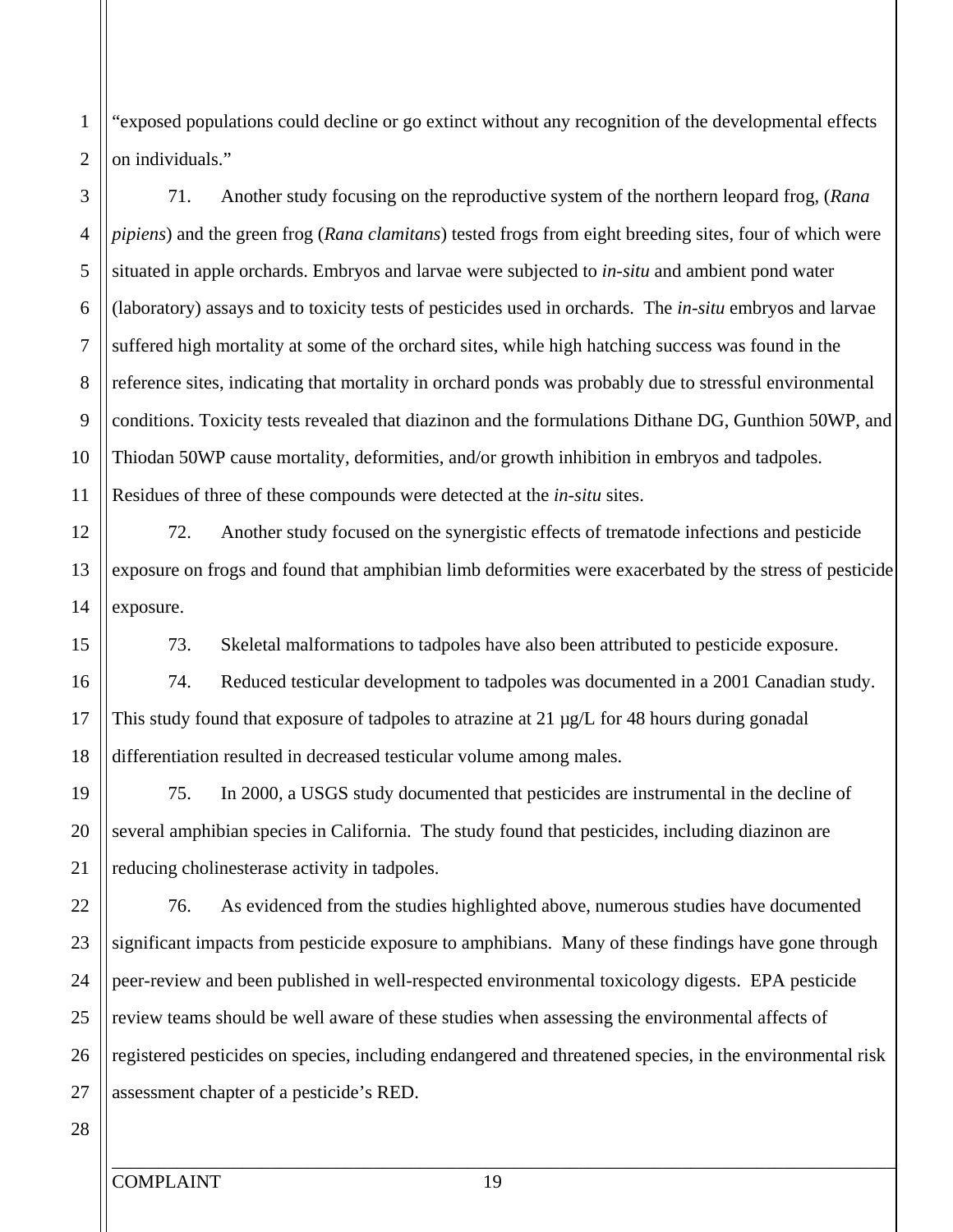#### 1 2 **VI. Avian Species May be Adversely Affected From Continued and Ongoing Exposure to Pesticides.**

77. Pesticides also affect our songbirds, waterfowl, and raptors. For example, the pesticides carbofuran and diazinon are responsible for the majority of bird kills in California, with as many as 17 birds killed for every 5 acres treated with carbofuran.

78. Synthetic pyrethroids, similar to organochlorines, are suspected to have reproductive effects on birds. Sub-lethal exposure to pesticides can chronically affect avian behavior, reproduction and nervous system function. Birds exposed to pesticides can become more susceptible to predation, experience weight loss and have decreased resistance to disease. Pesticide exposure can also reduce interest in mating and defending territory and cause birds to abandon their nestlings.

### **VII. Insect Species May be Adversely Affected From Continued and Ongoing Exposure to Pesticides.**

79. Broad-spectrum pesticides used to destroy pest insects can disrupt the natural balance between pest and predator insects and indiscriminately kill beneficial insects needed for pollination and other ecosystem services as well. Many beneficial insects play essential roles in pollination, soil aeration, nutrient cycling and pest control. Pest insect populations can often recover more rapidly than beneficial insects because of their larger numbers and ability to develop resistance to pesticides. With rapid reproduction and no predators to check their numbers, this can cause a resurgence of the target pest and secondary pests. Escalating pesticide applications can result in pests with even greater resistance to pesticides, and the "pesticide treadmill" goes around and around. Although nationwide insecticide use increased 10-fold from 1945 to 1989, crop losses from insects nearly doubled and now more than 500 pest species are resistant to pesticides nationwide.

### **VIII. EPA's Registration of Pesticides May Adversely Affect the Following Bay Area Species.**  SAN FRANCISCO BAY AND DELTA FISH SPECIES

### The Tidewater Goby (*Eucyclogobius newberryi*)

80. The tidewater goby is a small fish that inhabits brackish water along the coast of California. It is found in Marin, Sonoma and San Mateo Counties; it is extirpated from Contra Costa, Alameda and San Francisco Counties. The tidewater goby was listed as endangered in 1994. The FWS

5

4

3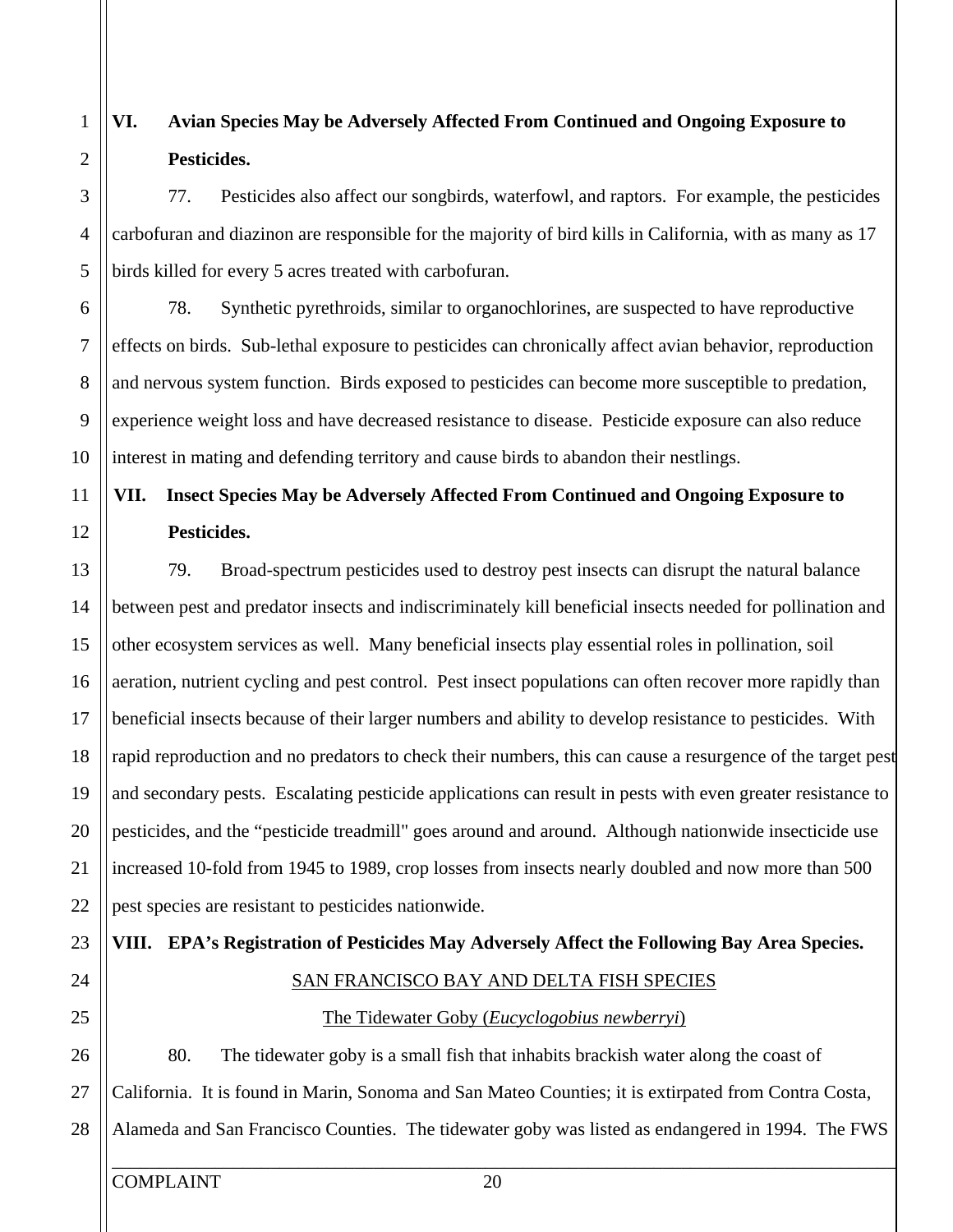is concerned about high diazinon levels that can cause water column toxicity in lagoons that are tidewater goby habitat, noting that some creeks in Marin County are considered by the State Water Resources Control Board (SWRCB) to be "Water Quality Limited" due to diazinon in urban runoff. Anywhere from 250,000 to 1 million pounds of diazinon were used from 1999-2003 in the Bay Area. FWS published a Recovery Plan for the species in 2005. Exhibit A of the Center's NOI shows an overlap of tidewater goby observations and pesticide use in southern coastal San Mateo County.

7

8

9

10

11

12

13

15

16

17

18

14

5

6

4

1

2

3

#### The Delta Smelt (*Hypomesus transpacificus*)

81. The delta smelt is a nearly translucent steely-blue fish found only in the brackish waters from Suisun Bay upstream through the Sacramento-San Joaquin River Delta in Contra Costa, Sacramento, San Joaquin, Solano and Yolo Counties. It was listed as threatened in 1993. FWS published a five-year review for the species reaffirming threatened status in 2004. Delta smelt spawn in backwater sloughs and along channels with tidal influence.

82. Delta smelt habitat in the Sacramento-San Joaquin Delta estuary receives flushes of high concentrations of agricultural pesticides such as carbofuran, chlorpyrifos, and diazinon. The SWRCB lists all the important water bodies in the smelt's range as impaired by one or more contaminants, commonly including pesticides such as diazinon, chlorpyrifos, malathion, chlordane, DDT and dieldrin. Up to 1 million pounds each of chlorpyrifos, diazinon and malathion were applied in the Bay Area from 1999-2003. However, CDPR has not yet identified which pesticides are used in Delta smelt habitat.

20 25 19 21 22 23 24 26 27 83. Recent research indicates that toxicity of certain contaminants in smelt habitat occurs in episodes, often in runoff from rainstorms following periods of use of the chemicals. Acutely toxic pulses of pesticides move down the rivers and through the estuary with "remarkable persistence and relatively little dilution." Researchers report episodic toxicity in winter associated with organophosphate pesticide treatment of dormant orchards; carbofuran and chlorpyrifos in the San Joaquin River and Delta in spring, possibly associated with treatment of alfalfa; rice pesticides in late spring and early summer with release of rice field water; and a variety of herbicides from irrigation tail water during the summer. Peaks of numerous other chemicals, including the herbicides trifluralin and atrazine, have also been found.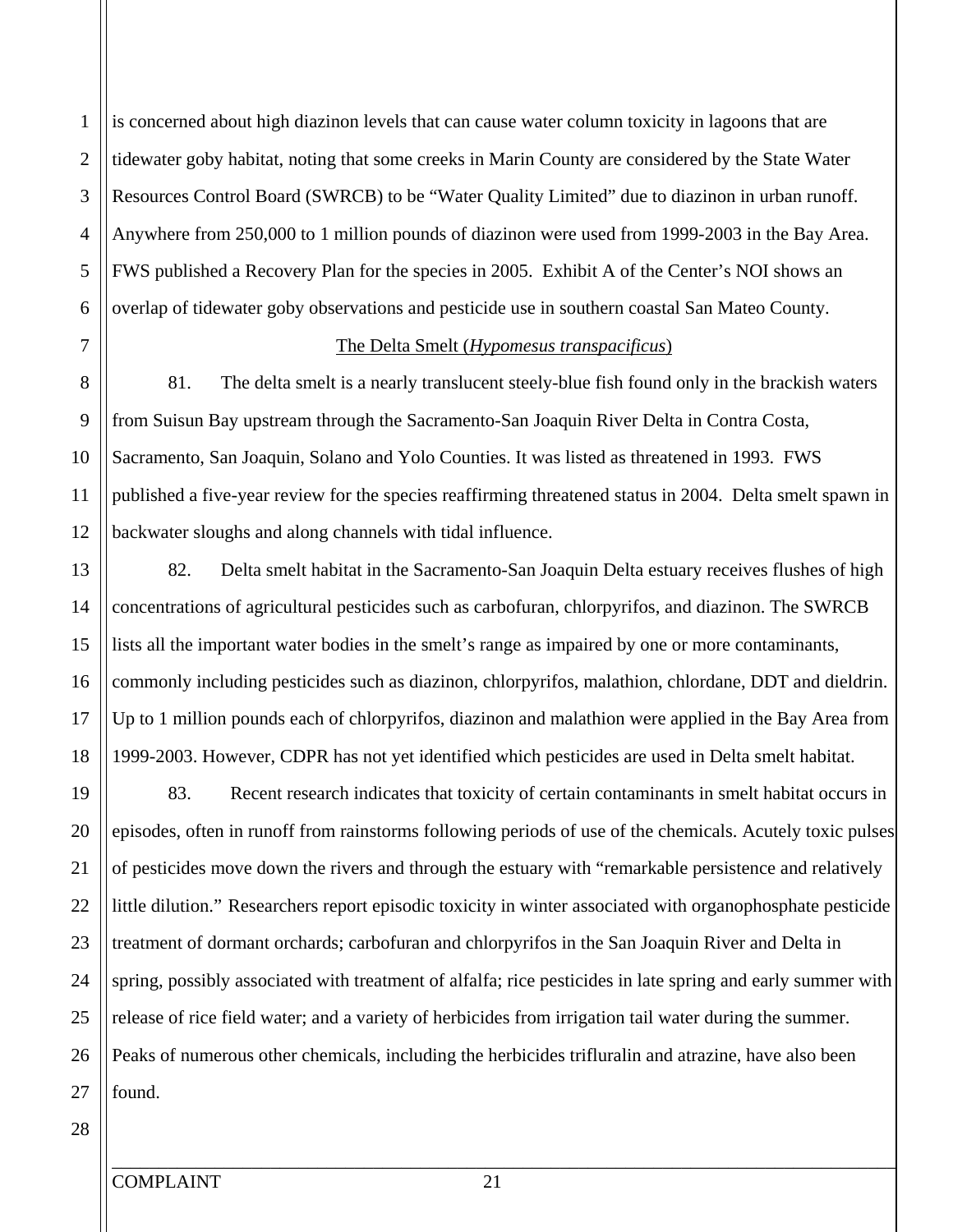5 2 3 4 6 7 8 84. It is unknown what direct effect these toxins have on delta smelt, but there is growing evidence that other fish species in the Delta are suffering direct mortality or additional stress from the presence of toxic substances. There is also evidence that the plankton upon which the smelt feed may be depleted by these highly concentrated pulses of pesticides through the Delta. The Delta's open water fish populations are mysteriously collapsing, with open water forage species including Delta smelt in severe decline. From 2004 to the present, Delta smelt have fallen to their lowest ever recorded levels. The delta smelt population has declined nearly 90% since the late 1980s. A report by the USGS attributes pesticide toxicity as one possible cause for the decline.

10 15 9 11 12 13 14 16 85. In 1998-1999, USGS studied the impact of pesticides on the delta smelt. It found a complex mixture of pesticides in delta smelt habitat and noted that delta smelt were exposed to this complex mixture of pesticides for extended periods during their larval and juvenile stages. The median number of pesticides detected per sample was 4. Metolachlor, molinate, simazine and thiobencarb were frequently detected. The study found that the highest concentrations of delta smelt co-occurred with the highest concentrations of dissolved pesticides both in the Delta and in the confluence. Exhibit B of Plaintiff's NOI indicates overlap of delta smelt critical habitat and pesticide use in eastern Solano, eastern Contra Costa and extreme northeastern Alameda counties.

#### TIDAL MARSHLAND AND ESTUARINE SPECIES

#### The California Clapper Rail (*Rallus longirostris obsoletus*)

86. The California clapper rail is a coot-sized bird that inhabits cordgrass marshes only around San Francisco Bay. The clapper rail eats invertebrates such as mollusks and crustaceans. The number of clapper rails has plummeted primarily because of loss and degradation of its tidal marsh habitat, including introduction of non-native cordgrass, and predation by non-native red foxes. The clapper rail was listed as endangered in 1970. The population estimate as of 1992 was only 800-1,000 clapper rails. The FWS considers the clapper rail vulnerable to contaminants from urban runoff that can affect its food sources. Over 130 pesticides are used in proximity to California clapper rail habitat in the Bay Area. CDPR identified the following pesticide use within one mile of California clapper rail habitat: acephate, aldicarb, azinphos-methyl, chlorpyrifos, endosulfan, naled, permethrin, and Sfenvalerate. Exhibit C of Plaintiff's NOI shows overlap of clapper rail observations and pesticide use in

20

21

22

23

19

17

18

1

25

26

27

28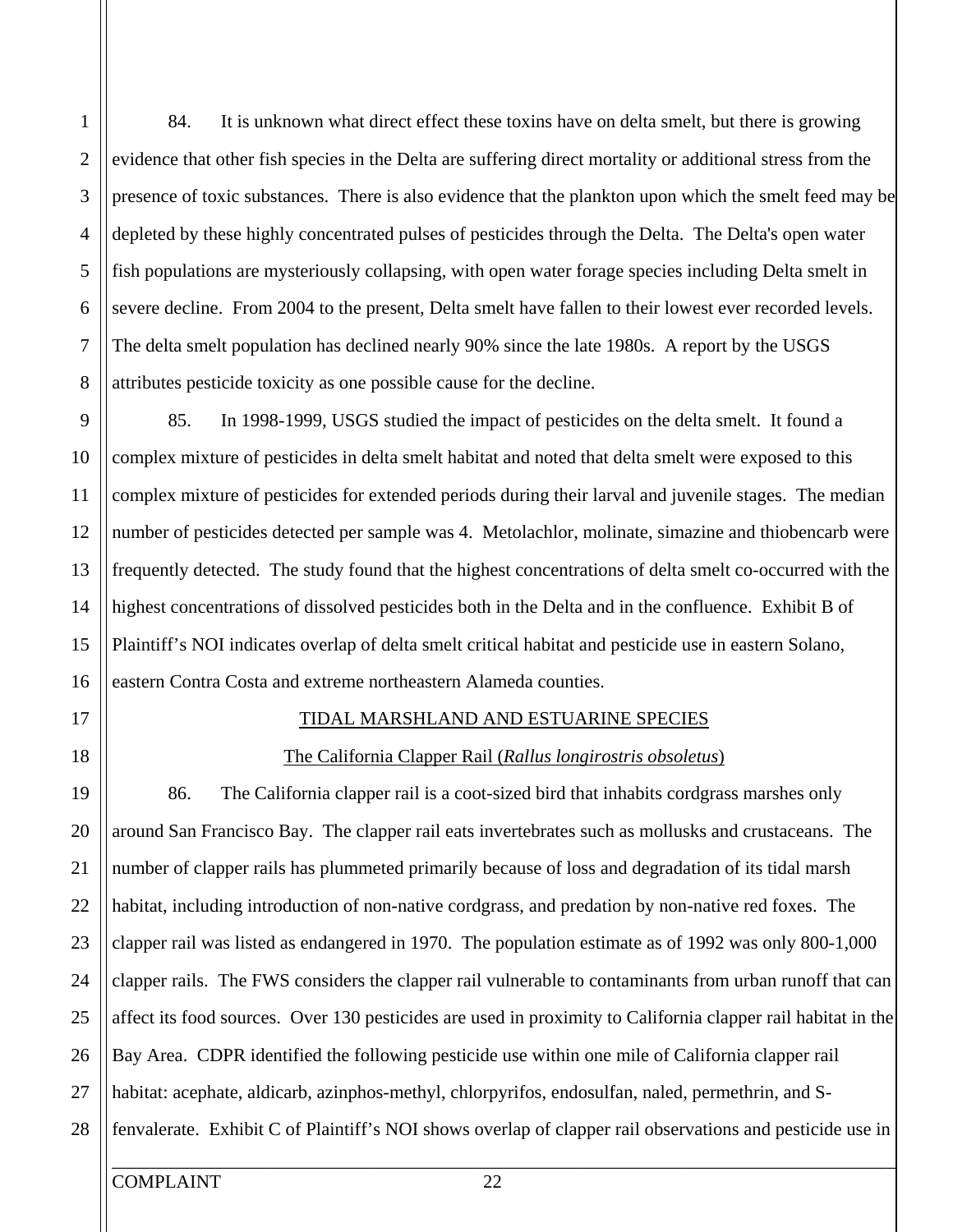western Contra Costa County. Use of pesticides upstream of clapper rail observations is seen in Sonoma, Napa, Solano, San Mateo, Santa Clara, Alameda and Contra Costa Counties.

5

6

7

8

9

1

2

3

4

#### The Salt Marsh Harvest Mouse (*Reithrodontomys raviventris*)

87. The salt marsh harvest mouse is a small, mostly nocturnal rodent that lives in tidal and diked salt marshes, only around the San Francisco Bay and its tributaries. Harvest mice have declined primarily because thousands of acres of wetlands habitat in the San Francisco Bay have been filled, degraded, or converted for agricultural use. Flood control and mosquito abatement activities as well as introduced predators and competitors are also threats. The harvest mouse was listed as endangered in 1970.

10 15 11 12 13 14 16 88. Pesticides that enter marsh habitats are also a threat to remaining harvest mouse populations. Over 110 pesticides are used in proximity to salt marsh harvest mouse habitat in the Bay Area, including carbaryl, chlorothalonil, chlorpyrifos, 2,4-D, diazinon, and permethrin. The FWS has concluded that use of eight rodenticides (brodifacoum, bromadiolone, bromethalin, chlorophacinone, cholecalciferol, diphacinone, warfarin, and zinc phosphide) in harvest mouse habitat could jeopardize the continued existence of the species, but reported use of these rodenticides in the Bay Area counties where the harvest mouse occurs was minimal in 2003.

20 18 19 21 89. The 1993 Biological Opinion on the Effects of 16 Vertebrate Control Agents on Threatened and Endangered Species ("1993 BO") found that brodifacoum, bromadiolone, bromethalin, chlorophacinone, diphacinone, pival, vitamin D3, warfarin, and zinc phosphide jeopardized the harvest mouse. The 1993 BO assigned Reasonable and Prudent Alternatives ("RPAs") for all of these control agents.

90. The regulations implementing section 7 of the ESA (50 C.F.R. § 402.02) define reasonable and prudent alternatives as alternative actions, identified during formal consultation, that (1) can be implemented in a manner consistent with the intended purpose of the action, (2) can be implemented consistent with the scope of the action agency's legal authority, (3) are economically and technologically feasible, and (4) would avoid the likelihood of jeopardizing the continued existence of listed species and/or avert the destruction or adverse modification of critical habitat.

27 28

25

26

24

22

23

17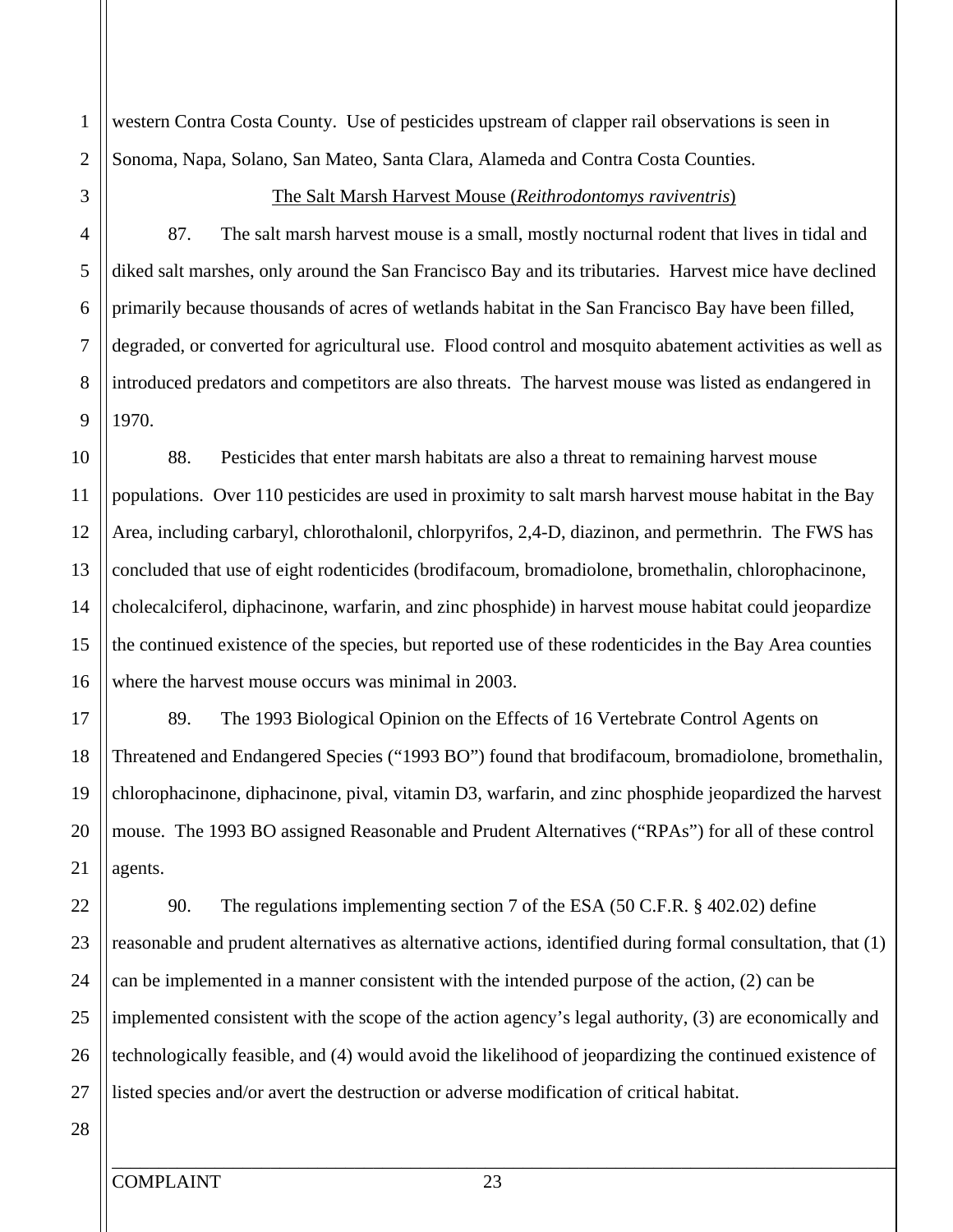5 10 2 3 4 6 7 8 9 grain bait and pelletized rodenticides and burrow fumigants for species covered in the 1993 biological opinion. The FWS 1996 letter identified that measures set out in the county bulletins could be substituted for the RPAs and Reasonable and Prudent Measures ("RPMs") for the salt marsh harvest mouse set out in the 1993 BO. 92. Reasonable and Prudent Measures, along with terms and conditions, are nondiscretionary measures included in an incidental take statement that FWS considers necessary to minimize and reduce impact to listed species and avoid jeopardy. 93. A 1999 FWS memo identified acephate, chlorpyrifos, endosulfan, and permethrin

pesticide use within one mile of the mouse's habitat. Exhibit D of Plaintiff's NOI shows overlap of salt marsh harvest mouse observations and pesticide use in western Contra Costa and Napa Counties. Use of pesticides upstream of salt marsh harvest mouse observations is seen in Sonoma, Napa, Alameda and Contra Costa Counties.

91. A 1996 letter from FWS to EPA ("FWS 1996 letter") approved of two EPA Bulletins for

### 15 14

16

17

18

11

12

13

1

20

21

22

23

19

#### FRESHWATER AND WETLANDS SPECIES

#### The California Tiger Salamander (*Ambystoma californiense*)

94. The California tiger salamander is a colorful amphibian that breeds in seasonal ponds or vernal pools and is particularly susceptible to environmental contaminants.

95. The FWS considers exposure to toxic agricultural chemical contaminants and landscaping chemicals to be a potentially serious threat to the species, cautioning that even if toxic or detectable amounts of pesticides are not found in the breeding ponds or groundwater, "salamanders may still be directly affected, particularly when chemicals are applied during the migration and dispersal seasons." Tiger salamander populations were listed as threatened and endangered throughout different counties of California in 2004. Critical habitat was designated in 2005.

25 24 26 27 28 96. The FWS highlighted use of acephate, azinphos-methyl, chlorpyrifos, endosulfan, fenamiphos, malathion, maneb, metam sodium and methyl bromide as pesticides thought to be particularly harmful to tiger salamanders. Salamanders can readily absorb the chemical chlorpyrifos through their permeable skins, especially when migrating through recently treated fields. Use of azinphos-methyl in the vicinity of tiger salamander habitat could affect salamander recruitment and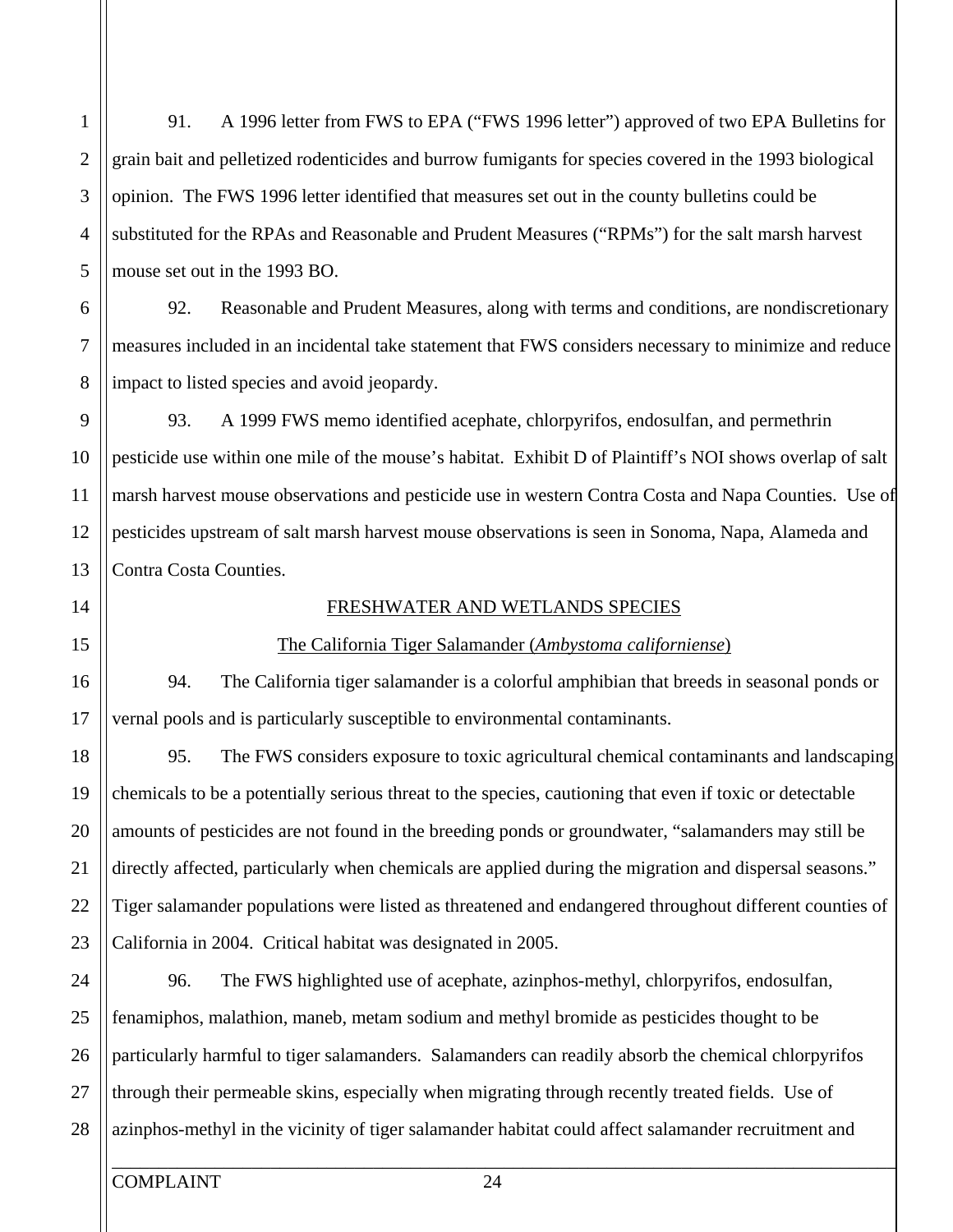survival directly or indirectly affect their food supply. The FWS cited studies reporting severe toxicity to amphibians from exposure to endosulfan, including extensive paralysis, delayed metamorphosis and high death rates, noting that "endosulfan is extremely toxic at low concentrations to amphibians."

97. Use of over 1.3 million pounds of metam sodium, 1.1 million pounds of methyl bromide, 250,000 pounds of chlorpyrifos, 33,000 pounds each of acephate and maneb, 25,000 pounds of malathion, 20,000 pounds of azinphos-methyl and 9,800 pounds of endosulfan were reported from 1999 2003 for the five Bay Area counties where the tiger salamander occurs.

98. FWS also noted that poisons (i.e. rodenticides) typically used on ground squirrels are likely to have a disproportionately adverse effect on California tiger salamanders, which inhabit rodent burrows, are smaller than the target species, and have permeable skins. Furthermore, use of pesticides such as methoprene in mosquito abatement may have an indirect adverse effect on the California tiger salamander by reducing the availability of prey.

99. In the South Sacramento Draft Habitat Conservation Plan ("HCP"), FWS noted that toxicants, even at sub-lethal levels may still cause adverse effects such as developmental abnormalities in larval salamanders and behavioral abnormalities in adult salamanders. The Draft HCP went on to note that sources of chemical pollution, which may adversely affect the salamander include pesticides used in agricultural, landscaping, roadside maintenance, and rodent and vector control activities, as well as stormwater from residential and urban lawn care. In regards to rodent control, FWS noted that the salamander spends the majority of its life aestivating underground in burrows and that widespread burrowing mammal control likely poses a significant threat to the salamander. Besides the possible direct adverse affects associated with rodenticides and fumigants, California ground squirrel and pocket gopher control operations may also indirectly affect the salamander by reducing the number of upland burrows available to them.

100. FWS designated critical habitat for the salamander in 2005. EPA did not consult on the impacts of pesticides on the salamander after critical habitat was designated. FWS cited pesticide application as a threat for East Bay Unit 11 (Braen Canyon Unit, Santa Clara County, 6,991 acres – Southern Santa Clara County generally west of Gilroy, south of Kelly Lake, east of Pacheco Lake, and north of Jamison Road) and Unit 12 (San Felipe Unit, Santa Clara and San Benito Counties, 6,642 acres

1

2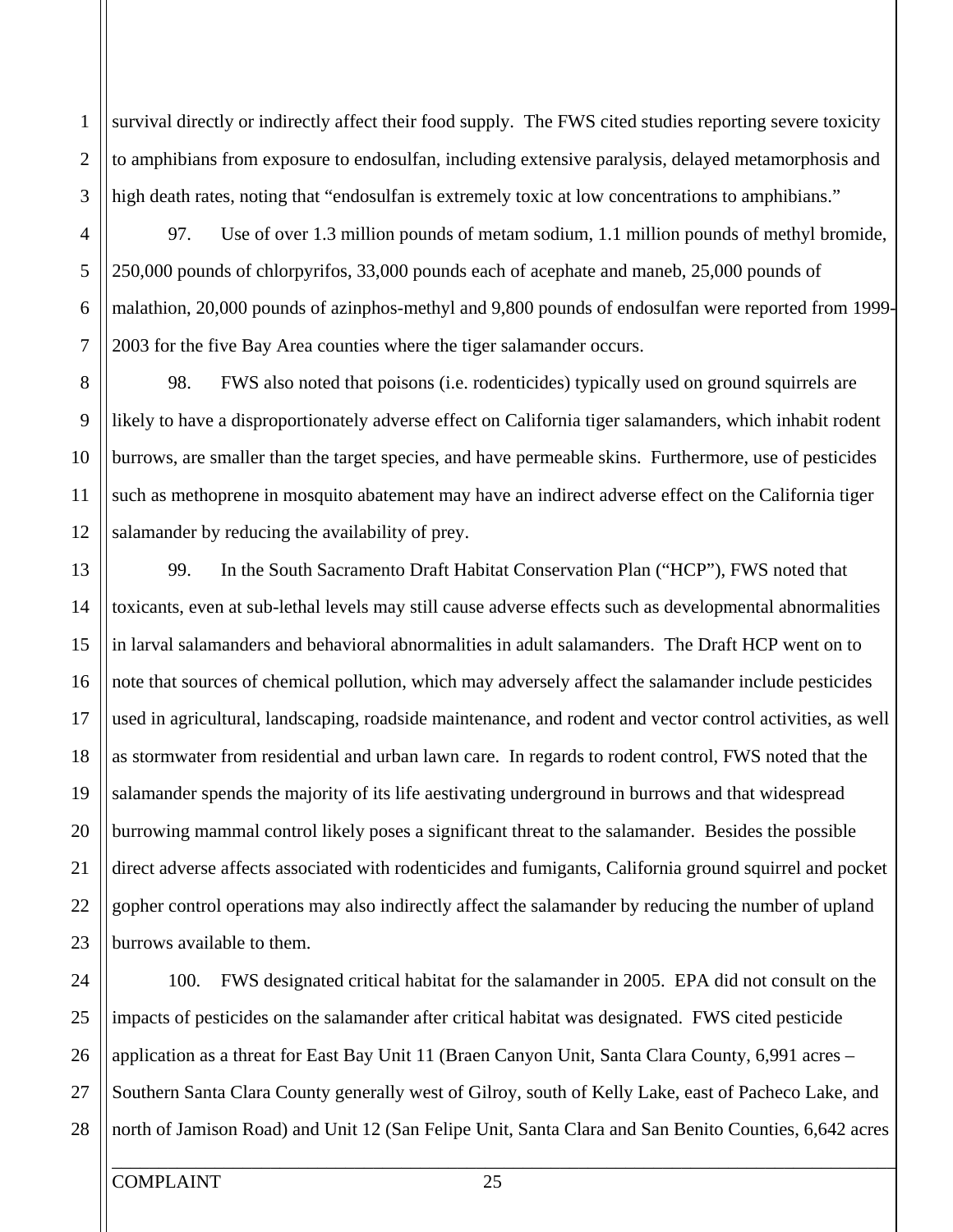– Generally west of Camadero, south of Kickham Peak, east of San Joaquin Peak, and north of Dunneville). Exhibit E of Plaintiff's NOI also shows an overlap of pesticide use and tiger salamander observations in Sonoma county (Sonoma population) and an overlap of pesticide use and tiger salamander observations in eastern Contra Costa, central and eastern Alameda and Santa Clara counties (Central California population).

5

6

7

8

9

4

1

2

3

10

11

12

13

14

15

17

20

21

22

23

19

#### The San Francisco Garter Snake (*Thamnophis sirtalis tetrataenia*)

101. All known populations of the San Francisco garter snake occur in San Mateo County near freshwater marshes, ponds, and slow-moving streams along the coast. The garter snake was designated as endangered in 1967. FWS published a five-year review for the species reaffirming endangered status in 2006.

102. The San Francisco garter snake may be threatened by pesticide use on private lands where it still occurs. The FWS has noted that pesticides are a threat to other aquatic garter snakes in California. Pesticides used in proximity to San Francisco garter snake habitat in the Bay Area include carbaryl, carbofuran, chlorothalonil, chlorpyrifos, diazinon, dinocap and permethrin. A total use of over 52,000 pounds of these pesticides was reported for San Mateo County from 1999-2003.

16 18 103. A 1999 FWS memo identified acephate, azinphos-methyl, bendiocarb, carbofuran, chlorpyrifos, endosulfan, naled, permethrin and trifluralin pesticide use within one mile of the San Francisco garter snake's habitat.

104. The 1993 BO made jeopardy determinations for the San Francisco garter snake for aluminum phosphide, magnesium phosphide, potassium nitrate and sodium nitrate. These are all rodenticides. RPAs were identified to avoid jeopardy and included prohibition of use during hibernation period and a monitoring enforcement program. Intended use on burrows could result in exposure to garter snakes during hibernation.

25 24 26 27 28 105. A 1996 FWS letter to EPA approved of two EPA Bulletins for grain bait and pelletized rodenticides and burrow fumigants for species covered in the 1993 biological opinion. The 1996 FWS letter identified that measures set out in the county bulletins could be substituted for the RPAs and RPMs for the San Francisco garter snake set out in the 1993 BO. Exhibit F of Plaintiff's NOI shows overlap of San Francisco garter snake observations and pesticide use in San Mateo County.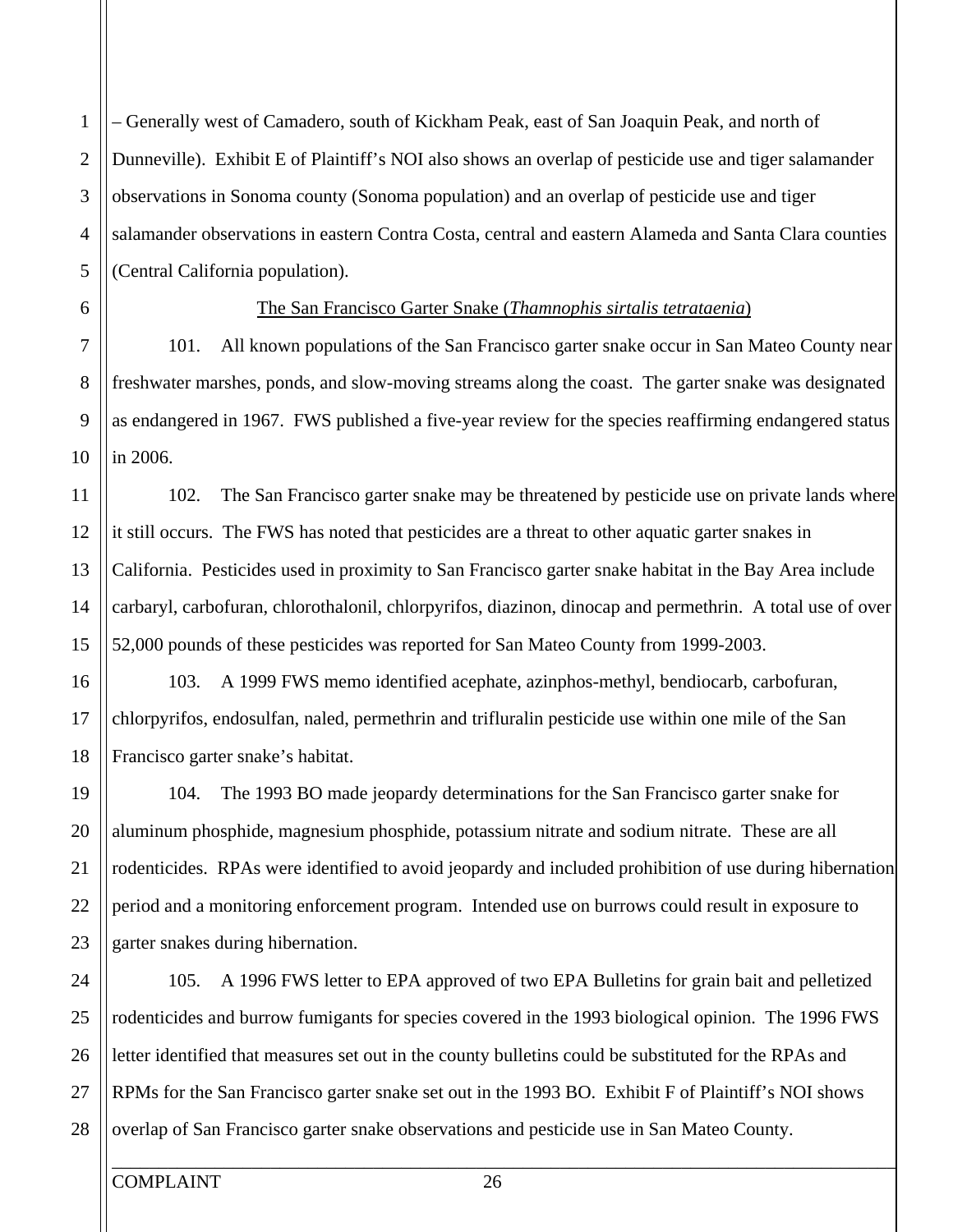#### The California Freshwater Shrimp (*Syncaris pacifica*)

106. California freshwater shrimp are found only in low elevation perennial streams or intermittent streams with perennial pools in the northern San Francisco Bay Area. Freshwater shrimp require low gradient streams with diverse habitat structure including undercut banks, exposed roots, woody debris and overhanging vegetation. The freshwater shrimp was listed as endangered in 1988. FWS initiated a five-year review for the species in 2006.

107. Among other factors, shrimp populations and habitat are threatened by inadvertent introduction of herbicides and pesticides into creek water through aerial drift, spills, and runoff. Freshwater shrimp may also be sensitive to pesticides commonly used in vineyards. Over 85 pesticides are used in proximity to California freshwater shrimp habitat in the Bay Area, including chlorpyrifos, diazinon and diuron.

108. While a June 14, 1989 Biological Opinion on the National Pesticide Consultation (1989 BO) reviewed the impact of pesticides on the California freshwater shrimp and found that none of the reviewed pesticides were likely to affect the shrimp, a 1999 FWS memo noted that acephate and chlorpyrifos are used within one mile of its habitat. Exhibit G of Plaintiff's NOI shows an overlap of California freshwater shrimp observations and pesticide use in Sonoma County and pesticide use upstream of California freshwater shrimp observations in Napa County.

#### TERRESTRIAL SPECIES

#### The San Joaquin Kit Fox (*Vulpes macrotis mutica*)

109. The San Joaquin kit fox is the smallest member of the dog family in North America, with an average weight of about 5 pounds. San Joaquin kit foxes inhabit grasslands in the San Joaquin Valley and eastern Bay Area Counties. In the eastern Bay Area, kit foxes mostly prey on California ground squirrels. Kit foxes either dig their own dens or use dens constructed by other animals. The primary threat to kit foxes is the loss and degradation of suitable habitat due to agricultural, industrial, and urban developments. The kit fox was listed as endangered in 1967. FWS initiated a five-year review for the species in 2006.

27 28 110. Hundreds of San Joaquin kit foxes were destroyed in the past by strychnine poisoned bait used for coyote control. The federal government began controlling use of rodenticides in 1972 and

5

6

7

8

9

1

2

3

4

10

11

12

13

14

15

16

17

18

20

21

22

23

19

25

26

24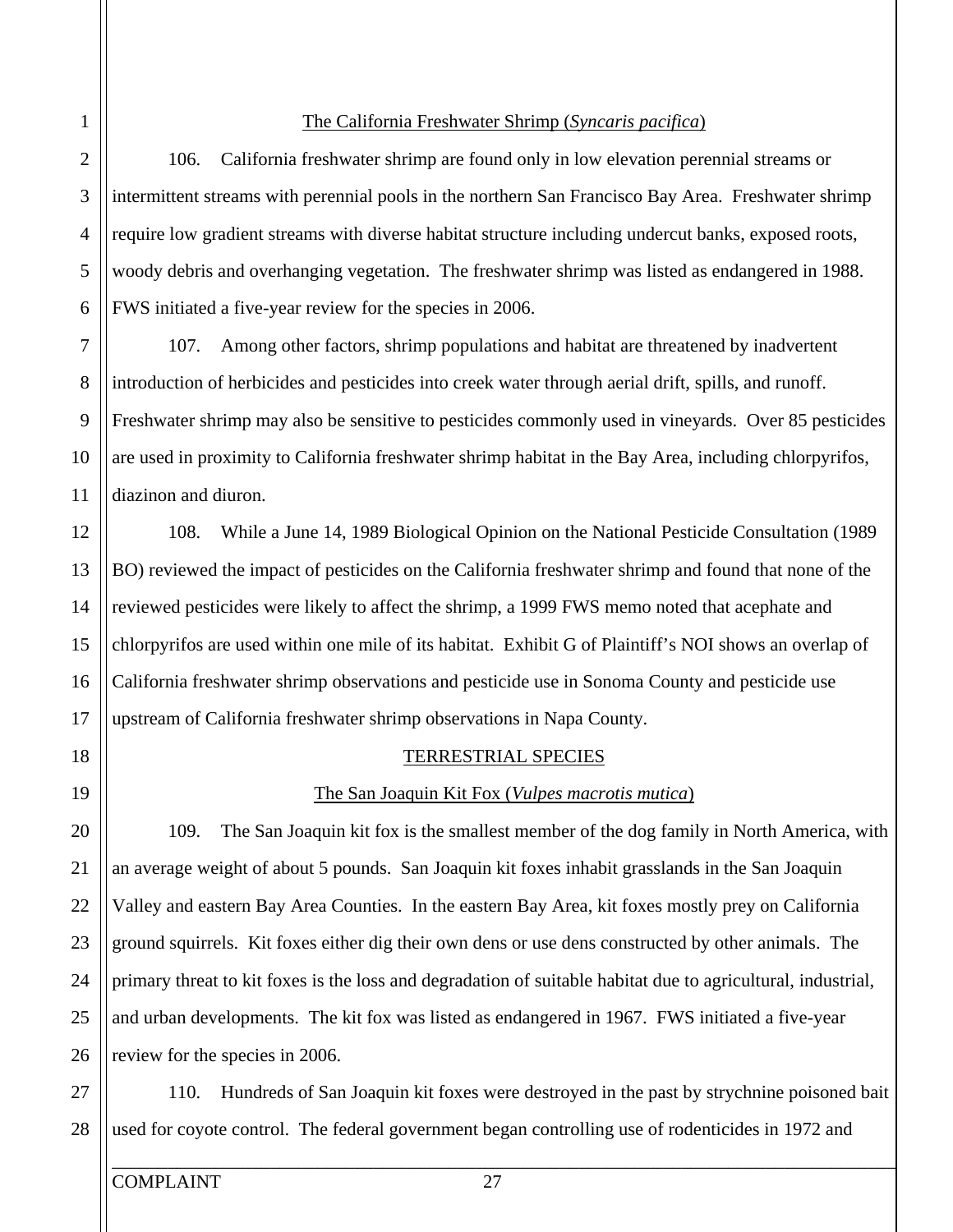prohibited above-ground application of strychnine within the range of the kit fox in 1988. However, use of 28 pounds of strychnine was reported in 2003 for pest control in the East Bay counties where the kit fox occurs.

111. Intensive agricultural use in the Central Valley still exposes kit foxes to a wide array of pesticides and rodenticides.

112. The use of more than 22,000 pounds of aluminum phosphide was reported from 1999 2003 in the East Bay counties where the kit fox occurs. At least 27 San Joaquin kit foxes were killed from poisoning recently in the Central Valley and two were poisoned in 1992 in the East Bay, primarily by the rodenticides brodifacoum, chlorophacinone, and bromadiolone. Brodifacoum is a deadly rodenticide widely available to the public as an active ingredient in rat and mouse baits such as Talon, Havoc, and D-Con.

113. Pesticides and rodenticides may indirectly affect the survival of kit foxes by reducing the abundances of their staple prey species. For example, California ground squirrels, the staple prey of kit foxes in the northern portion of their range, were eliminated from Contra Costa County in 1975 by extensive rodent eradication programs. This severely reduced kit fox abundance through secondary poisoning and elimination of prey.

114. In the 1999 FWS memo, FWS noted that 13 of the 15 pesticides assessed (acephate, aldicarb, azinphos-methyl, bendiocarb, carbofuran, chlorpyrifos, endosulfan, S-fenvalerate, naled, parathion, permethrin, phorate, and trifluralin) are all used within one mile of San Joaquin kit fox habitat. The kit fox is likely to come into contact with these chemicals via runoff or from aerial drift as well as through direct contact with sprays and treated soils, or through the consumption of contaminated prey. FWS also noted that pest control practices affect kit foxes directly, secondarily and indirectly by reducing prey populations.

25 24 26 115. The FWS determined in the 1993 BO that use of some burrow fumigants (aluminum and magnesium phosphide), anticoagulant rodenticides (chlorophacinone, diphacinone, and pival), and gas cartridges (potassium nitrate and sodium nitrate) in kit fox habitat could jeopardize the species. The 1993 BO made "no jeopardy" determinations for brodifacoum, bromadioline, zinc phosphide, provided RPMs were followed. The 1996 FWS letter to EPA approved of two EPA Bulletins for grain bait and

5

6

7

8

9

1

2

3

4

10

11

12

13

14

15

16

17

18

19

20

21

22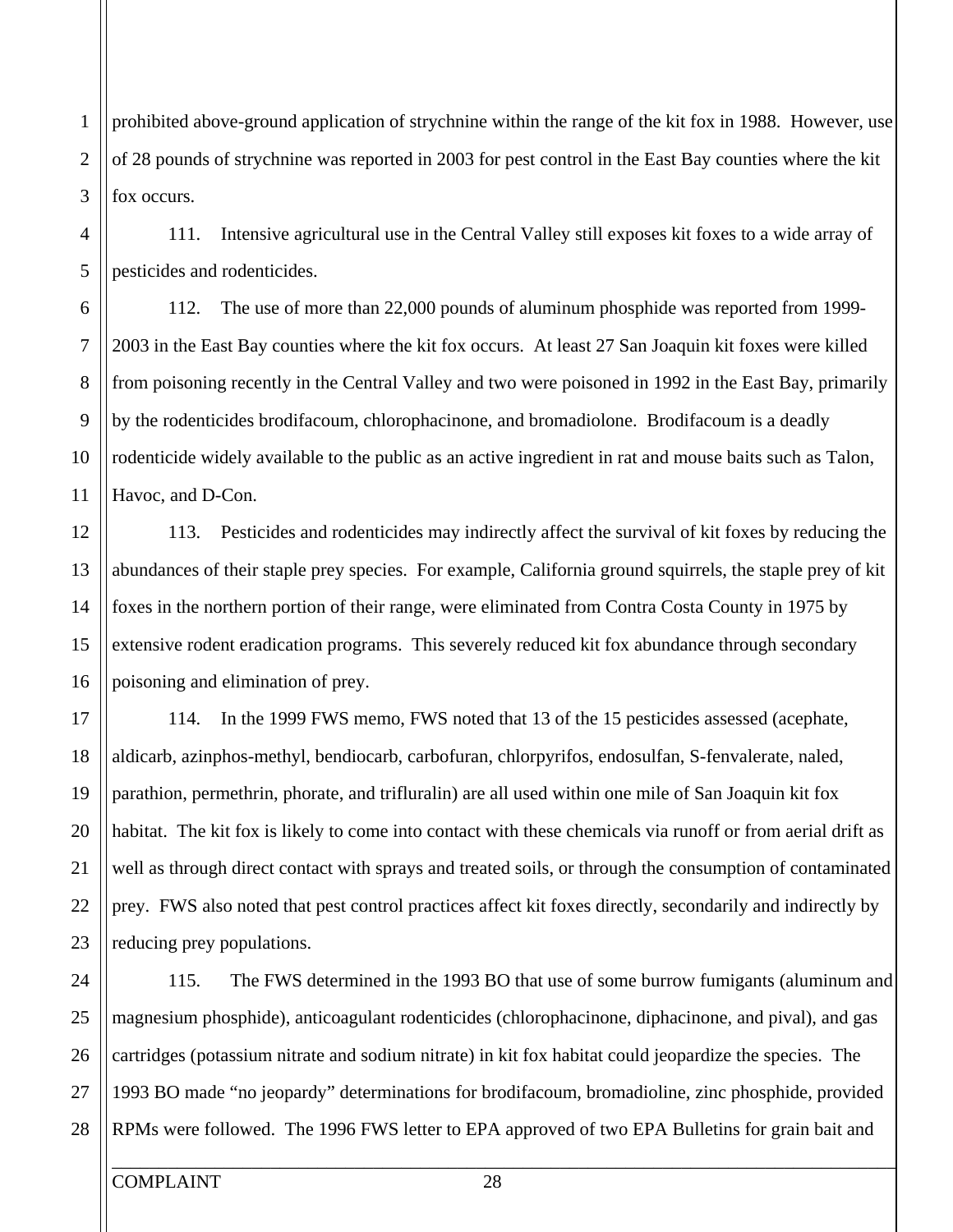1

2

3

pelletized rodenticides and burrow fumigants for species covered in the 1993 biological opinion. The 1996 FWS letter identified that measures set out in the county bulletins could be substituted for the RPAs and RPMs for the San Joaquin kit fox set out in the 1993 BO. Exhibit H shows an overlap of the San Joaquin kit fox range and pesticide use in eastern Contra Costa, northeastern Alameda, and Santa Clara counties.

#### The Alameda Whipsnake (*Masticophis lateralis euryxanthus*)

116. The Alameda whipsnake is a slender snake with black dorsal coloring and distinctive yellow-orange racing stripes down each side. Adult whipsnakes grow from three to four feet in length. Whipsnakes are extremely fast moving and hold their heads high off the ground in a cobra-like manner while hunting for potential prey, which includes lizards, small mammals, snakes, and nesting birds. Alameda whipsnakes occupy disappearing northern coastal scrub and chaparral habitats broken by grassland and rocky hillsides, primarily in Contra Costa and Alameda Counties. Whipsnake habitat has been severely reduced and fragmented by urban sprawl, road construction, livestock grazing, and fire suppression. The whipsnake was listed as threatened in 1997. FWS published a Recovery Plan for the species in 2003. Critical habitat was redesignated in 2006.

117. The FWS is concerned about exposure to rodenticides, herbicides and pesticides adversely affecting the Alameda whipsnake directly or indirectly through prey reduction or habitat alteration.

118. CDPR identifies the following pesticide use in Alameda whipsnake habitat: 2,4-D, chlorophacinone, diphacinone, and lindane. The 1996 letter from FWS to EPA approved of two EPA Bulletins for grain bait and pelletized rodenticides and burrow fumigants for species covered in the 1993 BO, but noted that reinitiation was necessary for several species covered in the bulletins but not subject to the 1993 consultation, including the Alameda whipsnake. EPA has not consulted on the use of pesticides, including rodenticides and burrow fumigants on the Alameda whipsnake. Exhibit I of Plaintiff's NOI shows overlap of Alameda whipsnake observations and/or whipsnake critical habitat and pesticide use in Alameda County.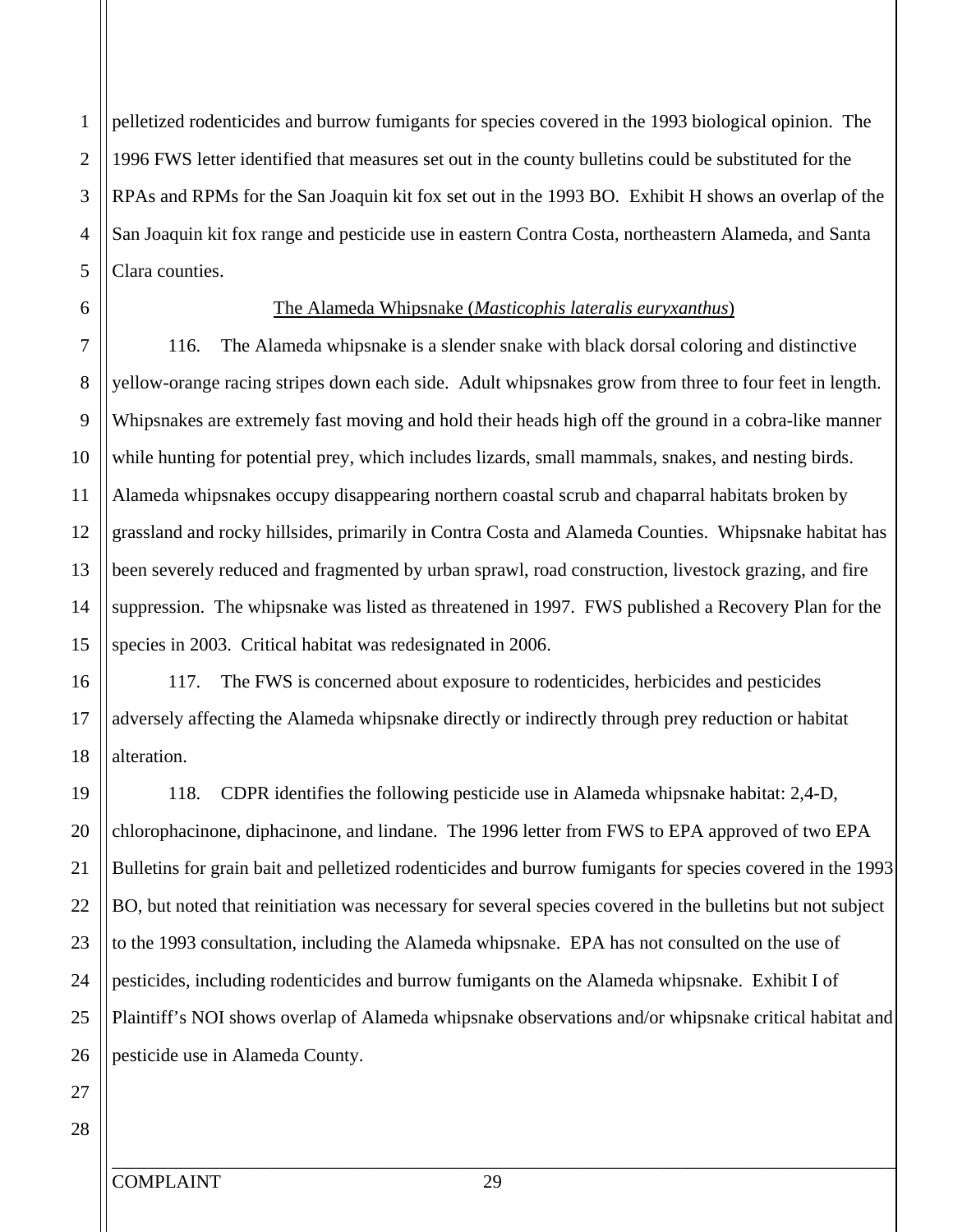#### The Valley Elderberry Longhorn Beetle (*Desmocerus californicus dimorphus*)

119. The valley elderberry longhorn beetle is a colorful cylindrical beetle less than an inch long, associated with riparian elderberry trees during its entire life cycle. Riparian fragmentation and destruction due to urbanization, agricultural conversion, and waterway maintenance are the primary threats to this insect. Insecticide and herbicide use in agricultural areas and along roadsides may be factors limiting the beetle's distribution. The longhorn beetle was listed as threatened in 1980. In 1999, the FWS released Conservation Guidelines for the valley elderberry longhorn beetle, which cautioned that pesticides or herbicides should not be sprayed within 100 feet of elderberry beetle habitat. FWS published a 5-year review for the species in 2006.

120. The 1999 FWS memo determined that acephate, bendiocarb, chlorpyrifos, fenthion, naled, permethrin, and S-fenvalerate jeopardize the longhorn beetle and that the registered uses of acephate, bendiocarb, fenthion, naled and permethrin for mosquito or gypsy moth control are likely to adversely modify designated critical habitat by contaminating elderberry plant surfaces or tissues on which the beetle lives and feeds. FWS also found that while not likely to cause jeopardy, aldicarb, azinphos-methyl, carbofuran, endosulfan, parathion and phorate may adversely affect the species. However, FWS based its proposed no-jeopardy determinations on the implementation of RPMs. The 1999 FWS memo noted that critical habitat for the valley elderberry longhorn beetle may be adversely modified by acephate, bendiocarb, fenthion, naled and permethrin (for mosquito or gypsy moth control). Exhibit J of Plaintiff's NOI shows an overlap of valley elderberry longhorn beetle observations and pesticide use in northern Solano County.

#### Bay Checkerspot Butterfly (*Euphydryas editha bayensis*)

121. The bay checkerspot butterfly depends upon several different host plants during its life cycle: eggs are laid on a native plantain, which the larvae feed upon; if this food is not sufficient for development the larvae may move onto owl's clover; the larvae then generally enter dormancy until the following winter, then emerge to feed again, pupating in late winter; finally the adults emerge shortly thereafter. The checkerspot butterfly was listed as threatened in 1987. FWS designated critical habitat for this species in 2001.

1

2

3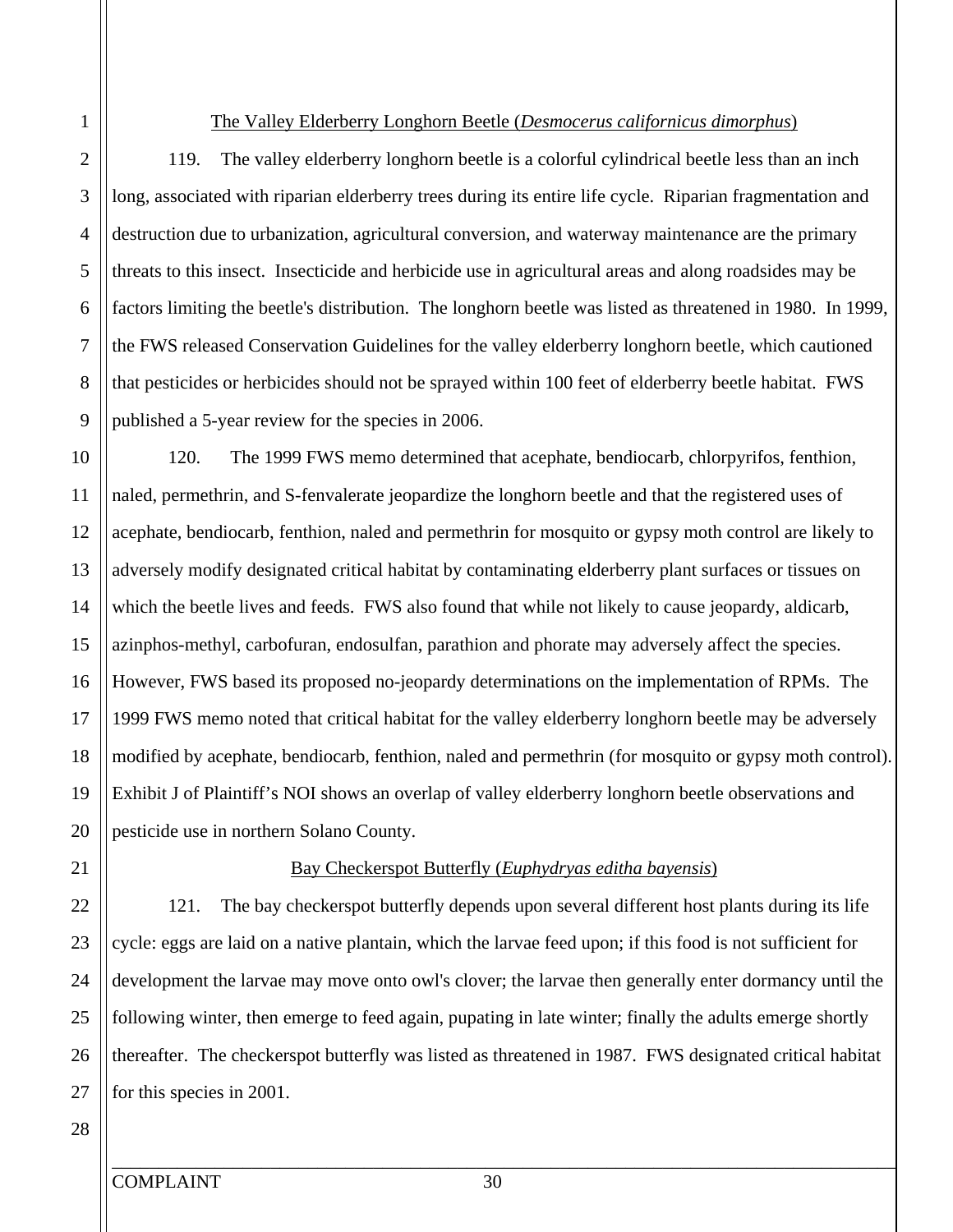122. Populations of bay checkerspots historically occurred in numerous areas around the San Francisco Bay including the San Francisco peninsula, the mountains near San Jose, the Oakland hills, and several spots in Alameda County. Most of these have been eliminated due to explosive urban development, and populations now remain only in San Mateo and Santa Clara counties.

123. Pesticides have contributed to reduced numbers of bay checkerspots, and application or drift of pesticides may also affect their critical habitat. Precautions may be needed for pesticide use on California oakworm or other pests near bay checkerspot localities. Over 60 pesticides are used in proximity to bay checkerspot butterfly habitat in the Bay Area.

124. The 1989 BO did not review the impact of pesticides on the bay checkerspot butterfly. However, in the 1999 FWS memo, FWS identified acephate, azinphos-methyl, bendiocarb, chlorpyrifos, fenthion, naled, permethrin and S-fenvalerate as pesticides which jeopardize the butterfly. The memo also found that endosulfan, parathion, and phorate were likely to cause mortality or harm to bay checkerspot adults, eggs, larvae, and in the case of trifluralin harm to annual host and nectar plants. However, FWS based its proposed no-jeopardy determinations on the implementation of RPMs. Since FWS issued its memo, critical habitat has been designated for the bay checkerspot butterfly. Use of these pesticides may adversely affect the bay checkerspot butterfly's critical habitat. Exhibit K of Plaintiff's NOI shows overlap of bay checkerspot butterfly observations, pesticide use and bay checkerspot butterfly critical habitat in central Santa Clara County.

#### **CLAIMS FOR RELIEF**

### **FIRST CLAIM FOR RELIEF Violation Of The Endangered Species Act, 16 U.S.C. § 1536(a)(2) (The EPA's Failure To Consult On Pesticide Registrations That May Affect Endangered and Threatened Species in the Bay Area)**

125. Each and every allegation set forth above in this Complaint is incorporated herein by reference.

126. EPA retains discretionary involvement and control over pesticide registrations. It exercises that involvement and control through registration and re-registration reviews and determinations, through the call-in of new data, through reclassification of pesticides and their formulations as restricted use pesticides, through cancellation notices, and through suspension actions.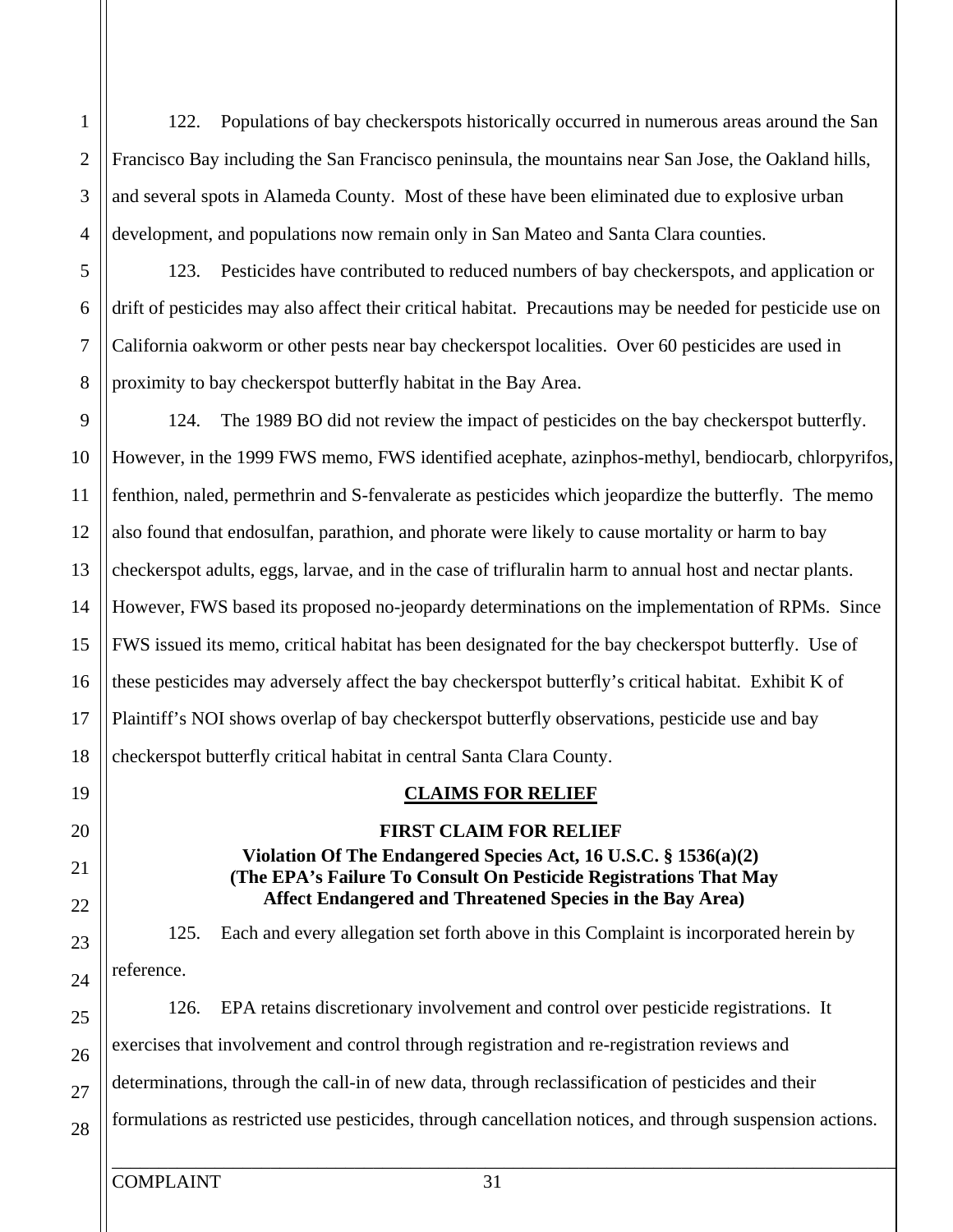1 2 Both new and existing pesticide registrations, as well as other authorizations of pesticide use, constitute "agency actions" subject to  $\S 7(a)(2)$ 's consultation duty. 16 U.S.C.  $\S 1536(a)(2)$ .

3 4 127. All pesticides identified in paragraphs 134 to 247 below are currently registered for use by EPA.

128. EPA is currently evaluating and reregistering several soil fumigants including chloropicrin and metam sodium. These pesticides are in the pre-RED status and undergoing review.

129. EPA is currently developing risk management decisions for several rodenticides considered to pose the greatest risk to human health and the environment including brodifacoum, bromadiolone, bromethalin, chlorophacinone, cholecalciferol, defethialone, diphacinone, warfarin, and zinc phosphide. These pesticides are in the pre-RED status and undergoing review.

130. EPA has set out in its ESPP that it will evaluate the impact of pesticide registrations on endangered and threatened species in the registration process.

131. EPA is violating Section 7(a)(2) of the ESA and its implementing regulations by failing to initiate and reinitiate consultation with FWS and by failing to ensure through consultation that the registration and reregistration of pesticides as identified in paragraphs 134 through 247 do not jeopardize the continued existence of endangered and threatened species or destroy or adversely modify designated critical habitat. 16 U.S.C.  $\S\S 1536(a)(2)$ , 1540(g); 50 C.F.R. Part 402. This constitutes a violation of the ESA within the meaning of 16 U.S.C.  $\S$  1540(g).

5

6

7

8

9

10

#### The Tidewater Goby (*Eucyclogobius newberryi*)

132. EPA issued an Interim Reregistration Eligibility Decision for diazinon in July of 2002. EPA has failed to consult with FWS and failed to ensure through consultation that the registration and reregistration of diazinon does not jeopardize the continued existence of the tidewater goby.

#### The Delta Smelt (*Hypomesus transpacificus*)

133. EPA issued a Reregistration Eligibility Decision for alachlor in September of 1998. EPA has failed to consult with FWS and failed to ensure through consultation that the registration and reregistration of alachlor does not jeopardize the continued existence of the Delta smelt or destroy or adversely modify designated critical habitat.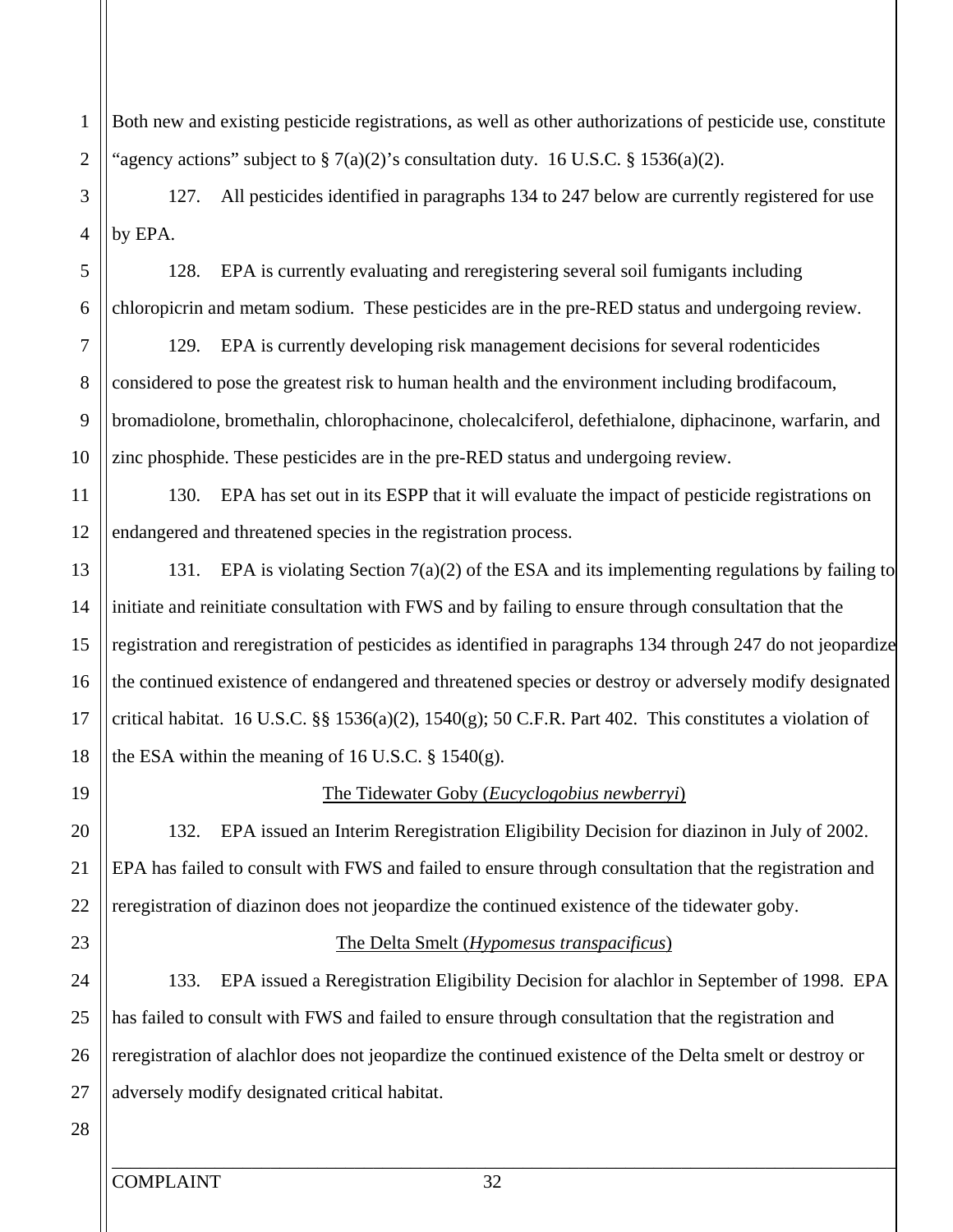134. EPA issued a Reregistration Eligibility Decision for atrazine in April of 2006. EPA has failed to consult with FWS and failed to ensure through consultation that the registration and reregistration of atrazine does not jeopardize the continued existence of the Delta smelt or destroy or adversely modify designated critical habitat.

135. EPA issued an Interim Reregistration Eligibility Decision for carbaryl in June of 2003. EPA has failed to consult with FWS and failed to ensure through consultation that the registration and reregistration of carbaryl does not jeopardize the continued existence of the Delta smelt or destroy or adversely modify designated critical habitat.

136. EPA issued an Interim Reregistration Eligibility Decision for carbofuran in August of 2006. EPA has failed to consult with FWS and failed to ensure through consultation that the registration and reregistration of carbofuran does not jeopardize the continued existence of the Delta smelt or destroy or adversely modify designated critical habitat.

137. EPA issued an Interim Reregistration Eligibility Decision for chlorpyrifos in September of 2001. EPA has failed to consult with FWS and failed to ensure through consultation that the registration and reregistration of chlorpyrifos does not jeopardize the continued existence of the Delta smelt or destroy or adversely modify designated critical habitat.

138. EPA issued an Interim Reregistration Eligibility Decision for diazinon in July of 2002. EPA has failed to consult with FWS and failed to ensure through consultation that the registration and reregistration of diazinon does not jeopardize the continued existence of the Delta smelt or destroy or adversely modify designated critical habitat.

139. EPA issued a Reregistration Eligibility Decision for eptc (eptam) in September of 1999. EPA has failed to consult with FWS and failed to ensure through consultation that the registration and reregistration of eptc (eptam) does not jeopardize the continued existence of the Delta smelt or destroy or adversely modify designated critical habitat.

25 26 27 28 140. EPA issued a Reregistration Eligibility Decision for malathion in July of 2006. EPA has failed to consult with FWS and failed to ensure through consultation that the registration and reregistration of malathion does not jeopardize the continued existence of the Delta smelt or destroy or adversely modify designated critical habitat.

5

6

7

8

9

4

1

2

3

10

11

12

13

15

16

17

18

19

14

20

21

22

23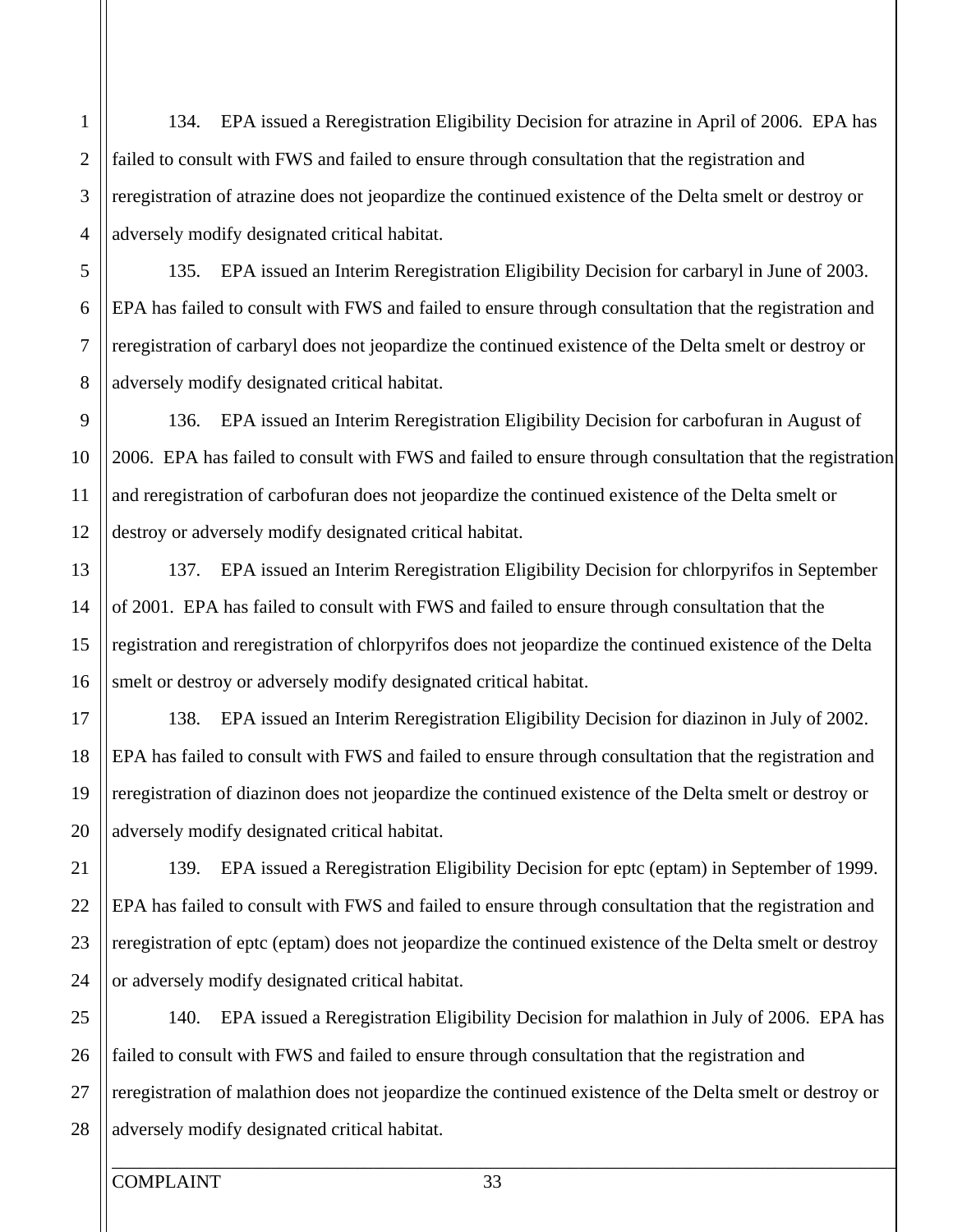141. EPA issued a Tolerance Reassessment Progress and Interim Risk Management Decision for metolachlor in July of 2006. EPA has failed to consult with FWS and failed to ensure through consultation that the registration and reregistration of metolachlor does not jeopardize the continued existence of the Delta smelt or destroy or adversely modify designated critical habitat.

142. EPA issued a Reregistration Eligibility Decision for pebulate in September of 1999. EPA has failed to consult with FWS and failed to ensure through consultation that the registration and reregistration of pebulate does not jeopardize the continued existence of the Delta smelt or destroy or adversely modify designated critical habitat.

143. EPA issued a Reregistration Eligibility Decision for simazine in April of 2006. EPA has failed to consult with FWS and failed to ensure through consultation that the registration and reregistration of simazine does not jeopardize the continued existence of the Delta smelt or destroy or adversely modify designated critical habitat.

144. EPA issued a Reregistration Eligibility Decision for sulfotep in September of 1999. EPA has failed to consult with FWS and failed to ensure through consultation that the registration and reregistration of sulfotep does not jeopardize the continued existence of the Delta smelt or destroy or adversely modify designated critical habitat.

145. EPA issued a Reregistration Eligibility Decision for thiobencarb in September of 1997. EPA has failed to consult with FWS and failed to ensure through consultation that the registration and reregistration of thiobencarb does not jeopardize the continued existence of the Delta smelt or destroy or adversely modify designated critical habitat.

146. EPA issued a Tolerance Reassessment Progress and Interim Risk Management Decision for trifluralin in August of 2004. EPA has failed to consult with FWS and failed to ensure through consultation that the registration and reregistration of trifluralin does not jeopardize the continued existence of the Delta smelt or destroy or adversely modify designated critical habitat.

25 26 27 28 147. EPA issued a Tolerance Reassessment Progress and Interim Risk Management Decision for diquat dibromide in April of 2002. EPA has failed to consult with FWS and failed to ensure through consultation that the registration and reregistration of diquat dibromide does not jeopardize the continued existence of the Delta smelt or destroy or adversely modify designated critical habitat.

5

6

7

8

9

4

1

2

3

10

11

12

13

15

16

17

18

19

14

20

21

22

23

24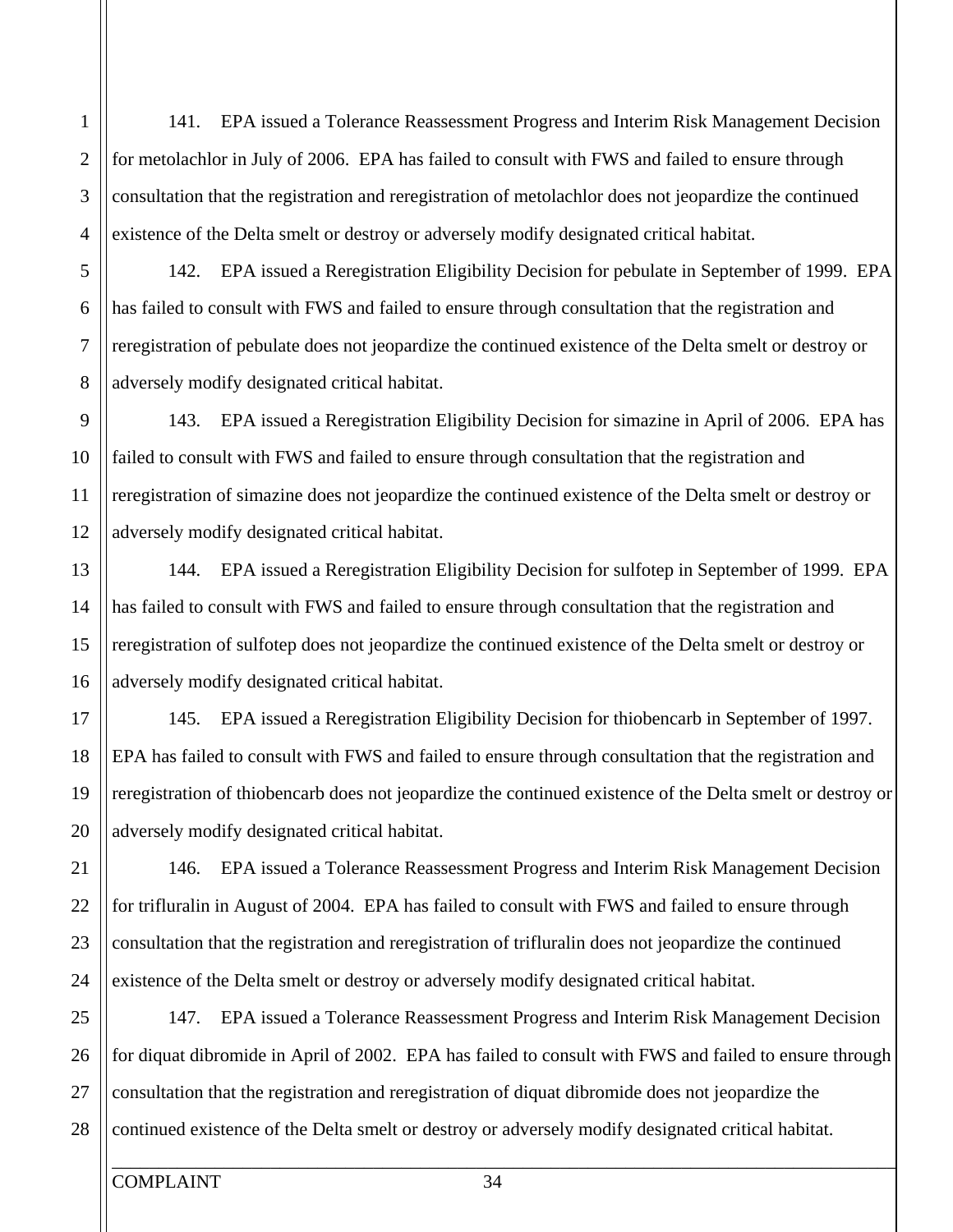#### The California Clapper Rail (*Rallus longirostris obsoletus*)

148. EPA issued an Interim Reregistration Eligibility Decision for acephate in September of 2001. EPA has failed to consult with FWS and failed to ensure through consultation that the registration and reregistration of acephate does not jeopardize the continued existence of the California clapper rail.

149. EPA issued a Reregistration Eligibility Decision for permethrin in April of 2006. EPA has failed to consult with FWS and failed to ensure through consultation that the registration and reregistration of permethrin does not jeopardize the continued existence of the California clapper rail.

150. EPA issued an Interim Reregistration Eligibility Decision for chlorpyrifos in September of 2001. EPA has failed to consult with FWS and failed to ensure through consultation that the registration and reregistration of chlorpyrifos does not jeopardize the continued existence of the California clapper rail.

151. EPA issued an Interim Reregistration Eligibility Decision for azinphos-methyl in October of 2001. EPA has failed to consult with FWS and failed to ensure through consultation that the registration and reregistration of azinphos-methyl does not jeopardize the continued existence of the California clapper rail.

152. EPA issued a Reregistration Eligibility Decision for naled in January of 2002. EPA has failed to consult with FWS and failed to ensure through consultation that the registration and reregistration of naled does not jeopardize the continued existence of the California clapper rail.

#### The Salt Marsh Harvest Mouse (*Reithrodontomys raviventris*)

153. EPA issued an Interim Reregistration Eligibility Decision for acephate in September of 2001. EPA has failed to consult with FWS and failed to ensure through consultation that the registration and reregistration of acephate does not jeopardize the continued existence of the salt marsh harvest mouse.

154. EPA issued an Interim Reregistration Eligibility Decision for chlorpyrifos in September of 2001. EPA has failed to consult with FWS and failed to ensure through consultation that the registration and reregistration of chlorpyrifos does not jeopardize the continued existence of the salt marsh harvest mouse.

5

6

7

4

1

2

3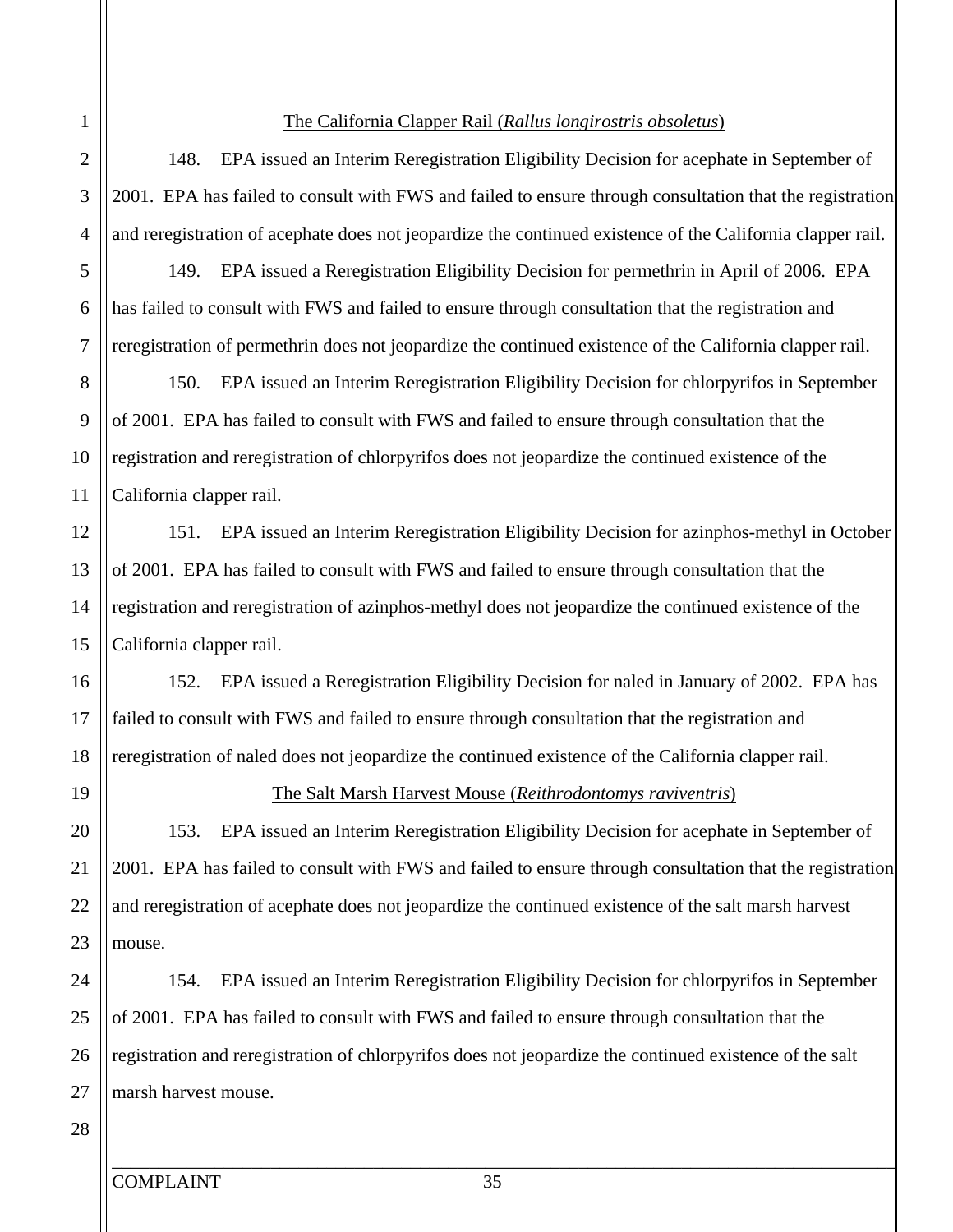155. EPA issued a Reregistration Eligibility Decision for endosulfan in July of 2002. EPA has failed to consult with FWS and failed to ensure through consultation that the registration and reregistration of endosulfan does not jeopardize the continued existence of the salt marsh harvest mouse.

156. EPA issued a Reregistration Eligibility Decision for permethrin in April of 2006. EPA has failed to consult with FWS and failed to ensure through consultation that the registration and reregistration of permethrin does not jeopardize the continued existence of the salt marsh harvest mouse.

157. EPA issued a Reregistration Eligibility Decision for brodifacoum in September of 1997. EPA has failed to reinitiate consultation with FWS and failed to ensure through consultation that the registration and reregistration of brodifacoum does not jeopardize the continued existence of the salt marsh harvest mouse.

158. EPA issued a Reregistration Eligibility Decision for bromadiolone in September of 1997. EPA has failed to reinitiate consultation with FWS and failed to ensure through consultation that the registration and reregistration of bromadiolone does not jeopardize the continued existence of the salt marsh harvest mouse.

159. EPA issued a Reregistration Eligibility Decision for bromethalin in September of 1997. EPA has failed to reinitiate consultation with FWS and failed to ensure through consultation that the registration and reregistration of bromethalin does not jeopardize the continued existence of the salt marsh harvest mouse.

160. EPA issued a Reregistration Eligibility Decision for chlorophacinone in September of 1997. EPA has failed to reinitiate consultation with FWS and failed to ensure through consultation that the registration and reregistration of chlorophacinone does not jeopardize the continued existence of the salt marsh harvest mouse.

161. EPA issued a Reregistration Eligibility Decision for cholecalciferol in September of 1997. EPA has failed to reinitiate consultation with FWS and failed to ensure through consultation that the registration and reregistration of cholecalciferol does not jeopardize the continued existence of the salt marsh harvest mouse.

162. EPA issued a Reregistration Eligibility Decision for diphacinone in September of 1997. EPA has failed to reinitiate consultation with FWS and failed to ensure through consultation that the

5

6

7

1

2

3

4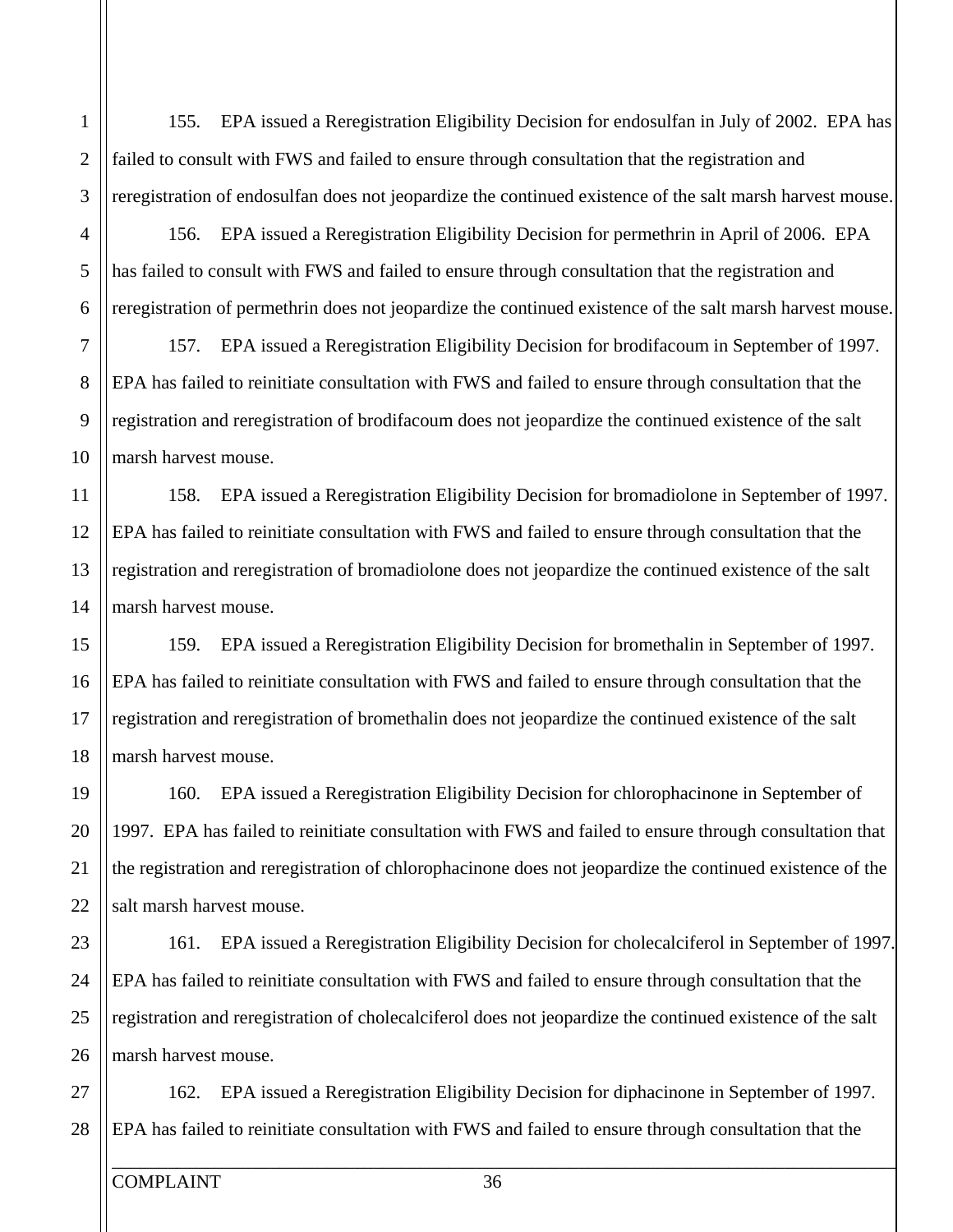registration and reregistration of diphacinone does not jeopardize the continued existence of the salt marsh harvest mouse.

# 163. EPA issued a Reregistration Eligibility Decision for warfarin in June of 1991. EPA has failed to reinitiate consultation with FWS and failed to ensure through consultation that the registration and reregistration of warfarin does not jeopardize the continued existence of the salt marsh harvest mouse.

164. EPA issued a Reregistration Eligibility Decision for zinc phosphide in September of 1997. EPA has failed to reinitiate consultation with FWS and failed to ensure through consultation that the registration and reregistration of zinc phosphide does not jeopardize the continued existence of the salt marsh harvest mouse.

#### The California Tiger Salamander (*Ambystoma californiense*)

165. Populations of the California tiger salamander were listed as threatened and endangered throughout different counties of California in 2004. Critical habitat was designated in 2005. EPA has neither initiated nor reinitiated consultation for the following pesticides since the salamander was listed as threatened and endangered or critical habitat was designated.

166. EPA issued an Interim Reregistration Eligibility Decision for acephate in September of 2001. EPA has failed to consult with FWS and failed to ensure through consultation that the registration and reregistration of acephate does not jeopardize the continued existence of the California tiger salamander or destroy or adversely modify designated critical habitat.

167. EPA issued an Interim Reregistration Eligibility Decision for azinphos-methyl in October of 2001. EPA has failed to consult with FWS and failed to ensure through consultation that the registration and reregistration of azinphos-methyl does not jeopardize the continued existence of the California tiger salamander or destroy or adversely modify designated critical habitat.

168. EPA issued an Interim Reregistration Eligibility Decision for chlorpyrifos in September of 2001. EPA has failed to consult with FWS and failed to ensure through consultation that the registration and reregistration of chlorpyrifos does not jeopardize the continued existence of the California tiger salamander or destroy or adversely modify designated critical habitat.

5

6

7

8

9

4

1

2

3

10

11

12

13

14

15

16

17

18

19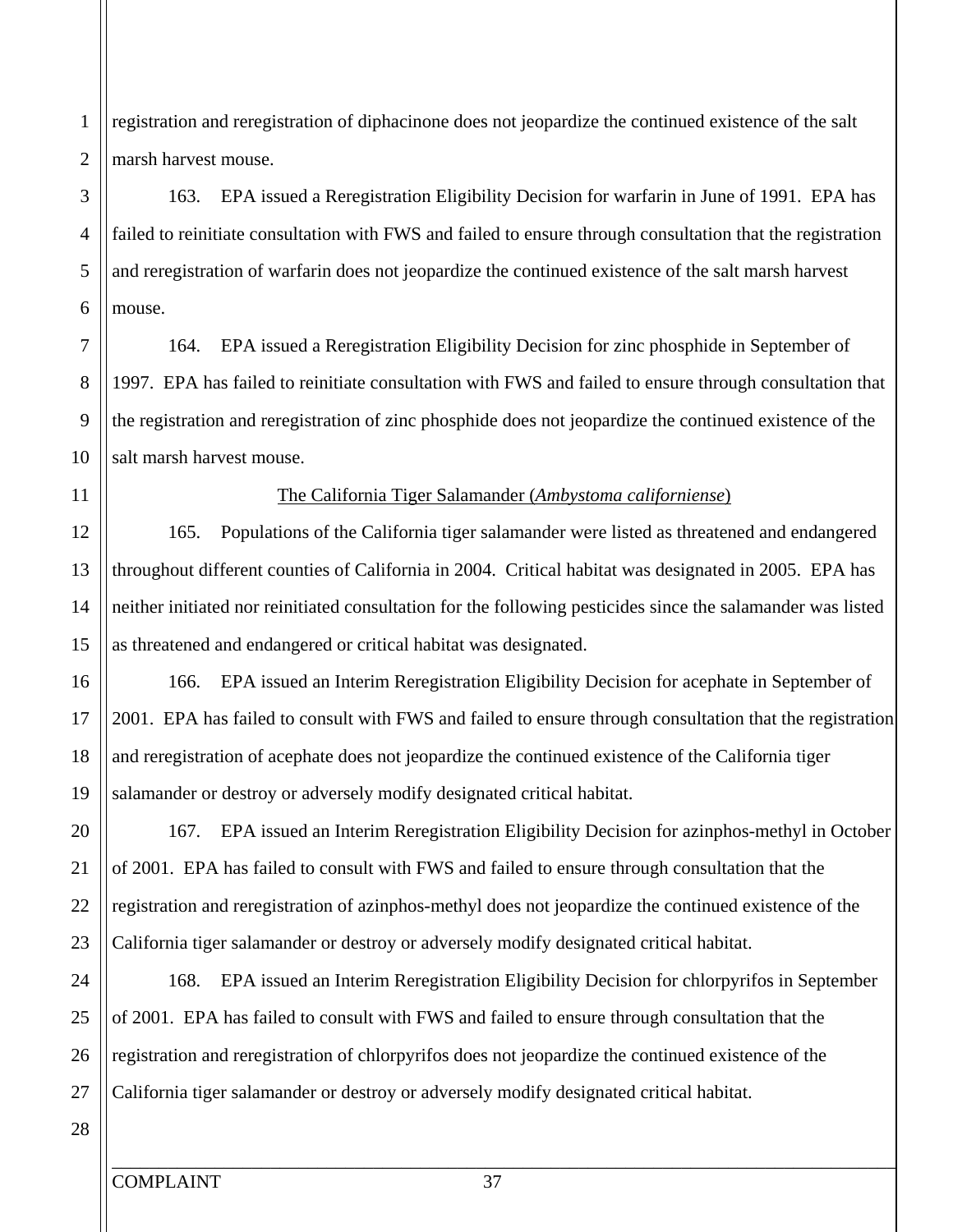169. EPA issued a Reregistration Eligibility Decision for endosulfan in July of 2002. EPA has failed to consult with FWS and failed to ensure through consultation that the registration and reregistration of endosulfan does not jeopardize the continued existence of the California tiger salamander or destroy or adversely modify designated critical habitat.

170. EPA issued an Interim Reregistration Eligibility Decision for fenamiphos in May of 2002. EPA has failed to consult with FWS and failed to ensure through consultation that the registration and reregistration of fenamiphos does not jeopardize the continued existence of the California tiger salamander or destroy or adversely modify designated critical habitat.

171. EPA issued a Reregistration Eligibility Decision for malathion in July of 2006. EPA has failed to consult with FWS and failed to ensure through consultation that the registration and reregistration of malathion does not jeopardize the continued existence of the California tiger salamander or destroy or adversely modify designated critical habitat.

172. EPA issued a Reregistration Eligibility Decision for maneb in August of 2005. EPA has failed to consult with FWS and failed to ensure through consultation that the registration and reregistration of maneb does not jeopardize the continued existence of the California tiger salamander or destroy or adversely modify designated critical habitat.

173. EPA issued a Reregistration Eligibility Decision for mancozeb in September of 2005. EPA has failed to consult with FWS and failed to ensure through consultation that the registration and reregistration of mancozeb does not jeopardize the continued existence of the California tiger salamander or destroy or adversely modify designated critical habitat.

174. EPA issued a preliminary risk assessment for metam sodium in June of 2004. EPA has failed to consult with FWS and failed to ensure through consultation that the registration and reregistration of metam sodium does not jeopardize the continued existence of the California tiger salamander or destroy or adversely modify designated critical habitat.

175. EPA issued a Reregistration Eligibility Decision for methyl bromide in September of 2006. EPA has failed to consult with FWS and failed to ensure through consultation that the registration and reregistration of methyl bromide does not jeopardize the continued existence of the California tiger salamander or destroy or adversely modify designated critical habitat.

5

4

1

2

3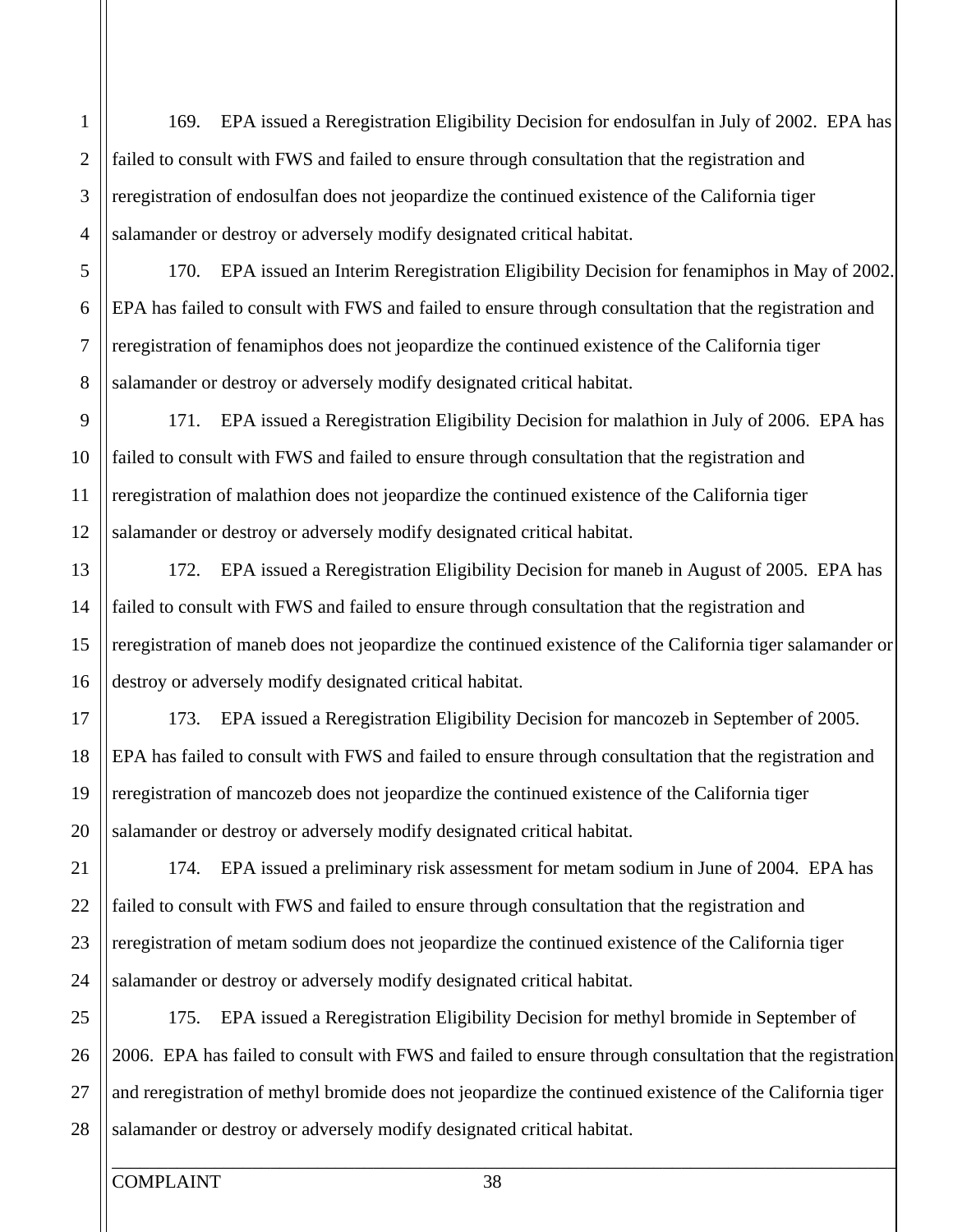176. EPA issued a Reregistration Eligibility Decision for oryzalin in September of 1994. EPA has failed to consult with FWS and failed to ensure through consultation that the registration and reregistration of oryzalin does not jeopardize the continued existence of the California tiger salamander or destroy or adversely modify designated critical habitat.

177. EPA issued an Interim Reregistration Eligibility Decision for phosmet in October of 2001. EPA has failed to consult with FWS and failed to ensure through consultation that the registration and reregistration of phosmet does not jeopardize the continued existence of the California tiger salamander or destroy or adversely modify designated critical habitat.

178. EPA issued a Reregistration Eligibility Decision for aluminum phosphide in September of 1998. EPA has failed to consult with FWS and failed to ensure through consultation that the registration and reregistration of aluminum phosphide does not jeopardize the continued existence of the California tiger salamander or destroy or adversely modify designated critical habitat.

179. EPA issued a Reregistration Eligibility Decision for chlorophacinone in September of 1997. EPA has failed to consult with FWS and failed to ensure through consultation that the registration and reregistration of chlorophacinone does not jeopardize the continued existence of the California tiger salamander or destroy or adversely modify designated critical habitat.

180. EPA issued a Reregistration Eligibility Decision for diphacinone in September of 1997. EPA has failed to consult with FWS and failed to ensure through consultation that the registration and reregistration of diphacinone does not jeopardize the continued existence of the California tiger salamander or destroy or adversely modify designated critical habitat.

181. EPA issued a Reregistration Eligibility Decision for strychnine in September of 1996. EPA has failed to consult with FWS and failed to ensure through consultation that the registration and reregistration of strychnine does not jeopardize the continued existence of the California tiger salamander or destroy or adversely modify designated critical habitat.

25 26 27 28 182. EPA issued a Reregistration Eligibility Decision for methoprene in September of 1991. EPA has failed to consult with FWS and failed to ensure through consultation that the registration and reregistration of methoprene does not jeopardize the continued existence of the California tiger salamander or destroy or adversely modify designated critical habitat.

5

6

7

8

9

4

1

2

3

10

11

12

13

15

16

17

18

14

20

21

22

23

24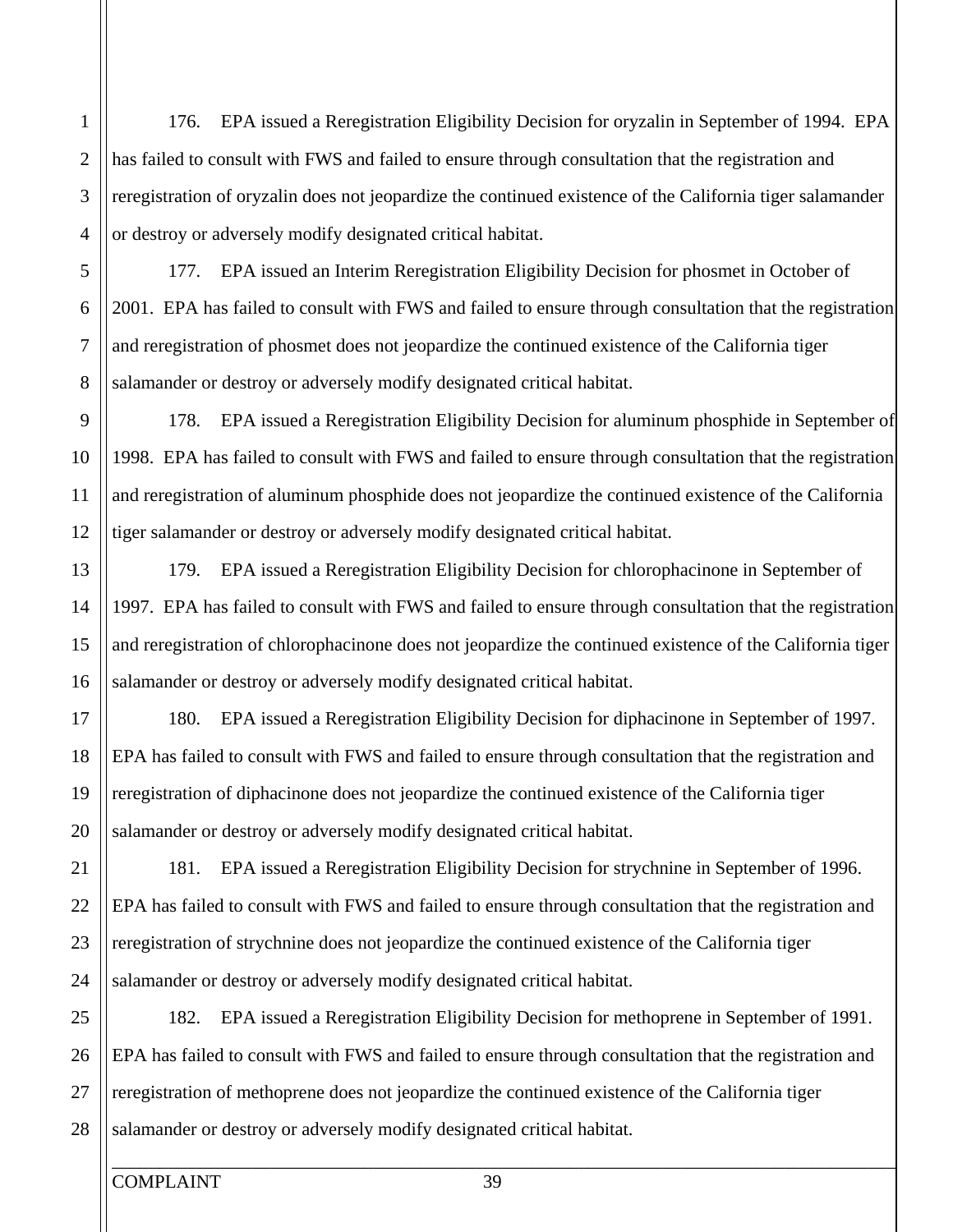24

#### The San Francisco Garter Snake (*Thamnophis sirtalis tetrataenia*)

183. EPA issued an Interim Reregistration Eligibility Decision for acephate in September of 2001. EPA has failed to consult with FWS and failed to ensure through consultation that the registration and reregistration of acephate does not jeopardize the continued existence of the San Francisco garter snake.

184. EPA issued an Interim Reregistration Eligibility Decision for azinphos-methyl in October of 2001. EPA has failed to consult with FWS and failed to ensure through consultation that the registration and reregistration of azinphos-methyl does not jeopardize the continued existence of the San Francisco garter snake.

185. EPA issued an Interim Reregistration Eligibility Decision for carbofuran in August of 2006. EPA has failed to consult with FWS and failed to ensure through consultation that the registration and reregistration of carbofuran does not jeopardize the continued existence of the San Francisco garter snake.

## 186. EPA issued an Interim Reregistration Eligibility Decision for chlorpyrifos in September of 2001. EPA has failed to consult with FWS and failed to ensure through consultation that the registration and reregistration of chlorpyrifos does not jeopardize the continued existence of the San Francisco garter snake.

187. EPA issued a Reregistration Eligibility Decision for endosulfan in July of 2002. EPA has failed to consult with FWS and failed to ensure through consultation that the registration and reregistration of endosulfan does not jeopardize the continued existence of the San Francisco garter snake.

188. EPA issued a Reregistration Eligibility Decision for naled in January of 2002. EPA has failed to consult with FWS and failed to ensure through consultation that the registration and reregistration of naled does not jeopardize the continued existence of the San Francisco garter snake.

25 26 27 28 189. EPA issued a Reregistration Eligibility Decision for permethrin in April of 2006. EPA has failed to consult with FWS and failed to ensure through consultation that the registration and reregistration of permethrin does not jeopardize the continued existence of the San Francisco garter snake.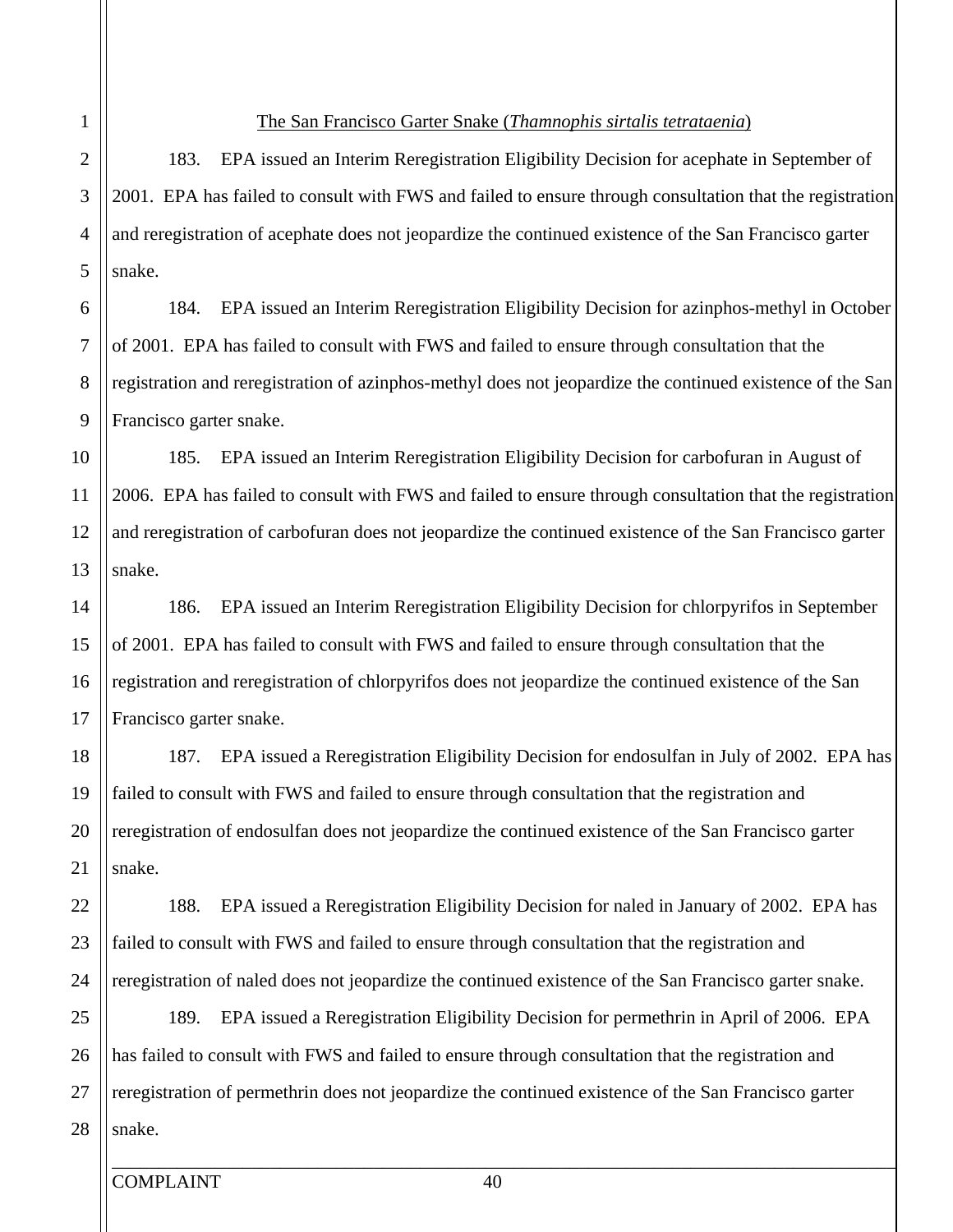190. EPA issued a Tolerance Reassessment Progress and Interim Risk Management Decision for trifluralin in August of 2004. EPA has failed to consult with FWS and failed to ensure through consultation that the registration and reregistration of trifluralin does not jeopardize the continued existence of the San Francisco garter snake.

191. EPA issued a Reregistration Eligibility Decision for aluminum phosphide in September of 1998. EPA has failed to reinitiate consultation with FWS and failed to ensure through consultation that the registration and reregistration of aluminum phosphide does not jeopardize the continued existence of the San Francisco garter snake

192. EPA issued a Reregistration Eligibility Decision for magnesium phosphide in September of 1998. EPA has failed to reinitiate consultation with FWS and failed to ensure through consultation that the registration and reregistration of magnesium phosphide does not jeopardize the continued existence of the San Francisco garter snake

193. EPA issued a Reregistration Eligibility Decision for inorganic nitrates (potassium and sodium) in September of 1998. EPA has failed to reinitiate consultation with FWS and failed to ensure through consultation that the registration and reregistration of inorganic nitrates (potassium and sodium) nitrate does not jeopardize the continued existence of the San Francisco garter snake.

17

20

21

22

23

19

25

26

24

15

16

18

14

5

6

7

8

9

4

1

2

3

10

11

12

13

#### The California Freshwater Shrimp (*Syncaris pacifica*)

194. EPA issued an Interim Reregistration Eligibility Decision for acephate in September of 2001. EPA has failed to reinitiate consultation with FWS and failed to ensure through consultation that the registration and reregistration of acephate does not jeopardize the continued existence of the California freshwater shrimp.

195. EPA issued an Interim Reregistration Eligibility Decision for chlorpyrifos in September of 2001. EPA has failed to reinitiate consultation with FWS and failed to ensure through consultation that the registration and reregistration of chlorpyrifos does not jeopardize the continued existence of the California freshwater shrimp.

#### The San Joaquin Kit Fox (*Vulpes macrotis mutica*)

27 28 196. EPA issued a Reregistration Eligibility Decision for brodifacoum in September of 1997. EPA has failed to reinitiate consultation with FWS and failed to ensure through consultation that the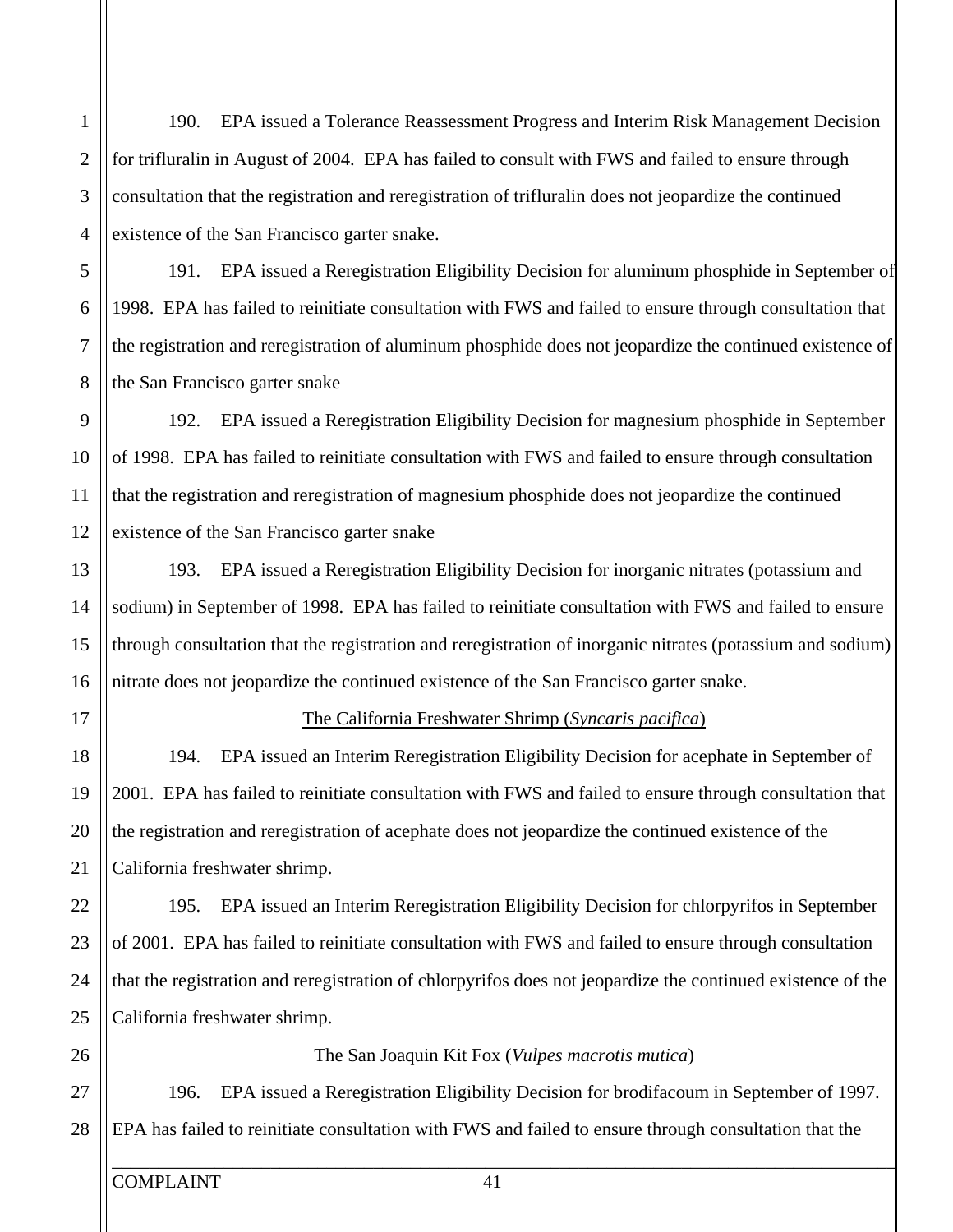registration and reregistration of brodifacoum does not jeopardize the continued existence of the San Joaquin kit fox.

# 197. EPA issued a Reregistration Eligibility Decision for chlorophacinone in September of 1997. EPA has failed to reinitiate consultation with FWS and failed to ensure through consultation that the registration and reregistration of chlorophacinone does not jeopardize the continued existence of the San Joaquin kit fox.

198. EPA issued a Reregistration Eligibility Decision for bromadiolone in September of 1997. EPA has failed to reinitiate consultation with FWS and failed to ensure through consultation that the registration and reregistration of bromadiolone does not jeopardize the continued existence of the San Joaquin kit fox.

12 13 14 199. EPA issued a Reregistration Eligibility Decision for strychnine in September of 1996. EPA has failed to reinitiate consultation with FWS and failed to ensure through consultation that the registration and reregistration of strychnine does not jeopardize the continued existence of the San Joaquin kit fox.

200. EPA issued a Reregistration Eligibility Decision for aluminum phosphide in September of 1998. EPA has failed to reinitiate consultation with FWS and failed to ensure through consultation that the registration and reregistration of aluminum phosphide does not jeopardize the continued existence of the San Joaquin kit fox.

201. EPA issued a Reregistration Eligibility Decision for magnesium phosphide in September of 1998. EPA has failed to reinitiate consultation with FWS and failed to ensure through consultation that the registration and reregistration of magnesium phosphide does not jeopardize the continued existence of the San Joaquin kit fox.

202. EPA issued a Reregistration Eligibility Decision for diphacinone in September of 1997. EPA has failed to reinitiate consultation with FWS and failed to ensure through consultation that the registration and reregistration of diphacinone does not jeopardize the continued existence of the San Joaquin kit fox.

28

5

6

7

8

9

4

1

2

3

10

11

15

16

17

18

20

21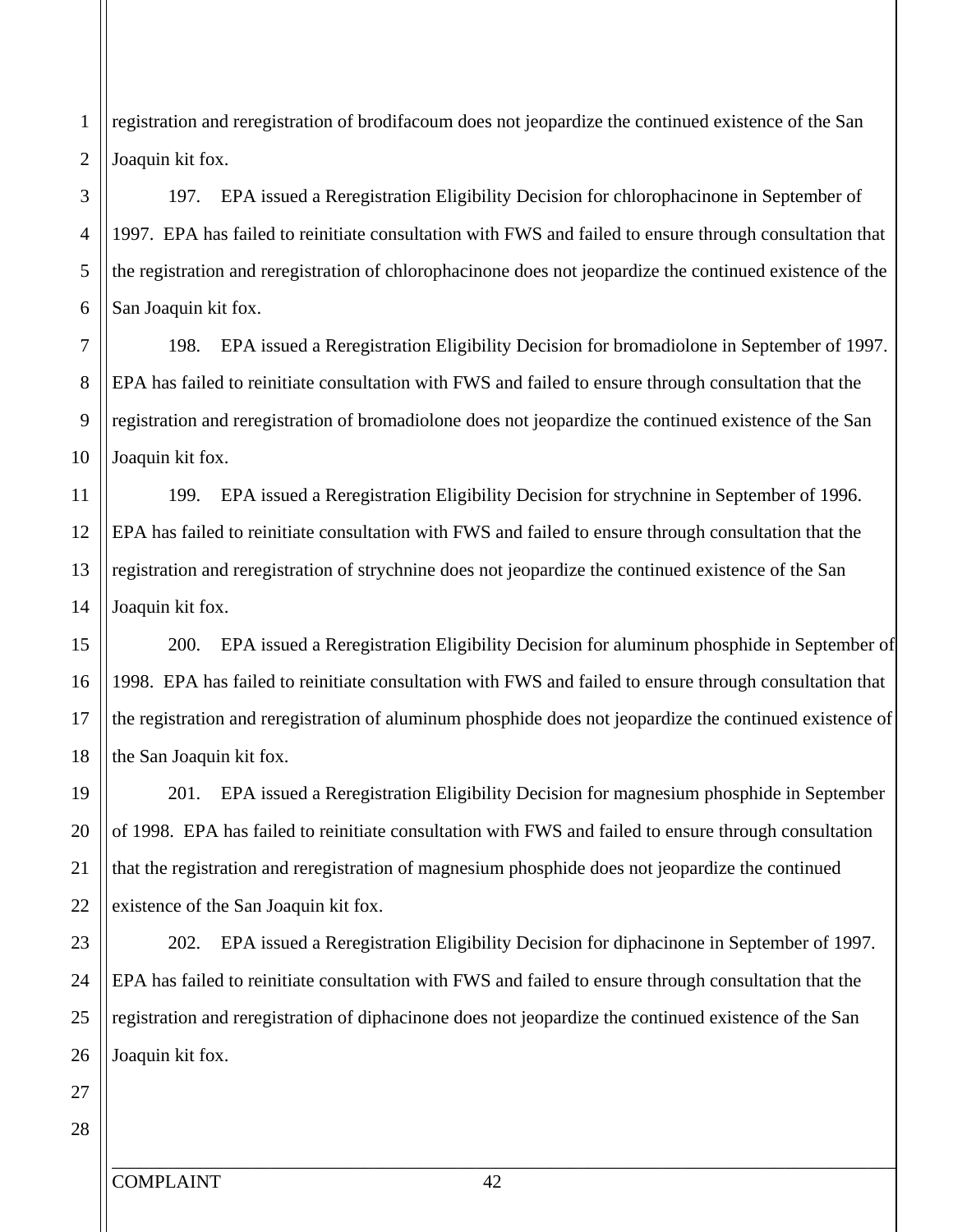1

2

3

4

203. EPA issued a Reregistration Eligibility Decision for pival in September of 1997. EPA has failed to reinitiate consultation with FWS and failed to ensure through consultation that the registration and reregistration of pival does not jeopardize the continued existence of the San Joaquin kit fox.

204. EPA issued a Reregistration Eligibility Decision for inorganic nitrates (sodium and potassium nitrate) in September of 1991. EPA has failed to reinitiate consultation with FWS and failed to ensure through consultation that the registration and reregistration of inorganic nitrates (sodium and potassium nitrate) does not jeopardize the continued existence of the San Joaquin kit fox.

205. EPA issued an Interim Reregistration Eligibility Decision for acephate in September of 2001. EPA has failed to consult with FWS and failed to ensure through consultation that the registration and reregistration of acephate does not jeopardize the continued existence of the San Joaquin kit fox.

206. EPA completed a revised risk assessment for aldicarb in January of 2007. EPA has failed to consult with FWS and failed to ensure through consultation that the registration and reregistration of aldicarb does not jeopardize the continued existence of the San Joaquin kit fox.

207. EPA issued an Interim Reregistration Eligibility Decision for azinphos-methyl in October of 2001. EPA has failed to consult with FWS and failed to ensure through consultation that the registration and reregistration of azinphos-methyl does not jeopardize the continued existence of the San Joaquin kit fox.

208. EPA issued an Interim Reregistration Eligibility Decision for carbofuran in August of 2006. EPA has failed to consult with FWS and failed to ensure through consultation that the registration and reregistration of carbofuran does not jeopardize the continued existence of the San Joaquin kit fox.

209. EPA issued an Interim Reregistration Eligibility Decision for chlorpyrifos in September of 2001. EPA has failed to consult with FWS and failed to ensure through consultation that the registration and reregistration of chlorpyrifos does not jeopardize the continued existence of the San Joaquin kit fox.

26 27 210. EPA issued a Reregistration Eligibility Decision for endosulfan in July of 2002. EPA has failed to consult with FWS and failed to ensure through consultation that the registration and reregistration of endosulfan does not jeopardize the continued existence of the San Joaquin kit fox.

28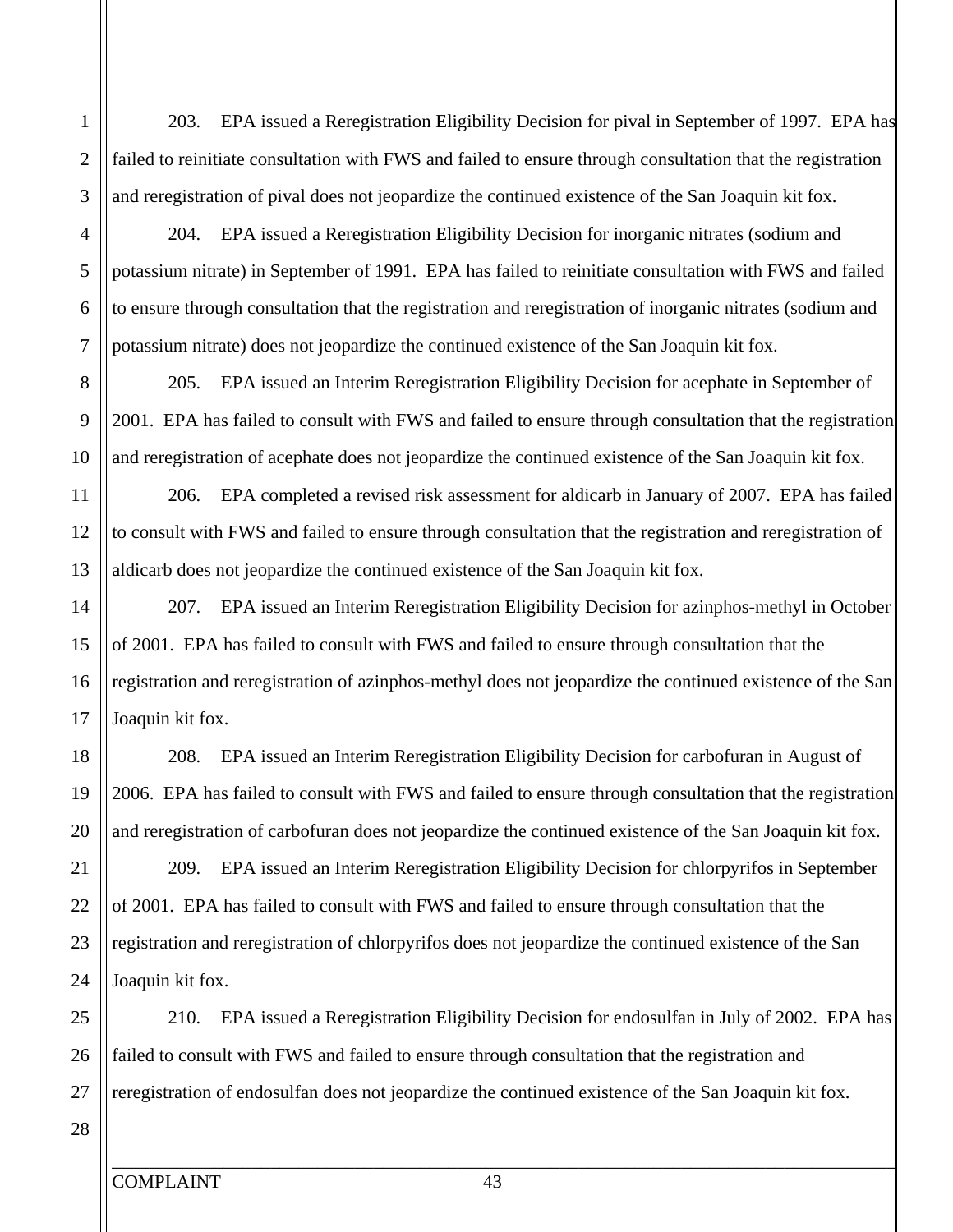211. EPA issued a Reregistration Eligibility Decision for naled in January of 2002. EPA has failed to consult with FWS and failed to ensure through consultation that the registration and reregistration of naled does not jeopardize the continued existence of the San Joaquin kit fox.

212. EPA issued an Interim Reregistration Eligibility Decision for phorate in March of 2001. EPA has failed to consult with FWS and failed to ensure through consultation that the registration and reregistration of phorate does not jeopardize the continued existence of the San Joaquin kit fox.

213. EPA issued a Tolerance Reassessment Progress and Interim Risk Management Decision for trifluralin in August of 2004. EPA has failed to consult with FWS and failed to ensure through consultation that the registration and reregistration of trifluralin does not jeopardize the continued existence of the San Joaquin kit fox.

The Alameda Whipsnake (*Masticophis lateralis euryxanthus*)

214. The Alameda whipsnake was listed as threatened in 1997. Critical habitat was redesignated in 2006. EPA has not initiated or reinitiated consultation for the following pesticides since critical habitat was designated.

215. EPA issued a Reregistration Eligibility Decision for 2,4 D in June of 2005. EPA has failed to consult with FWS and failed to ensure through consultation that the registration and reregistration of 2,4 D does not jeopardize the continued existence of the Alameda whipsnake or destroy or adversely modify designated critical habitat.

216. EPA issued a Reregistration Eligibility Decision for chlorophacinone in September of 1997. EPA has failed to consult with FWS and failed to ensure through consultation that the registration and reregistration of chlorophacinone does not jeopardize the continued existence of the Alameda whipsnake or destroy or adversely modify designated critical habitat.

217. EPA issued a Reregistration Eligibility Decision for diphacinone in September of 1997. EPA has failed to consult with FWS and failed to ensure through consultation that the registration and reregistration of diphacinone does not jeopardize the continued existence of the Alameda whipsnake or destroy or adversely modify designated critical habitat.

218. EPA issued a Reregistration Eligibility Decision for aluminum phosphide in September of 1998. EPA has failed to consult with FWS and failed to ensure through consultation that the registration

5

6

7

8

9

1

2

3

4

10

11

12

13

15

16

17

18

14

20

21

22

23

19

25

26

27

28

24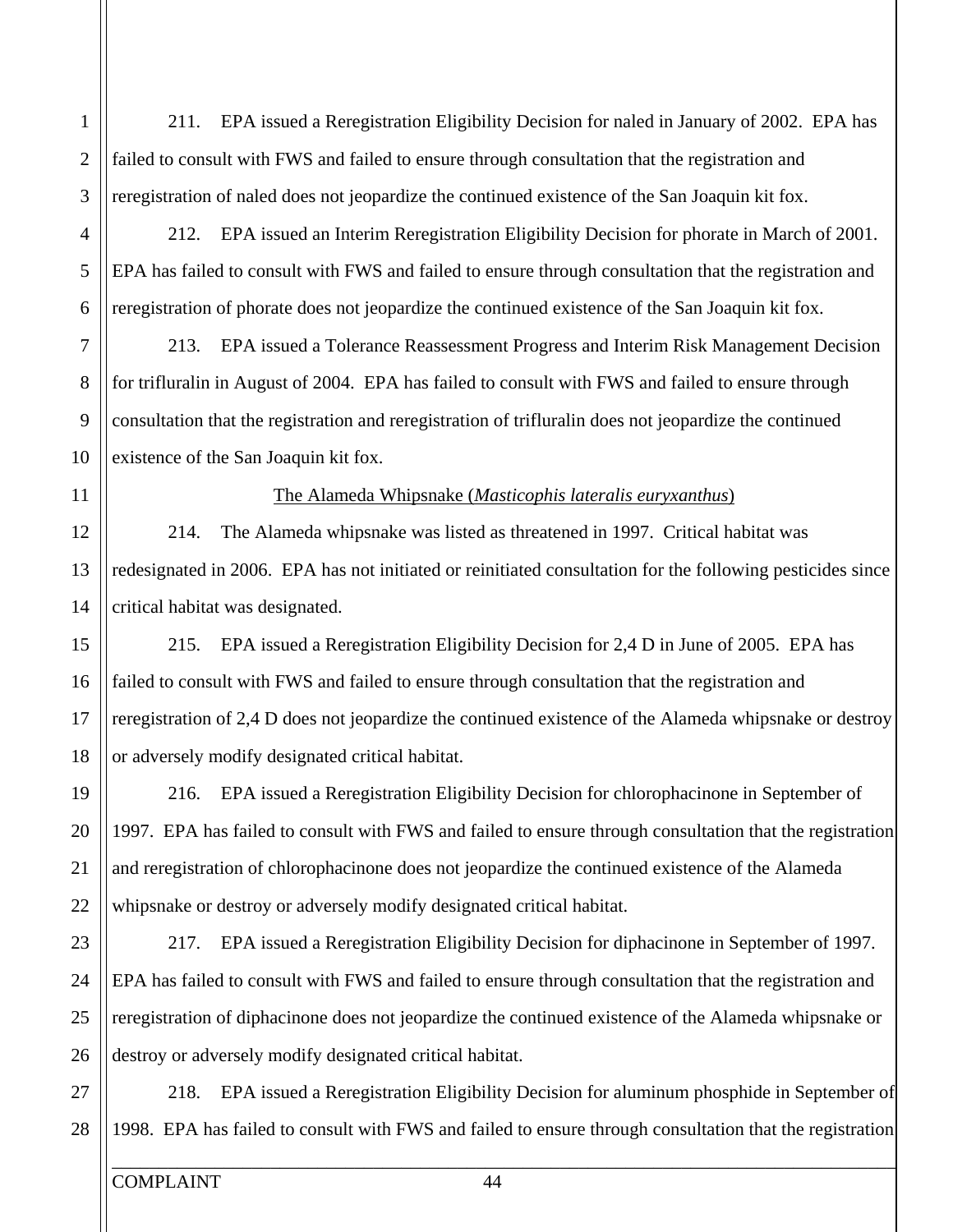2 and reregistration of aluminum phosphide does not jeopardize the continued existence of the Alameda whipsnake or destroy or adversely modify designated critical habitat.

219. EPA issued a Reregistration Eligibility Decision for magnesium phosphide in September of 1998. EPA has failed to consult with FWS and failed to ensure through consultation that the registration and reregistration of magnesium phosphide does not jeopardize the continued existence of the Alameda whipsnake or destroy or adversely modify designated critical habitat.

220. EPA issued a Reregistration Eligibility Decision for inorganic nitrates (sodium and potassium nitrate) in September of 1991. EPA has failed to consult with FWS and failed to ensure through consultation that the registration and reregistration of inorganic nitrates does not jeopardize the continued existence of the Alameda whipsnake or destroy or adversely modify designated critical habitat.

221. EPA issued a Reregistration Eligibility Decision for brodifacoum in September of 1997. EPA has failed to consult with FWS and failed to ensure through consultation that the registration and reregistration of brodifacoum does not jeopardize the continued existence of the Alameda whipsnake or destroy or adversely modify designated critical habitat.

222. EPA issued a Reregistration Eligibility Decision for bromadiolone in September of 1997. EPA has failed to consult with FWS and failed to ensure through consultation that the registration and reregistration of bromadiolone does not jeopardize the continued existence of the Alameda whipsnake or destroy or adversely modify designated critical habitat.

223. EPA issued a Reregistration Eligibility Decision for bromethalin in September of 1997. EPA has failed to consult with FWS and failed to ensure through consultation that the registration and reregistration of bromethalin does not jeopardize the continued existence of the Alameda whipsnake or destroy or adversely modify designated critical habitat.

224. EPA issued a Reregistration Eligibility Decision for difethialone in September of 1997. EPA has failed to consult with FWS and failed to ensure through consultation that the registration and reregistration of difethialone does not jeopardize the continued existence of the Alameda whipsnake or destroy or adversely modify designated critical habitat.

1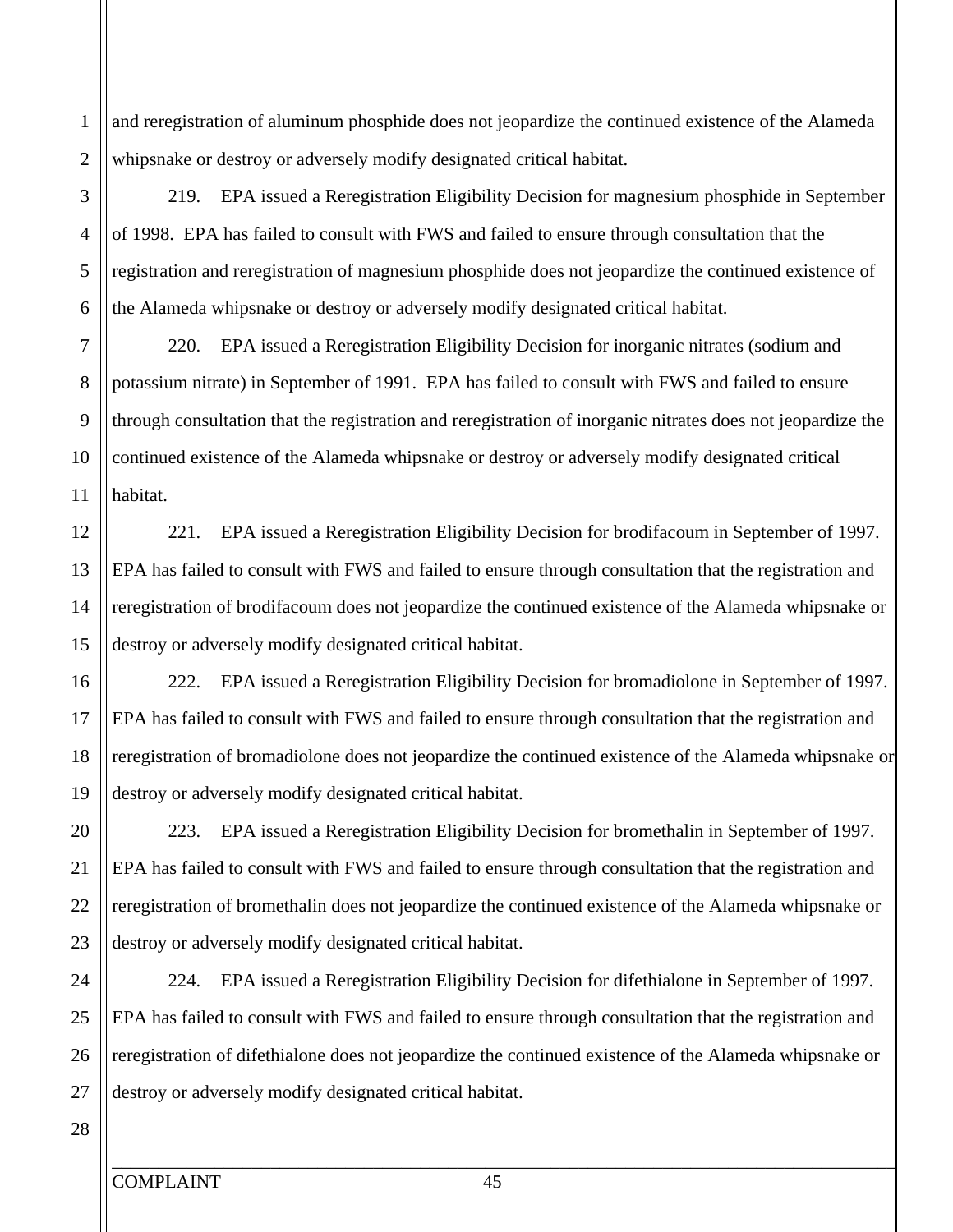225. EPA issued a Reregistration Eligibility Decision for pival in September of 1997. EPA has failed to consult with FWS and failed to ensure through consultation that the registration and reregistration of pival does not jeopardize the continued existence of the Alameda whipsnake or destroy or adversely modify designated critical habitat.

226. EPA issued a Reregistration Eligibility Decision for warfarin in June of 1991. EPA has failed to consult with FWS and failed to ensure through consultation that the registration and reregistration of warfarin does not jeopardize the continued existence of the Alameda whipsnake or destroy or adversely modify designated critical habitat.

227. EPA issued a Reregistration Eligibility Decision for zinc phosphide in September of 1997. EPA has failed to consult with FWS and failed to ensure through consultation that the registration and reregistration of zinc phosphide does not jeopardize the continued existence of the Alameda whipsnake or destroy or adversely modify designated critical habitat.

228. EPA is in the pre-RED review of acrolein. EPA has failed to consult with FWS and failed to ensure through consultation that the registration and reregistration of acrolein does not jeopardize the continued existence of the Alameda whipsnake or destroy or adversely modify designated critical habitat.

5

6

7

8

9

4

1

2

3

10

11

12

13

15

16

17

18

14

20

21

22

23

19

25

28

24

### The Valley Elderberry Longhorn Beetle (*Desmocerus californicus dimorphus*)

229. EPA issued an Interim Reregistration Eligibility Decision for acephate in September of 2001. EPA has failed to consult with FWS and failed to ensure through consultation that the registration and reregistration of acephate does not jeopardize the continued existence of the valley elderberry longhorn beetle.

230. EPA issued an Interim Reregistration Eligibility Decision for chlorpyrifos in September of 2001. EPA has failed to consult with FWS and failed to ensure through consultation that the registration and reregistration of chlorpyrifos does not jeopardize the continued existence of the valley elderberry longhorn beetle.

26 27 231. EPA issued a Reregistration Eligibility Decision for naled in January of 2002. EPA has failed to consult with FWS and failed to ensure through consultation that the registration and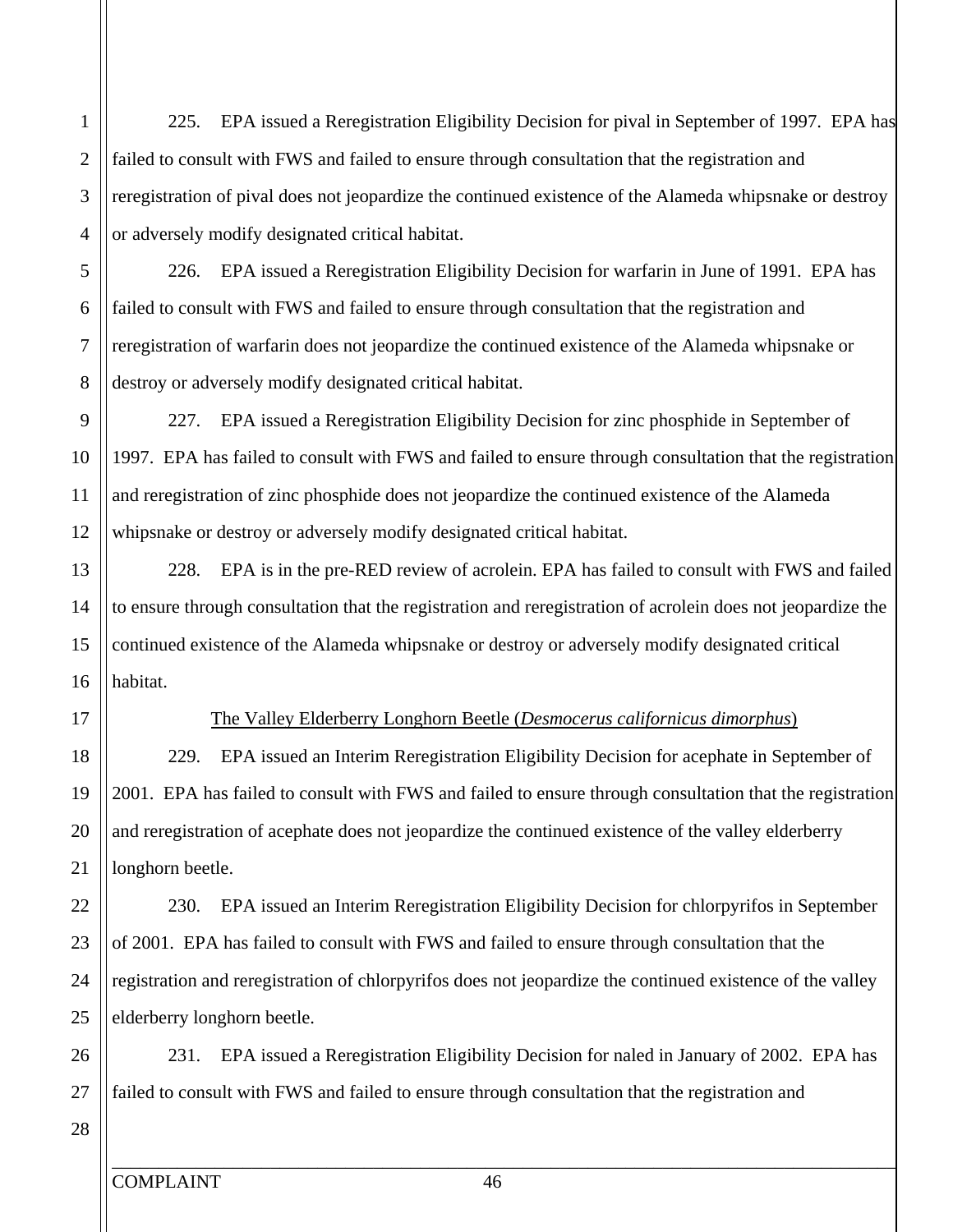reregistration of naled does not jeopardize the continued existence of the valley elderberry longhorn beetle.

# 232. EPA issued a Reregistration Eligibility Decision for permethrin in April of 2006. EPA has failed to consult with FWS and failed to ensure through consultation that the registration and reregistration of permethrin does not jeopardize the continued existence of the valley elderberry longhorn beetle.

233. EPA completed a revised risk assessment for aldicarb in January of 2007. EPA has failed to consult with FWS and failed to ensure through consultation that the registration and reregistration of aldicarb does not jeopardize the continued existence of the valley elderberry longhorn beetle.

234. EPA issued an Interim Reregistration Eligibility Decision for azinphos-methyl in October of 2001. EPA has failed to consult with FWS and failed to ensure through consultation that the registration and reregistration of azinphos-methyl does not jeopardize the continued existence of the valley elderberry longhorn beetle.

235. EPA issued an Interim Reregistration Eligibility Decision for carbofuran in August of 2006. EPA has failed to consult with FWS and failed to ensure through consultation that the registration and reregistration of carbofuran does not jeopardize the continued existence of the valley elderberry longhorn beetle.

236. EPA issued a Reregistration Eligibility Decision for endosulfan in July of 2002. EPA has failed to consult with FWS and failed to ensure through consultation that the registration and reregistration of endosulfan does not jeopardize the continued existence of the valley elderberry longhorn beetle.

237. EPA issued an Interim Reregistration Eligibility Decision for phorate in March of 2001. EPA has failed to consult with FWS and failed to ensure through consultation that the registration and reregistration of phorate does not jeopardize the continued existence of the valley elderberry longhorn beetle.

1

2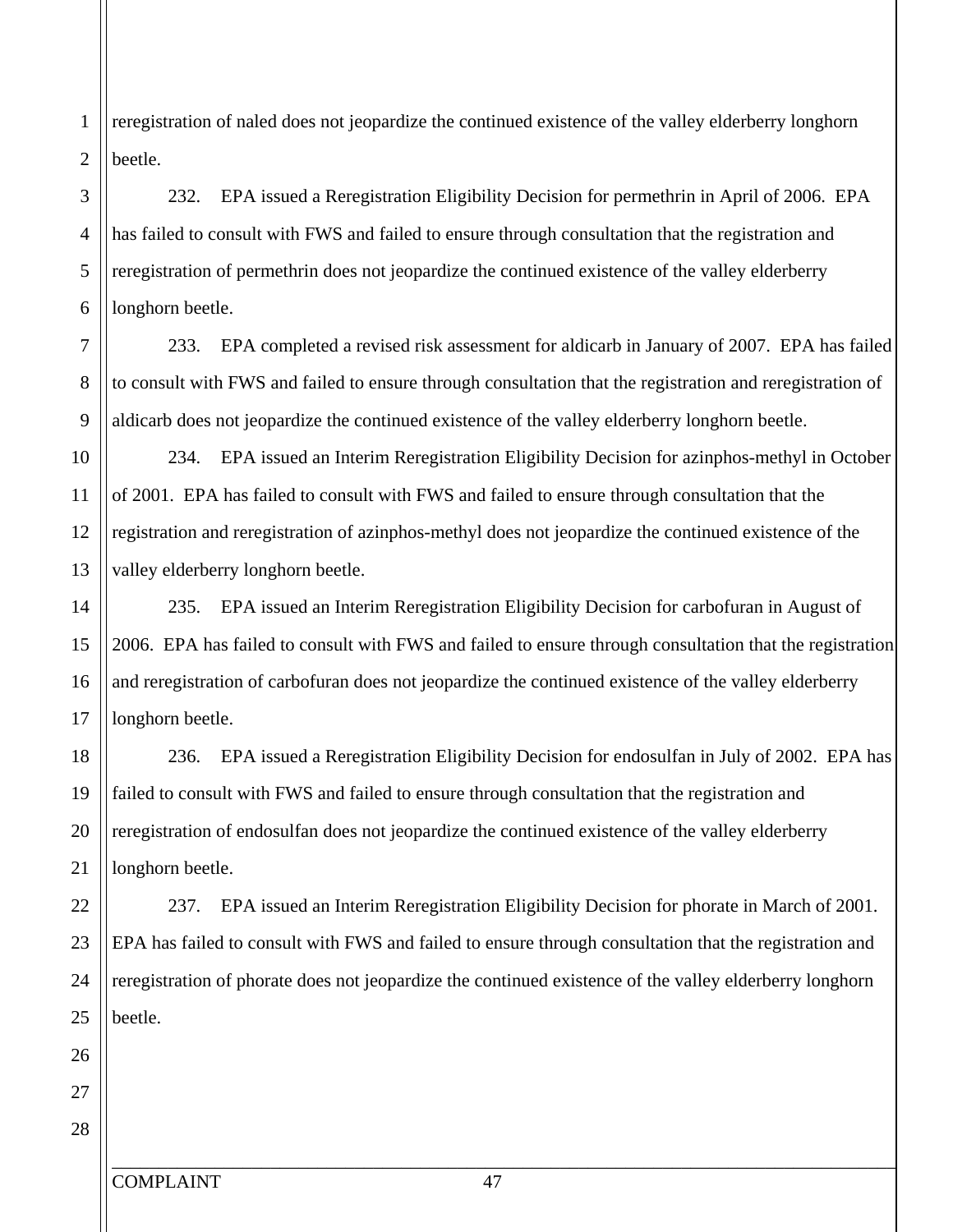#### Bay Checkerspot Butterfly (*Euphydryas editha bayensis*)

238. The bay checkerspot butterfly was listed as threatened in 1987. Critical habitat was designated in 2001. EPA has not initiated or reinitiated consultation for the following pesticides since critical habitat was designated.

239. EPA issued an Interim Reregistration Eligibility Decision for acephate in September of 2001. EPA has failed to consult with FWS and failed to ensure through consultation that the registration and reregistration of acephate does not jeopardize the continued existence of the bay checkerspot butterfly or destroy or adversely modify designated critical habitat.

240. EPA issued an Interim Reregistration Eligibility Decision for azinphos-methyl in October of 2001. EPA has failed to consult with FWS and failed to ensure through consultation that the registration and reregistration of azinphos-methyl does not jeopardize the continued existence of the bay checkerspot butterfly or destroy or adversely modify designated critical habitat.

241. EPA issued an Interim Reregistration Eligibility Decision for chlorpyrifos in September of 2001. EPA has failed to consult with FWS and failed to ensure through consultation that the registration and reregistration of chlorpyrifos does not jeopardize the continued existence of the bay checkerspot butterfly or destroy or adversely modify designated critical habitat.

242. EPA issued a Reregistration Eligibility Decision for naled in January of 2002. EPA has failed to consult with FWS and failed to ensure through consultation that the registration and reregistration of naled does not jeopardize the continued existence of the bay checkerspot butterfly or destroy or adversely modify designated critical habitat.

243. EPA issued a Reregistration Eligibility Decision for permethrin in April of 2006. EPA has failed to consult with FWS and failed to ensure through consultation that the registration and reregistration of permethrin does not jeopardize the continued existence of the bay checkerspot butterfly or destroy or adversely modify designated critical habitat.

244. EPA issued a Reregistration Eligibility Decision for endosulfan in July of 2002. EPA has failed to consult with FWS and failed to ensure through consultation that the registration and reregistration of endosulfan does not jeopardize the continued existence of bay checkerspot butterfly or destroy or adversely modify designated critical habitat.

1

2